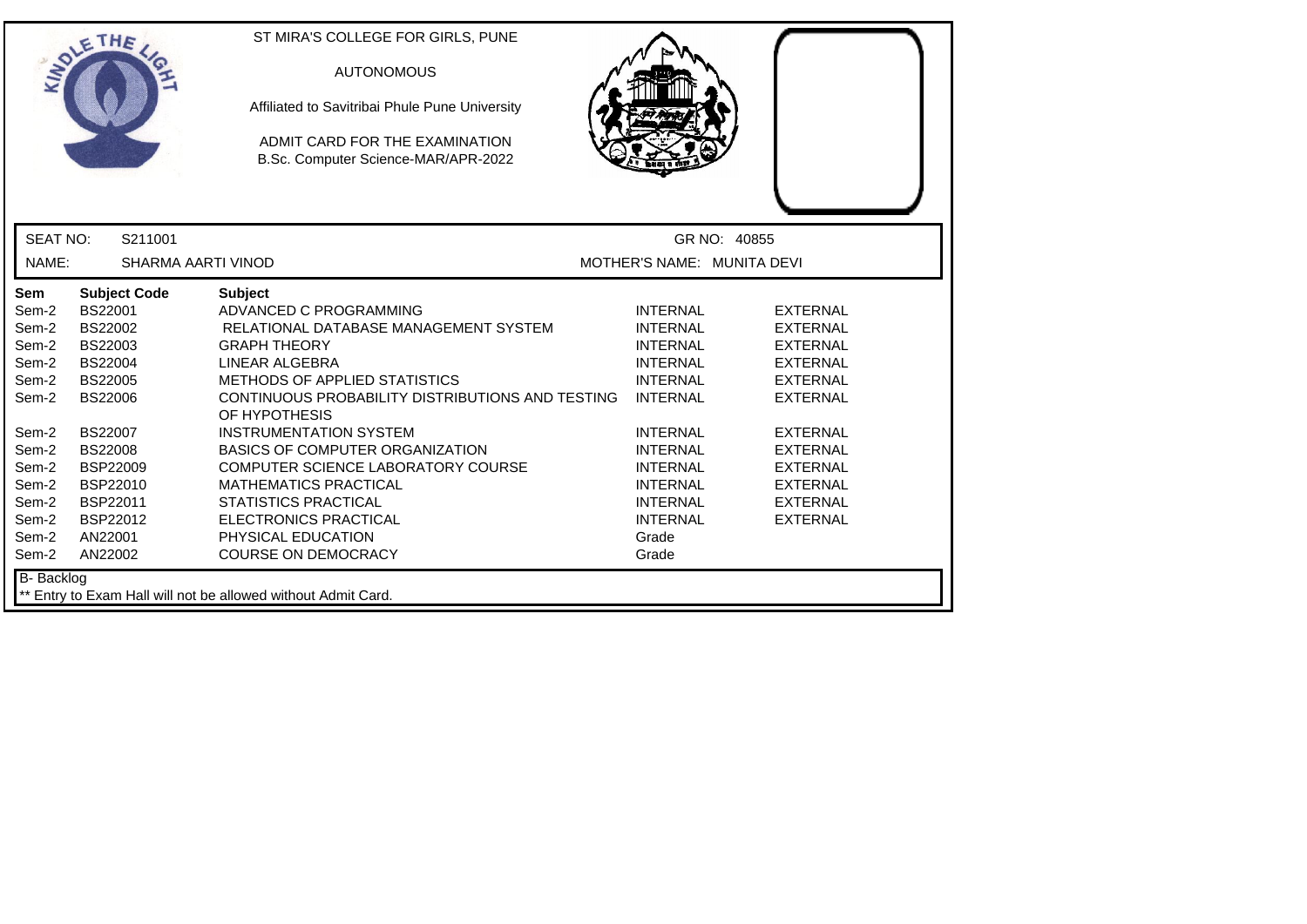|                   | ETHE                | ST MIRA'S COLLEGE FOR GIRLS, PUNE<br><b>AUTONOMOUS</b><br>Affiliated to Savitribai Phule Pune University<br>ADMIT CARD FOR THE EXAMINATION<br>B.Sc. Computer Science-MAR/APR-2022 |                         |                 |
|-------------------|---------------------|-----------------------------------------------------------------------------------------------------------------------------------------------------------------------------------|-------------------------|-----------------|
| <b>SEAT NO:</b>   | S211002             |                                                                                                                                                                                   |                         | GR NO: 40840    |
| NAME:             |                     | NIMBAL AISHWARYA RAJSHEKHAR                                                                                                                                                       | MOTHER'S NAME: MOHANBAI |                 |
| Sem               | <b>Subject Code</b> | <b>Subject</b>                                                                                                                                                                    |                         |                 |
| Sem-2             | BS22001             | ADVANCED C PROGRAMMING                                                                                                                                                            | <b>INTERNAL</b>         | <b>EXTERNAL</b> |
| Sem-2             | BS22002             | RELATIONAL DATABASE MANAGEMENT SYSTEM                                                                                                                                             | <b>INTERNAL</b>         | <b>EXTERNAL</b> |
| Sem-2             | <b>BS22003</b>      | <b>GRAPH THEORY</b>                                                                                                                                                               | <b>INTERNAL</b>         | <b>EXTERNAL</b> |
| Sem-2             | <b>BS22004</b>      | LINEAR ALGEBRA                                                                                                                                                                    | <b>INTERNAL</b>         | <b>EXTERNAL</b> |
| Sem-2             | <b>BS22005</b>      | METHODS OF APPLIED STATISTICS                                                                                                                                                     | <b>INTERNAL</b>         | <b>EXTERNAL</b> |
| Sem-2             | <b>BS22006</b>      | CONTINUOUS PROBABILITY DISTRIBUTIONS AND TESTING<br>OF HYPOTHESIS                                                                                                                 | <b>INTERNAL</b>         | <b>EXTERNAL</b> |
| Sem-2             | <b>BS22007</b>      | <b>INSTRUMENTATION SYSTEM</b>                                                                                                                                                     | <b>INTERNAL</b>         | <b>EXTERNAL</b> |
| Sem-2             | <b>BS22008</b>      | BASICS OF COMPUTER ORGANIZATION                                                                                                                                                   | <b>INTERNAL</b>         | <b>EXTERNAL</b> |
| Sem-2             | <b>BSP22009</b>     | COMPUTER SCIENCE LABORATORY COURSE                                                                                                                                                | <b>INTERNAL</b>         | <b>EXTERNAL</b> |
| Sem-2             | BSP22010            | <b>MATHEMATICS PRACTICAL</b>                                                                                                                                                      | <b>INTERNAL</b>         | <b>EXTERNAL</b> |
| Sem-2             | BSP22011            | <b>STATISTICS PRACTICAL</b>                                                                                                                                                       | <b>INTERNAL</b>         | <b>EXTERNAL</b> |
| Sem-2             | BSP22012            | <b>ELECTRONICS PRACTICAL</b>                                                                                                                                                      | <b>INTERNAL</b>         | <b>EXTERNAL</b> |
| Sem-2             | AN22001             | PHYSICAL EDUCATION                                                                                                                                                                | Grade                   |                 |
| Sem-2             | AN22002             | <b>COURSE ON DEMOCRACY</b>                                                                                                                                                        | Grade                   |                 |
| <b>B-</b> Backlog |                     | ** Entry to Exam Hall will not be allowed without Admit Card.                                                                                                                     |                         |                 |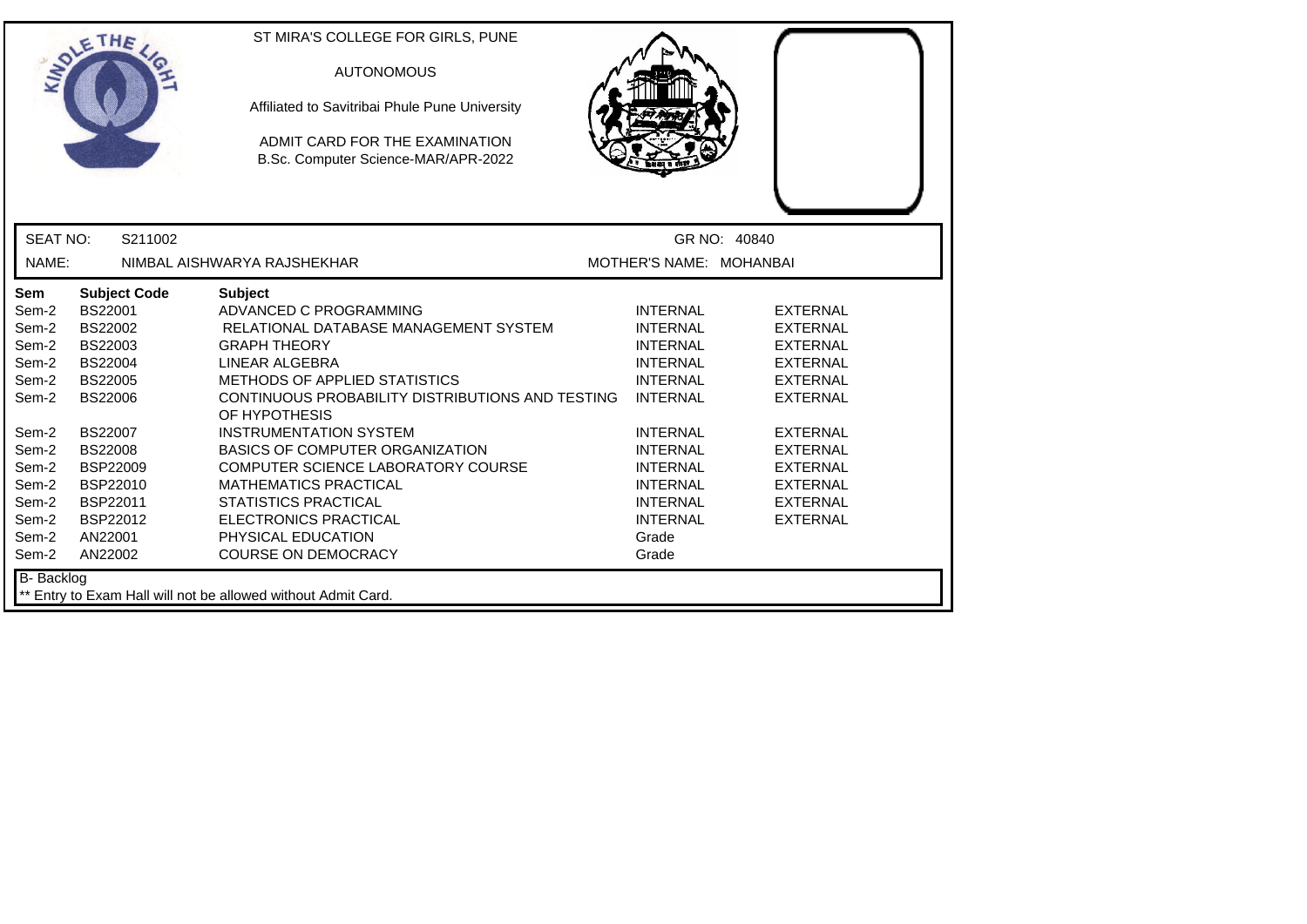|                 | ETHE                | ST MIRA'S COLLEGE FOR GIRLS, PUNE<br><b>AUTONOMOUS</b><br>Affiliated to Savitribai Phule Pune University<br>ADMIT CARD FOR THE EXAMINATION<br>B.Sc. Computer Science-MAR/APR-2022 |                        |                 |
|-----------------|---------------------|-----------------------------------------------------------------------------------------------------------------------------------------------------------------------------------|------------------------|-----------------|
| <b>SEAT NO:</b> | S211006             |                                                                                                                                                                                   | GR NO: 40033           |                 |
| NAME:           |                     | AUTADE RENUKA DATTATRAY                                                                                                                                                           | MOTHER'S NAME: JAYSHRI |                 |
| Sem             | <b>Subject Code</b> | <b>Subject</b>                                                                                                                                                                    |                        |                 |
| Sem-2           | BS22001             | ADVANCED C PROGRAMMING                                                                                                                                                            | <b>INTERNAL</b>        | <b>EXTERNAL</b> |
| Sem-2           | BS22002             | RELATIONAL DATABASE MANAGEMENT SYSTEM                                                                                                                                             | <b>INTERNAL</b>        | <b>EXTERNAL</b> |
| Sem-2           | BS22003             | <b>GRAPH THEORY</b>                                                                                                                                                               | <b>INTERNAL</b>        | <b>EXTERNAL</b> |
| Sem-2           | <b>BS22004</b>      | LINEAR ALGEBRA                                                                                                                                                                    | <b>INTERNAL</b>        | <b>EXTERNAL</b> |
| Sem-2           | <b>BS22005</b>      | METHODS OF APPLIED STATISTICS                                                                                                                                                     | <b>INTERNAL</b>        | <b>EXTERNAL</b> |
| Sem-2           | <b>BS22006</b>      | CONTINUOUS PROBABILITY DISTRIBUTIONS AND TESTING<br>OF HYPOTHESIS                                                                                                                 | <b>INTERNAL</b>        | <b>EXTERNAL</b> |
| Sem-2           | <b>BS22007</b>      | <b>INSTRUMENTATION SYSTEM</b>                                                                                                                                                     | <b>INTERNAL</b>        | <b>EXTERNAL</b> |
| Sem-2           | <b>BS22008</b>      | <b>BASICS OF COMPUTER ORGANIZATION</b>                                                                                                                                            | <b>INTERNAL</b>        | <b>EXTERNAL</b> |
| Sem-2           | BSP22009            | COMPUTER SCIENCE LABORATORY COURSE                                                                                                                                                | <b>INTERNAL</b>        | <b>EXTERNAL</b> |
| Sem-2           | BSP22010            | <b>MATHEMATICS PRACTICAL</b>                                                                                                                                                      | <b>INTERNAL</b>        | <b>EXTERNAL</b> |
| Sem-2           | BSP22011            | <b>STATISTICS PRACTICAL</b>                                                                                                                                                       | <b>INTERNAL</b>        | <b>EXTERNAL</b> |
| Sem-2           | <b>BSP22012</b>     | <b>ELECTRONICS PRACTICAL</b>                                                                                                                                                      | <b>INTERNAL</b>        | <b>EXTERNAL</b> |
| Sem-2           | AN22001             | PHYSICAL EDUCATION                                                                                                                                                                | Grade                  |                 |
| Sem-2           | AN22002             | <b>COURSE ON DEMOCRACY</b>                                                                                                                                                        | Grade                  |                 |
| B- Backlog      |                     | ** Entry to Exam Hall will not be allowed without Admit Card.                                                                                                                     |                        |                 |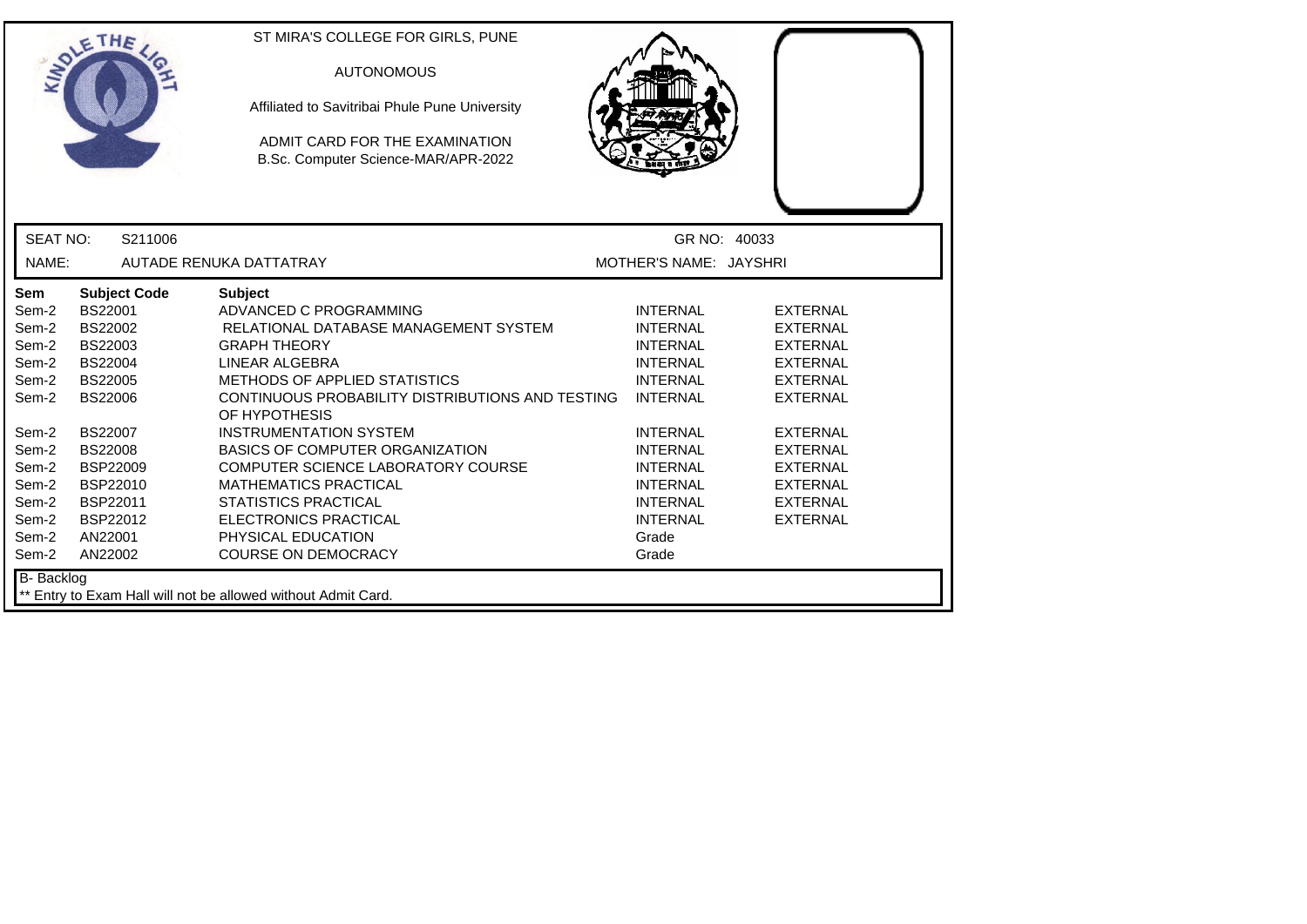|                                                                                                                                   | ETHE                                                                                                                                                                                                                               | ST MIRA'S COLLEGE FOR GIRLS, PUNE<br><b>AUTONOMOUS</b><br>Affiliated to Savitribai Phule Pune University<br>ADMIT CARD FOR THE EXAMINATION<br>B.Sc. Computer Science-MAR/APR-2022                                                                                                                                                                                                                                                                                                                    |                                                                                                                                                                                                                                                    |                                                                                                                                                                                                                                  |
|-----------------------------------------------------------------------------------------------------------------------------------|------------------------------------------------------------------------------------------------------------------------------------------------------------------------------------------------------------------------------------|------------------------------------------------------------------------------------------------------------------------------------------------------------------------------------------------------------------------------------------------------------------------------------------------------------------------------------------------------------------------------------------------------------------------------------------------------------------------------------------------------|----------------------------------------------------------------------------------------------------------------------------------------------------------------------------------------------------------------------------------------------------|----------------------------------------------------------------------------------------------------------------------------------------------------------------------------------------------------------------------------------|
| <b>SEAT NO:</b>                                                                                                                   | S211007                                                                                                                                                                                                                            |                                                                                                                                                                                                                                                                                                                                                                                                                                                                                                      |                                                                                                                                                                                                                                                    | GR NO: 40850                                                                                                                                                                                                                     |
| NAME:                                                                                                                             | SIDDHIKA R DHORE                                                                                                                                                                                                                   |                                                                                                                                                                                                                                                                                                                                                                                                                                                                                                      | MOTHER'S NAME: PRAMILA                                                                                                                                                                                                                             |                                                                                                                                                                                                                                  |
| Sem<br>Sem-2<br>Sem-2<br>Sem-2<br>Sem-2<br>Sem-2<br>Sem-2<br>Sem-2<br>Sem-2<br>Sem-2<br>Sem-2<br>Sem-2<br>Sem-2<br>Sem-2<br>Sem-2 | <b>Subject Code</b><br><b>BS22001</b><br>BS22002<br>BS22003<br><b>BS22004</b><br><b>BS22005</b><br><b>BS22006</b><br><b>BS22007</b><br><b>BS22008</b><br><b>BSP22009</b><br>BSP22010<br>BSP22011<br>BSP22012<br>AN22001<br>AN22002 | <b>Subject</b><br>ADVANCED C PROGRAMMING<br>RELATIONAL DATABASE MANAGEMENT SYSTEM<br><b>GRAPH THEORY</b><br>LINEAR ALGEBRA<br>METHODS OF APPLIED STATISTICS<br>CONTINUOUS PROBABILITY DISTRIBUTIONS AND TESTING<br>OF HYPOTHESIS<br><b>INSTRUMENTATION SYSTEM</b><br><b>BASICS OF COMPUTER ORGANIZATION</b><br>COMPUTER SCIENCE LABORATORY COURSE<br><b>MATHEMATICS PRACTICAL</b><br><b>STATISTICS PRACTICAL</b><br><b>ELECTRONICS PRACTICAL</b><br>PHYSICAL EDUCATION<br><b>COURSE ON DEMOCRACY</b> | <b>INTERNAL</b><br><b>INTERNAL</b><br><b>INTERNAL</b><br><b>INTERNAL</b><br><b>INTERNAL</b><br><b>INTERNAL</b><br><b>INTERNAL</b><br><b>INTERNAL</b><br><b>INTERNAL</b><br><b>INTERNAL</b><br><b>INTERNAL</b><br><b>INTERNAL</b><br>Grade<br>Grade | <b>EXTERNAL</b><br><b>EXTERNAL</b><br><b>EXTERNAL</b><br><b>EXTERNAL</b><br><b>EXTERNAL</b><br><b>EXTERNAL</b><br><b>EXTERNAL</b><br><b>EXTERNAL</b><br><b>EXTERNAL</b><br><b>EXTERNAL</b><br><b>EXTERNAL</b><br><b>EXTERNAL</b> |
| B- Backlog                                                                                                                        |                                                                                                                                                                                                                                    | ** Entry to Exam Hall will not be allowed without Admit Card.                                                                                                                                                                                                                                                                                                                                                                                                                                        |                                                                                                                                                                                                                                                    |                                                                                                                                                                                                                                  |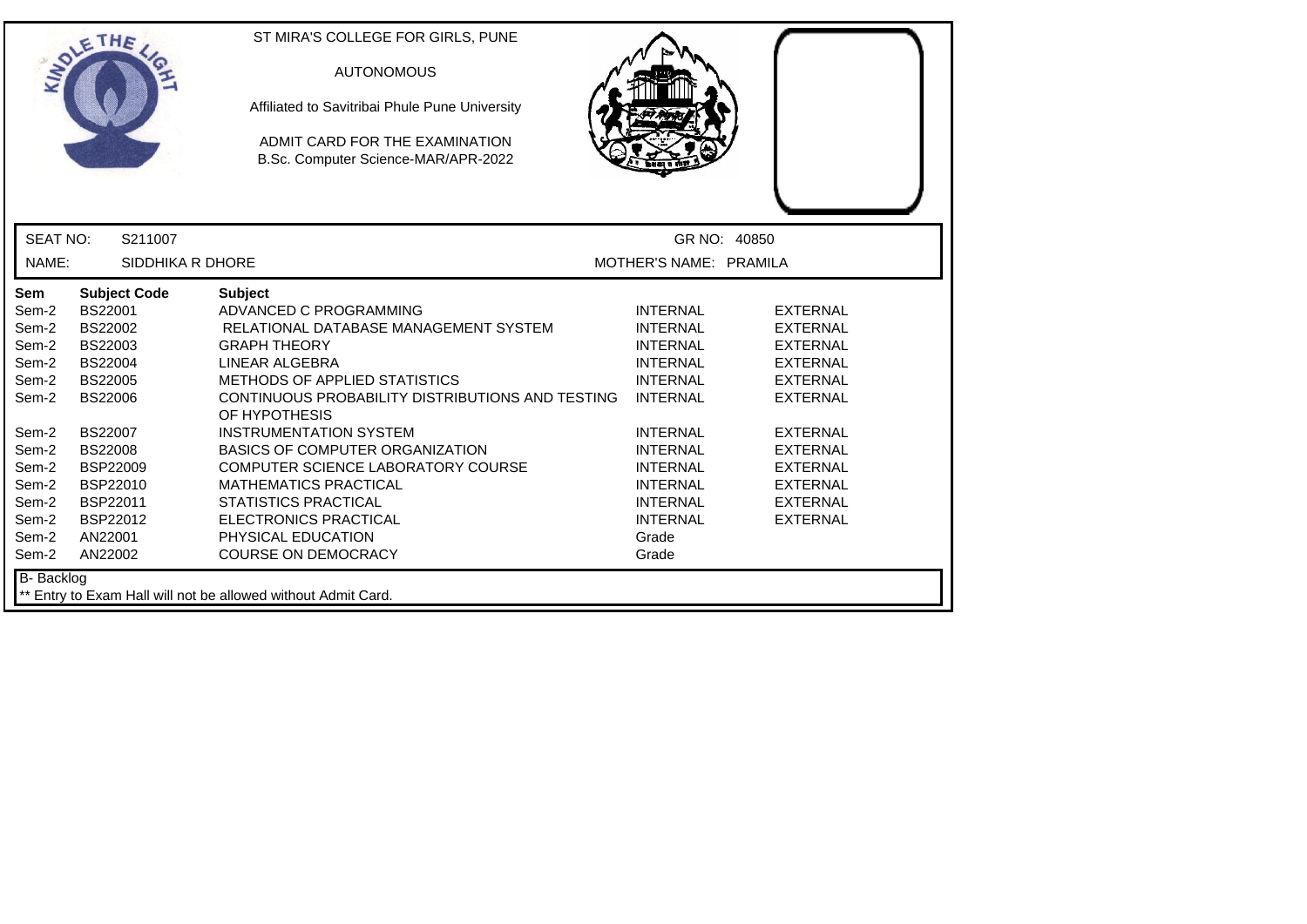|                                                                                                                                   | ETHE                                                                                                                                                                                                                        | ST MIRA'S COLLEGE FOR GIRLS, PUNE<br><b>AUTONOMOUS</b><br>Affiliated to Savitribai Phule Pune University<br>ADMIT CARD FOR THE EXAMINATION<br>B.Sc. Computer Science-MAR/APR-2022                                                                                                                                                                                                                                                                                                                    |                                                                                                                                                                                                                                                    |                                                                                                                                                                                                                                  |
|-----------------------------------------------------------------------------------------------------------------------------------|-----------------------------------------------------------------------------------------------------------------------------------------------------------------------------------------------------------------------------|------------------------------------------------------------------------------------------------------------------------------------------------------------------------------------------------------------------------------------------------------------------------------------------------------------------------------------------------------------------------------------------------------------------------------------------------------------------------------------------------------|----------------------------------------------------------------------------------------------------------------------------------------------------------------------------------------------------------------------------------------------------|----------------------------------------------------------------------------------------------------------------------------------------------------------------------------------------------------------------------------------|
| <b>SEAT NO:</b>                                                                                                                   | S211008                                                                                                                                                                                                                     |                                                                                                                                                                                                                                                                                                                                                                                                                                                                                                      | GR NO: 40860                                                                                                                                                                                                                                       |                                                                                                                                                                                                                                  |
| NAME:                                                                                                                             | <b>GODE DIPALI REKHA</b>                                                                                                                                                                                                    |                                                                                                                                                                                                                                                                                                                                                                                                                                                                                                      | MOTHER'S NAME: REKHA                                                                                                                                                                                                                               |                                                                                                                                                                                                                                  |
| Sem<br>Sem-2<br>Sem-2<br>Sem-2<br>Sem-2<br>Sem-2<br>Sem-2<br>Sem-2<br>Sem-2<br>Sem-2<br>Sem-2<br>Sem-2<br>Sem-2<br>Sem-2<br>Sem-2 | <b>Subject Code</b><br>BS22001<br>BS22002<br>BS22003<br><b>BS22004</b><br><b>BS22005</b><br><b>BS22006</b><br><b>BS22007</b><br><b>BS22008</b><br><b>BSP22009</b><br>BSP22010<br>BSP22011<br>BSP22012<br>AN22001<br>AN22002 | <b>Subject</b><br>ADVANCED C PROGRAMMING<br>RELATIONAL DATABASE MANAGEMENT SYSTEM<br><b>GRAPH THEORY</b><br>LINEAR ALGEBRA<br>METHODS OF APPLIED STATISTICS<br>CONTINUOUS PROBABILITY DISTRIBUTIONS AND TESTING<br>OF HYPOTHESIS<br><b>INSTRUMENTATION SYSTEM</b><br><b>BASICS OF COMPUTER ORGANIZATION</b><br>COMPUTER SCIENCE LABORATORY COURSE<br><b>MATHEMATICS PRACTICAL</b><br><b>STATISTICS PRACTICAL</b><br><b>ELECTRONICS PRACTICAL</b><br>PHYSICAL EDUCATION<br><b>COURSE ON DEMOCRACY</b> | <b>INTERNAL</b><br><b>INTERNAL</b><br><b>INTERNAL</b><br><b>INTERNAL</b><br><b>INTERNAL</b><br><b>INTERNAL</b><br><b>INTERNAL</b><br><b>INTERNAL</b><br><b>INTERNAL</b><br><b>INTERNAL</b><br><b>INTERNAL</b><br><b>INTERNAL</b><br>Grade<br>Grade | <b>EXTERNAL</b><br><b>EXTERNAL</b><br><b>EXTERNAL</b><br><b>EXTERNAL</b><br><b>EXTERNAL</b><br><b>EXTERNAL</b><br><b>EXTERNAL</b><br><b>EXTERNAL</b><br><b>EXTERNAL</b><br><b>EXTERNAL</b><br><b>EXTERNAL</b><br><b>EXTERNAL</b> |
| B- Backlog                                                                                                                        |                                                                                                                                                                                                                             | ** Entry to Exam Hall will not be allowed without Admit Card.                                                                                                                                                                                                                                                                                                                                                                                                                                        |                                                                                                                                                                                                                                                    |                                                                                                                                                                                                                                  |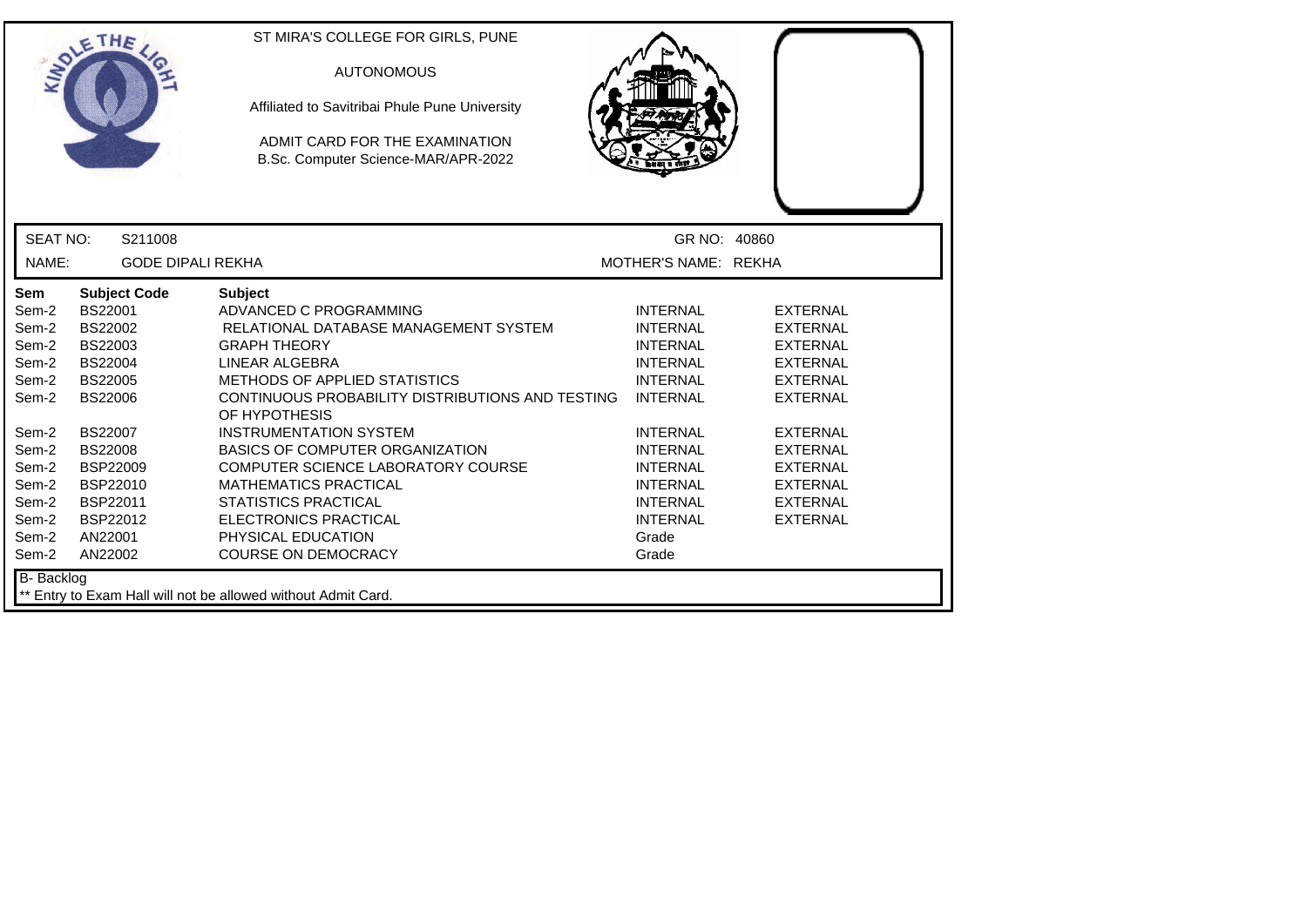| <b>SEAT NO:</b><br>GR NO: 40832<br>S211010<br>NAME:<br>MOTHER'S NAME: RUPALI<br>NANAWARE GAURI PRASAD<br>Sem<br><b>Subject Code</b><br><b>Subject</b><br>BSP12010<br><b>MATHEMATICS PRACTICAL</b><br>(B) EXTERNAL<br>Sem-1<br>BSP12012<br><b>ELECTRONICS PRACTICAL</b><br>Sem-1<br>(B) EXTERNAL<br>BS22001<br>ADVANCED C PROGRAMMING<br><b>INTERNAL</b><br><b>EXTERNAL</b><br>Sem-2<br>Sem-2<br><b>BS22002</b><br>RELATIONAL DATABASE MANAGEMENT SYSTEM<br><b>INTERNAL</b><br><b>EXTERNAL</b><br>Sem-2<br>BS22003<br><b>GRAPH THEORY</b><br><b>INTERNAL</b><br><b>EXTERNAL</b><br><b>BS22004</b><br>LINEAR ALGEBRA<br><b>EXTERNAL</b><br>Sem-2<br><b>INTERNAL</b><br>Sem-2<br><b>BS22005</b><br><b>METHODS OF APPLIED STATISTICS</b><br><b>INTERNAL</b><br><b>EXTERNAL</b><br>Sem-2<br><b>BS22006</b><br>CONTINUOUS PROBABILITY DISTRIBUTIONS AND TESTING<br><b>INTERNAL</b><br><b>EXTERNAL</b><br>OF HYPOTHESIS<br>BS22007<br><b>INSTRUMENTATION SYSTEM</b><br><b>INTERNAL</b><br><b>EXTERNAL</b><br>Sem-2<br><b>BS22008</b><br>BASICS OF COMPUTER ORGANIZATION<br>Sem-2<br><b>INTERNAL</b><br><b>EXTERNAL</b><br><b>BSP22009</b><br>COMPUTER SCIENCE LABORATORY COURSE<br>Sem-2<br><b>INTERNAL</b><br><b>EXTERNAL</b><br>BSP22010<br><b>MATHEMATICS PRACTICAL</b><br>Sem-2<br><b>INTERNAL</b><br><b>EXTERNAL</b><br>Sem-2<br>BSP22011<br><b>STATISTICS PRACTICAL</b><br><b>INTERNAL</b><br><b>EXTERNAL</b><br>Sem-2<br>BSP22012<br><b>ELECTRONICS PRACTICAL</b><br><b>INTERNAL</b><br><b>EXTERNAL</b><br>PHYSICAL EDUCATION<br>Sem-2<br>AN22001<br>Grade<br><b>COURSE ON DEMOCRACY</b><br>Sem-2<br>AN22002<br>Grade | ETHE | ST MIRA'S COLLEGE FOR GIRLS, PUNE<br><b>AUTONOMOUS</b><br>Affiliated to Savitribai Phule Pune University<br>ADMIT CARD FOR THE EXAMINATION<br>B.Sc. Computer Science-MAR/APR-2022 |  |
|-----------------------------------------------------------------------------------------------------------------------------------------------------------------------------------------------------------------------------------------------------------------------------------------------------------------------------------------------------------------------------------------------------------------------------------------------------------------------------------------------------------------------------------------------------------------------------------------------------------------------------------------------------------------------------------------------------------------------------------------------------------------------------------------------------------------------------------------------------------------------------------------------------------------------------------------------------------------------------------------------------------------------------------------------------------------------------------------------------------------------------------------------------------------------------------------------------------------------------------------------------------------------------------------------------------------------------------------------------------------------------------------------------------------------------------------------------------------------------------------------------------------------------------------------------------------------------------------------------------------------|------|-----------------------------------------------------------------------------------------------------------------------------------------------------------------------------------|--|
|                                                                                                                                                                                                                                                                                                                                                                                                                                                                                                                                                                                                                                                                                                                                                                                                                                                                                                                                                                                                                                                                                                                                                                                                                                                                                                                                                                                                                                                                                                                                                                                                                       |      |                                                                                                                                                                                   |  |
|                                                                                                                                                                                                                                                                                                                                                                                                                                                                                                                                                                                                                                                                                                                                                                                                                                                                                                                                                                                                                                                                                                                                                                                                                                                                                                                                                                                                                                                                                                                                                                                                                       |      |                                                                                                                                                                                   |  |
| <b>B-</b> Backlog                                                                                                                                                                                                                                                                                                                                                                                                                                                                                                                                                                                                                                                                                                                                                                                                                                                                                                                                                                                                                                                                                                                                                                                                                                                                                                                                                                                                                                                                                                                                                                                                     |      |                                                                                                                                                                                   |  |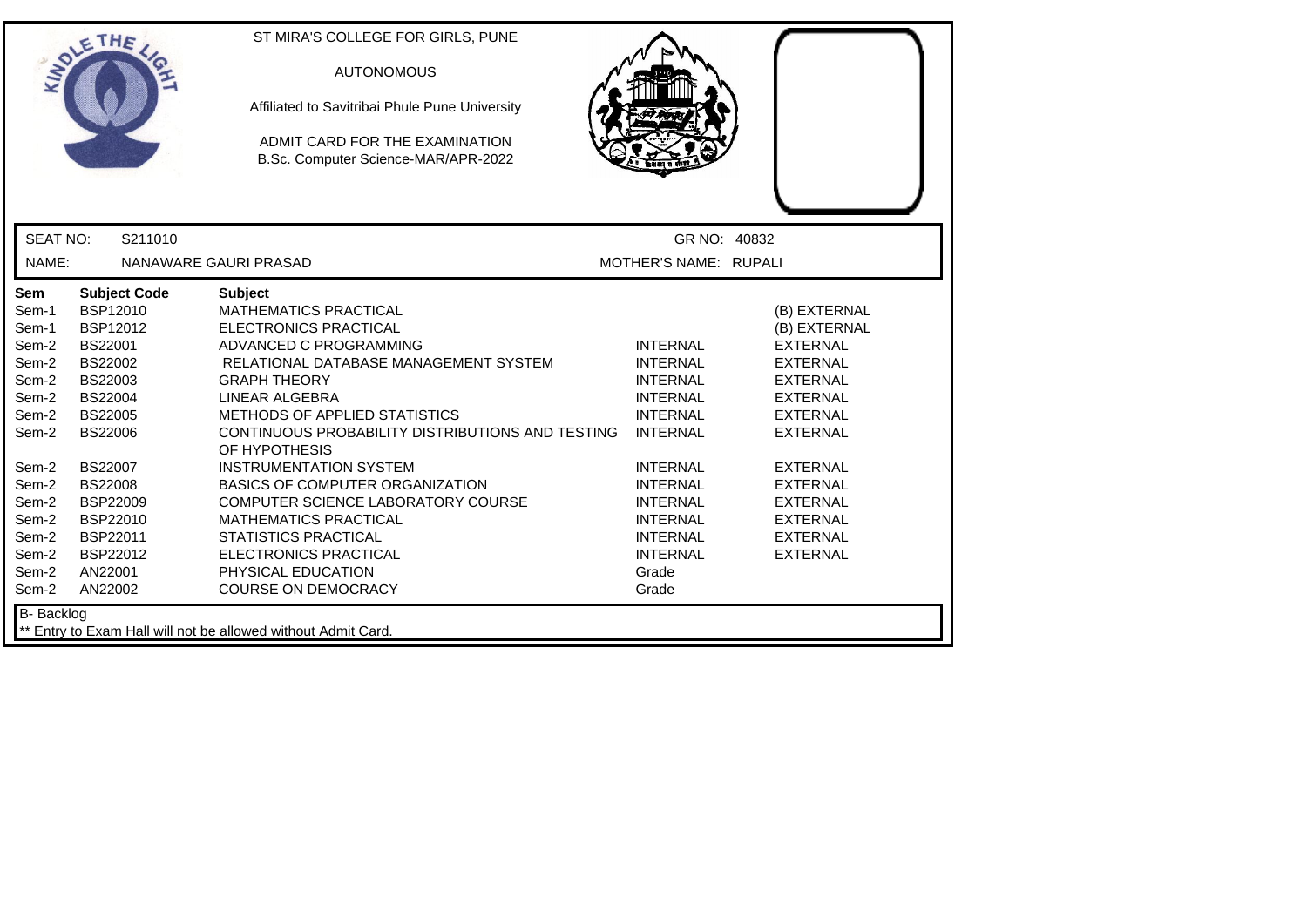|                                                                                                        | ETHE                                                                                                                                                                                            | ST MIRA'S COLLEGE FOR GIRLS, PUNE<br><b>AUTONOMOUS</b><br>Affiliated to Savitribai Phule Pune University<br>ADMIT CARD FOR THE EXAMINATION<br>B.Sc. Computer Science-MAR/APR-2022                                                                                                                                                                                                                                                          |                                                                                                                                                                                         |                                                                                                                                                                                         |
|--------------------------------------------------------------------------------------------------------|-------------------------------------------------------------------------------------------------------------------------------------------------------------------------------------------------|--------------------------------------------------------------------------------------------------------------------------------------------------------------------------------------------------------------------------------------------------------------------------------------------------------------------------------------------------------------------------------------------------------------------------------------------|-----------------------------------------------------------------------------------------------------------------------------------------------------------------------------------------|-----------------------------------------------------------------------------------------------------------------------------------------------------------------------------------------|
| <b>SEAT NO:</b>                                                                                        | S211011                                                                                                                                                                                         |                                                                                                                                                                                                                                                                                                                                                                                                                                            | GR NO: 40841                                                                                                                                                                            |                                                                                                                                                                                         |
| NAME:                                                                                                  |                                                                                                                                                                                                 | <b>JAGDALE RUPALI GOKUL</b>                                                                                                                                                                                                                                                                                                                                                                                                                | MOTHER'S NAME: SUREKHA                                                                                                                                                                  |                                                                                                                                                                                         |
| Sem<br>Sem-1<br>Sem-1<br>Sem-2<br>Sem-2<br>Sem-2<br>Sem-2<br>Sem-2<br>Sem-2<br>Sem-2<br>Sem-2<br>Sem-2 | <b>Subject Code</b><br>BS12007<br>BSP12012<br><b>BS22001</b><br>BS22002<br>BS22003<br><b>BS22004</b><br><b>BS22005</b><br><b>BS22006</b><br><b>BS22007</b><br><b>BS22008</b><br><b>BSP22009</b> | <b>Subject</b><br>SEMICONDUCTOR DEVICES AND BASIC ELECTRONIC<br><b>SYSTEMS</b><br>ELECTRONICS PRACTICAL<br>ADVANCED C PROGRAMMING<br>RELATIONAL DATABASE MANAGEMENT SYSTEM<br><b>GRAPH THEORY</b><br>LINEAR ALGEBRA<br>METHODS OF APPLIED STATISTICS<br>CONTINUOUS PROBABILITY DISTRIBUTIONS AND TESTING<br>OF HYPOTHESIS<br><b>INSTRUMENTATION SYSTEM</b><br><b>BASICS OF COMPUTER ORGANIZATION</b><br>COMPUTER SCIENCE LABORATORY COURSE | (B) INTERNAL<br><b>INTERNAL</b><br><b>INTERNAL</b><br><b>INTERNAL</b><br><b>INTERNAL</b><br><b>INTERNAL</b><br><b>INTERNAL</b><br><b>INTERNAL</b><br><b>INTERNAL</b><br><b>INTERNAL</b> | (B) EXTERNAL<br><b>EXTERNAL</b><br><b>EXTERNAL</b><br><b>EXTERNAL</b><br><b>EXTERNAL</b><br><b>EXTERNAL</b><br><b>EXTERNAL</b><br><b>EXTERNAL</b><br><b>EXTERNAL</b><br><b>EXTERNAL</b> |
| Sem-2<br>Sem-2<br>Sem-2<br>Sem-2<br>Sem-2                                                              | BSP22010<br>BSP22011<br>BSP22012<br>AN22001<br>AN22002                                                                                                                                          | <b>MATHEMATICS PRACTICAL</b><br><b>STATISTICS PRACTICAL</b><br><b>ELECTRONICS PRACTICAL</b><br>PHYSICAL EDUCATION<br><b>COURSE ON DEMOCRACY</b>                                                                                                                                                                                                                                                                                            | <b>INTERNAL</b><br><b>INTERNAL</b><br><b>INTERNAL</b><br>Grade<br>Grade                                                                                                                 | EXTERNAL<br>EXTERNAL<br><b>EXTERNAL</b>                                                                                                                                                 |
| B- Backlog                                                                                             |                                                                                                                                                                                                 | ** Entry to Exam Hall will not be allowed without Admit Card.                                                                                                                                                                                                                                                                                                                                                                              |                                                                                                                                                                                         |                                                                                                                                                                                         |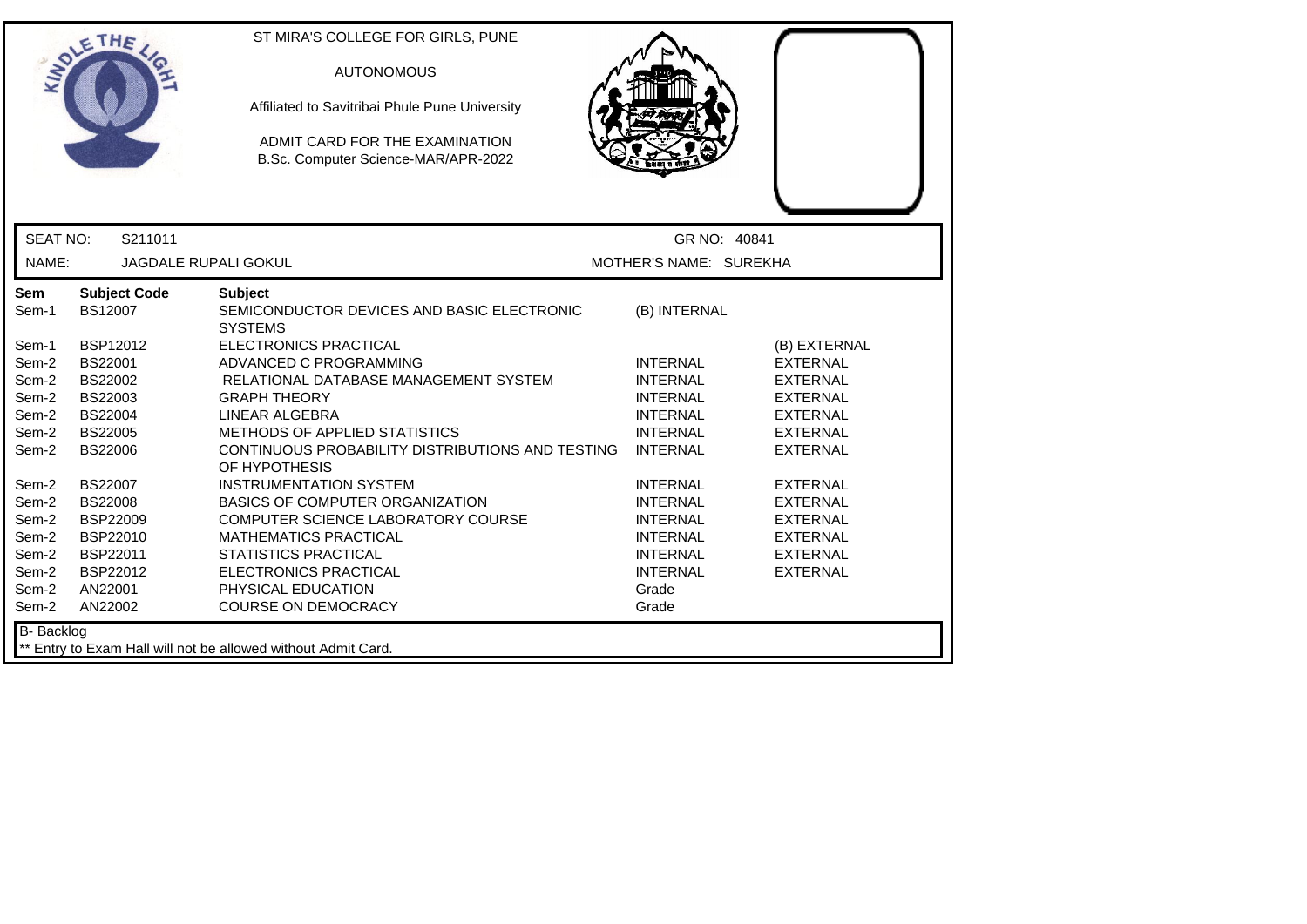|                                                                                                                                   | ETHE                                                                                                                                                                                                                        | ST MIRA'S COLLEGE FOR GIRLS, PUNE<br><b>AUTONOMOUS</b><br>Affiliated to Savitribai Phule Pune University<br>ADMIT CARD FOR THE EXAMINATION<br>B.Sc. Computer Science-MAR/APR-2022                                                                                                                                                                                                                                                                                                                    |                                                                                                                                                                                                                                                    |                                                                                                                                                                                                                                  |  |
|-----------------------------------------------------------------------------------------------------------------------------------|-----------------------------------------------------------------------------------------------------------------------------------------------------------------------------------------------------------------------------|------------------------------------------------------------------------------------------------------------------------------------------------------------------------------------------------------------------------------------------------------------------------------------------------------------------------------------------------------------------------------------------------------------------------------------------------------------------------------------------------------|----------------------------------------------------------------------------------------------------------------------------------------------------------------------------------------------------------------------------------------------------|----------------------------------------------------------------------------------------------------------------------------------------------------------------------------------------------------------------------------------|--|
| <b>SEAT NO:</b>                                                                                                                   | S211012                                                                                                                                                                                                                     |                                                                                                                                                                                                                                                                                                                                                                                                                                                                                                      | GR NO: 40829                                                                                                                                                                                                                                       |                                                                                                                                                                                                                                  |  |
| NAME:                                                                                                                             |                                                                                                                                                                                                                             | SHINDE AADIRENU GOPAL                                                                                                                                                                                                                                                                                                                                                                                                                                                                                | MOTHER'S NAME: GAURI                                                                                                                                                                                                                               |                                                                                                                                                                                                                                  |  |
| Sem<br>Sem-2<br>Sem-2<br>Sem-2<br>Sem-2<br>Sem-2<br>Sem-2<br>Sem-2<br>Sem-2<br>Sem-2<br>Sem-2<br>Sem-2<br>Sem-2<br>Sem-2<br>Sem-2 | <b>Subject Code</b><br>BS22001<br>BS22002<br>BS22003<br><b>BS22004</b><br><b>BS22005</b><br><b>BS22006</b><br><b>BS22007</b><br><b>BS22008</b><br><b>BSP22009</b><br>BSP22010<br>BSP22011<br>BSP22012<br>AN22001<br>AN22002 | <b>Subject</b><br>ADVANCED C PROGRAMMING<br>RELATIONAL DATABASE MANAGEMENT SYSTEM<br><b>GRAPH THEORY</b><br>LINEAR ALGEBRA<br>METHODS OF APPLIED STATISTICS<br>CONTINUOUS PROBABILITY DISTRIBUTIONS AND TESTING<br>OF HYPOTHESIS<br><b>INSTRUMENTATION SYSTEM</b><br><b>BASICS OF COMPUTER ORGANIZATION</b><br>COMPUTER SCIENCE LABORATORY COURSE<br><b>MATHEMATICS PRACTICAL</b><br><b>STATISTICS PRACTICAL</b><br><b>ELECTRONICS PRACTICAL</b><br>PHYSICAL EDUCATION<br><b>COURSE ON DEMOCRACY</b> | <b>INTERNAL</b><br><b>INTERNAL</b><br><b>INTERNAL</b><br><b>INTERNAL</b><br><b>INTERNAL</b><br><b>INTERNAL</b><br><b>INTERNAL</b><br><b>INTERNAL</b><br><b>INTERNAL</b><br><b>INTERNAL</b><br><b>INTERNAL</b><br><b>INTERNAL</b><br>Grade<br>Grade | <b>EXTERNAL</b><br><b>EXTERNAL</b><br><b>EXTERNAL</b><br><b>EXTERNAL</b><br><b>EXTERNAL</b><br><b>EXTERNAL</b><br><b>EXTERNAL</b><br><b>EXTERNAL</b><br><b>EXTERNAL</b><br><b>EXTERNAL</b><br><b>EXTERNAL</b><br><b>EXTERNAL</b> |  |
| <b>B-</b> Backlog                                                                                                                 |                                                                                                                                                                                                                             | ** Entry to Exam Hall will not be allowed without Admit Card.                                                                                                                                                                                                                                                                                                                                                                                                                                        |                                                                                                                                                                                                                                                    |                                                                                                                                                                                                                                  |  |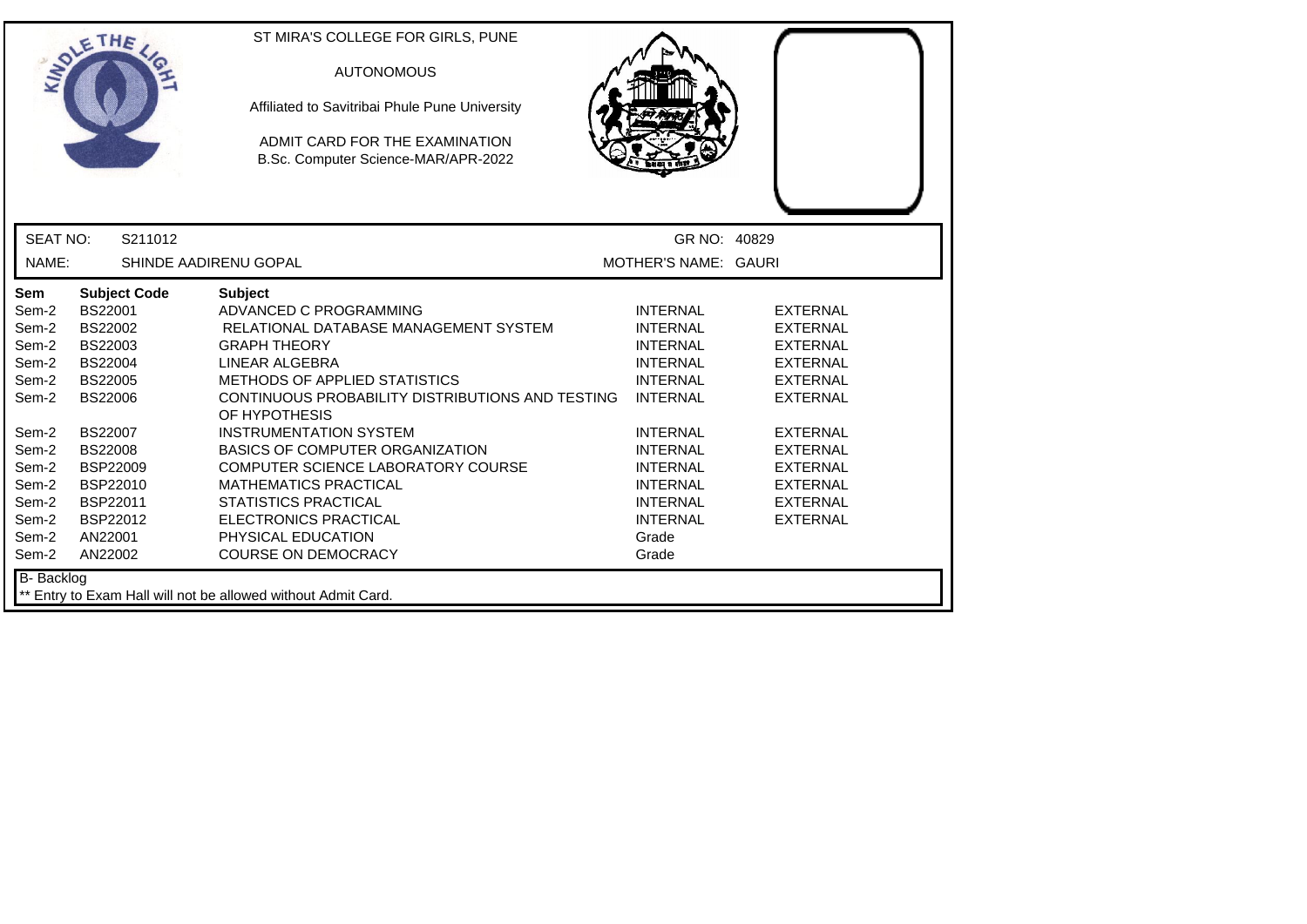|                                                                                                                                   | ETHE                                                                                                                                                                                                                               | ST MIRA'S COLLEGE FOR GIRLS, PUNE<br><b>AUTONOMOUS</b><br>Affiliated to Savitribai Phule Pune University<br>ADMIT CARD FOR THE EXAMINATION<br>B.Sc. Computer Science-MAR/APR-2022                                                                                                                                                                                                                                                                                                                    |                                                                                                                                                                                                                                                    |                                                                                                                                                                                                                                  |
|-----------------------------------------------------------------------------------------------------------------------------------|------------------------------------------------------------------------------------------------------------------------------------------------------------------------------------------------------------------------------------|------------------------------------------------------------------------------------------------------------------------------------------------------------------------------------------------------------------------------------------------------------------------------------------------------------------------------------------------------------------------------------------------------------------------------------------------------------------------------------------------------|----------------------------------------------------------------------------------------------------------------------------------------------------------------------------------------------------------------------------------------------------|----------------------------------------------------------------------------------------------------------------------------------------------------------------------------------------------------------------------------------|
| <b>SEAT NO:</b>                                                                                                                   | S211013                                                                                                                                                                                                                            |                                                                                                                                                                                                                                                                                                                                                                                                                                                                                                      | GR NO: 40837                                                                                                                                                                                                                                       |                                                                                                                                                                                                                                  |
| NAME:                                                                                                                             | <b>SHAIKH MAHEK HAROON</b>                                                                                                                                                                                                         |                                                                                                                                                                                                                                                                                                                                                                                                                                                                                                      | MOTHER'S NAME: LAILA                                                                                                                                                                                                                               |                                                                                                                                                                                                                                  |
| Sem<br>Sem-2<br>Sem-2<br>Sem-2<br>Sem-2<br>Sem-2<br>Sem-2<br>Sem-2<br>Sem-2<br>Sem-2<br>Sem-2<br>Sem-2<br>Sem-2<br>Sem-2<br>Sem-2 | <b>Subject Code</b><br><b>BS22001</b><br>BS22002<br>BS22003<br><b>BS22004</b><br><b>BS22005</b><br><b>BS22006</b><br><b>BS22007</b><br><b>BS22008</b><br><b>BSP22009</b><br>BSP22010<br>BSP22011<br>BSP22012<br>AN22001<br>AN22002 | <b>Subject</b><br>ADVANCED C PROGRAMMING<br>RELATIONAL DATABASE MANAGEMENT SYSTEM<br><b>GRAPH THEORY</b><br>LINEAR ALGEBRA<br>METHODS OF APPLIED STATISTICS<br>CONTINUOUS PROBABILITY DISTRIBUTIONS AND TESTING<br>OF HYPOTHESIS<br><b>INSTRUMENTATION SYSTEM</b><br><b>BASICS OF COMPUTER ORGANIZATION</b><br>COMPUTER SCIENCE LABORATORY COURSE<br><b>MATHEMATICS PRACTICAL</b><br><b>STATISTICS PRACTICAL</b><br><b>ELECTRONICS PRACTICAL</b><br>PHYSICAL EDUCATION<br><b>COURSE ON DEMOCRACY</b> | <b>INTERNAL</b><br><b>INTERNAL</b><br><b>INTERNAL</b><br><b>INTERNAL</b><br><b>INTERNAL</b><br><b>INTERNAL</b><br><b>INTERNAL</b><br><b>INTERNAL</b><br><b>INTERNAL</b><br><b>INTERNAL</b><br><b>INTERNAL</b><br><b>INTERNAL</b><br>Grade<br>Grade | <b>EXTERNAL</b><br><b>EXTERNAL</b><br><b>EXTERNAL</b><br><b>EXTERNAL</b><br><b>EXTERNAL</b><br><b>EXTERNAL</b><br><b>EXTERNAL</b><br><b>EXTERNAL</b><br><b>EXTERNAL</b><br><b>EXTERNAL</b><br><b>EXTERNAL</b><br><b>EXTERNAL</b> |
| B- Backlog                                                                                                                        |                                                                                                                                                                                                                                    | ** Entry to Exam Hall will not be allowed without Admit Card.                                                                                                                                                                                                                                                                                                                                                                                                                                        |                                                                                                                                                                                                                                                    |                                                                                                                                                                                                                                  |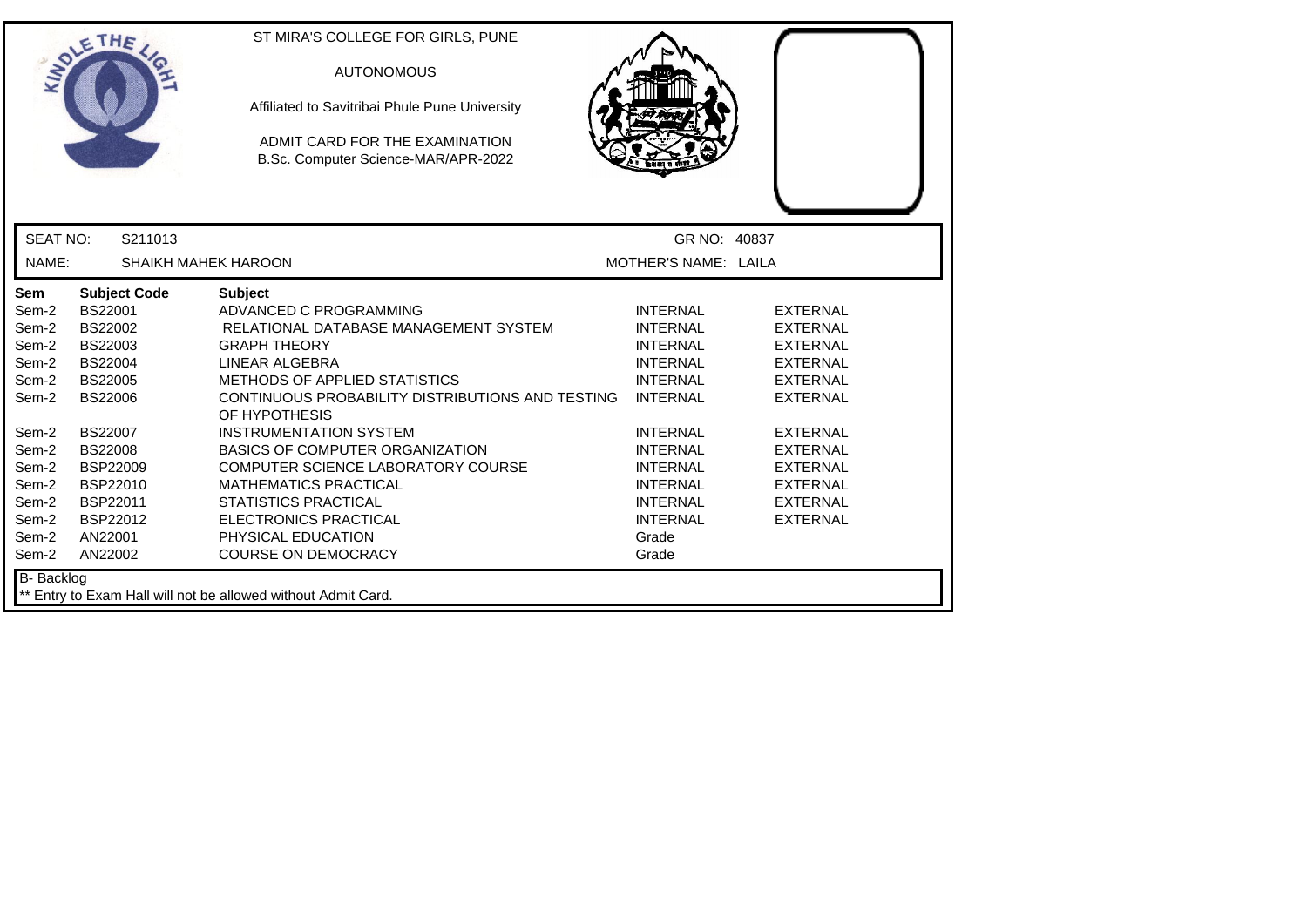|                          | ETHE                | ST MIRA'S COLLEGE FOR GIRLS, PUNE<br><b>AUTONOMOUS</b><br>Affiliated to Savitribai Phule Pune University<br>ADMIT CARD FOR THE EXAMINATION<br>B.Sc. Computer Science-MAR/APR-2022 |                                       |                 |  |
|--------------------------|---------------------|-----------------------------------------------------------------------------------------------------------------------------------------------------------------------------------|---------------------------------------|-----------------|--|
| <b>SEAT NO:</b><br>NAME: | S211014             | <b>MADLANI HEERAL RAJESH</b>                                                                                                                                                      | GR NO: 40856<br>MOTHER'S NAME: SHILPA |                 |  |
| Sem                      | <b>Subject Code</b> | <b>Subject</b>                                                                                                                                                                    |                                       |                 |  |
| Sem-2                    | BS22001             | ADVANCED C PROGRAMMING                                                                                                                                                            | <b>INTERNAL</b>                       | <b>EXTERNAL</b> |  |
| Sem-2                    | BS22002             | RELATIONAL DATABASE MANAGEMENT SYSTEM                                                                                                                                             | <b>INTERNAL</b>                       | <b>EXTERNAL</b> |  |
| Sem-2                    | BS22003             | <b>GRAPH THEORY</b>                                                                                                                                                               | <b>INTERNAL</b>                       | <b>EXTERNAL</b> |  |
| Sem-2                    | <b>BS22004</b>      | LINEAR ALGEBRA                                                                                                                                                                    | <b>INTERNAL</b>                       | <b>EXTERNAL</b> |  |
| Sem-2                    | <b>BS22005</b>      | <b>METHODS OF APPLIED STATISTICS</b>                                                                                                                                              | <b>INTERNAL</b>                       | <b>EXTERNAL</b> |  |
| Sem-2                    | <b>BS22006</b>      | CONTINUOUS PROBABILITY DISTRIBUTIONS AND TESTING<br>OF HYPOTHESIS                                                                                                                 | <b>INTERNAL</b>                       | <b>EXTERNAL</b> |  |
| Sem-2                    | <b>BS22007</b>      | <b>INSTRUMENTATION SYSTEM</b>                                                                                                                                                     | <b>INTERNAL</b>                       | <b>EXTERNAL</b> |  |
| Sem-2                    | <b>BS22008</b>      | <b>BASICS OF COMPUTER ORGANIZATION</b>                                                                                                                                            | <b>INTERNAL</b>                       | <b>EXTERNAL</b> |  |
| Sem-2                    | BSP22009            | COMPUTER SCIENCE LABORATORY COURSE                                                                                                                                                | <b>INTERNAL</b>                       | <b>EXTERNAL</b> |  |
| Sem-2                    | BSP22010            | <b>MATHEMATICS PRACTICAL</b>                                                                                                                                                      | <b>INTERNAL</b>                       | <b>EXTERNAL</b> |  |
| Sem-2                    | BSP22011            | <b>STATISTICS PRACTICAL</b>                                                                                                                                                       | <b>INTERNAL</b>                       | <b>EXTERNAL</b> |  |
| Sem-2                    | BSP22012            | <b>ELECTRONICS PRACTICAL</b>                                                                                                                                                      | <b>INTERNAL</b>                       | <b>EXTERNAL</b> |  |
| Sem-2                    | AN22001             | PHYSICAL EDUCATION                                                                                                                                                                | Grade                                 |                 |  |
| Sem-2                    | AN22002             | <b>COURSE ON DEMOCRACY</b>                                                                                                                                                        | Grade                                 |                 |  |
| <b>B-</b> Backlog        |                     | ** Entry to Exam Hall will not be allowed without Admit Card.                                                                                                                     |                                       |                 |  |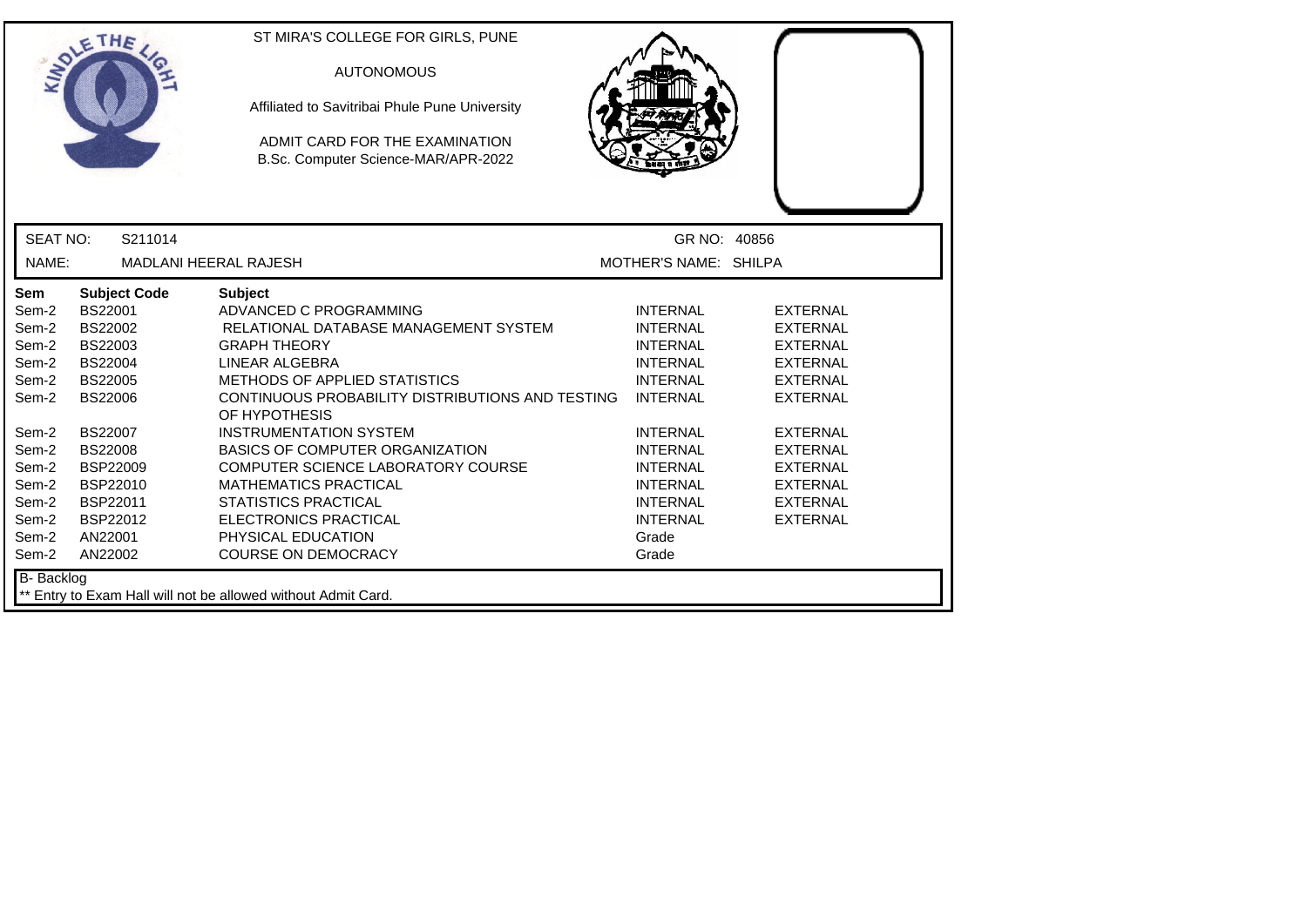|                                                                      | ETHE                                                                                                          | ST MIRA'S COLLEGE FOR GIRLS, PUNE<br><b>AUTONOMOUS</b><br>Affiliated to Savitribai Phule Pune University<br>ADMIT CARD FOR THE EXAMINATION<br>B.Sc. Computer Science-MAR/APR-2022                                                                                |                                                                                                                                  |                                                                                                                |  |
|----------------------------------------------------------------------|---------------------------------------------------------------------------------------------------------------|------------------------------------------------------------------------------------------------------------------------------------------------------------------------------------------------------------------------------------------------------------------|----------------------------------------------------------------------------------------------------------------------------------|----------------------------------------------------------------------------------------------------------------|--|
| <b>SEAT NO:</b>                                                      | S211015                                                                                                       |                                                                                                                                                                                                                                                                  | GR NO: 40845                                                                                                                     |                                                                                                                |  |
| NAME:                                                                |                                                                                                               | CHOWDHARY IFTISAM MEHBOOB                                                                                                                                                                                                                                        | MOTHER'S NAME: SHIRIN                                                                                                            |                                                                                                                |  |
| Sem<br>Sem-2<br>Sem-2<br>Sem-2<br>Sem-2<br>Sem-2<br>Sem-2            | <b>Subject Code</b><br>BS22001<br>BS22002<br>BS22003<br><b>BS22004</b><br><b>BS22005</b><br><b>BS22006</b>    | <b>Subject</b><br>ADVANCED C PROGRAMMING<br>RELATIONAL DATABASE MANAGEMENT SYSTEM<br><b>GRAPH THEORY</b><br>LINEAR ALGEBRA<br>METHODS OF APPLIED STATISTICS<br>CONTINUOUS PROBABILITY DISTRIBUTIONS AND TESTING<br>OF HYPOTHESIS                                 | <b>INTERNAL</b><br><b>INTERNAL</b><br><b>INTERNAL</b><br><b>INTERNAL</b><br><b>INTERNAL</b><br><b>INTERNAL</b>                   | <b>EXTERNAL</b><br><b>EXTERNAL</b><br><b>EXTERNAL</b><br><b>EXTERNAL</b><br><b>EXTERNAL</b><br><b>EXTERNAL</b> |  |
| Sem-2<br>Sem-2<br>Sem-2<br>Sem-2<br>Sem-2<br>Sem-2<br>Sem-2<br>Sem-2 | <b>BS22007</b><br><b>BS22008</b><br><b>BSP22009</b><br>BSP22010<br>BSP22011<br>BSP22012<br>AN22001<br>AN22002 | <b>INSTRUMENTATION SYSTEM</b><br><b>BASICS OF COMPUTER ORGANIZATION</b><br>COMPUTER SCIENCE LABORATORY COURSE<br><b>MATHEMATICS PRACTICAL</b><br><b>STATISTICS PRACTICAL</b><br><b>ELECTRONICS PRACTICAL</b><br>PHYSICAL EDUCATION<br><b>COURSE ON DEMOCRACY</b> | <b>INTERNAL</b><br><b>INTERNAL</b><br><b>INTERNAL</b><br><b>INTERNAL</b><br><b>INTERNAL</b><br><b>INTERNAL</b><br>Grade<br>Grade | <b>EXTERNAL</b><br><b>EXTERNAL</b><br><b>EXTERNAL</b><br><b>EXTERNAL</b><br><b>EXTERNAL</b><br><b>EXTERNAL</b> |  |
| B- Backlog                                                           |                                                                                                               | ** Entry to Exam Hall will not be allowed without Admit Card.                                                                                                                                                                                                    |                                                                                                                                  |                                                                                                                |  |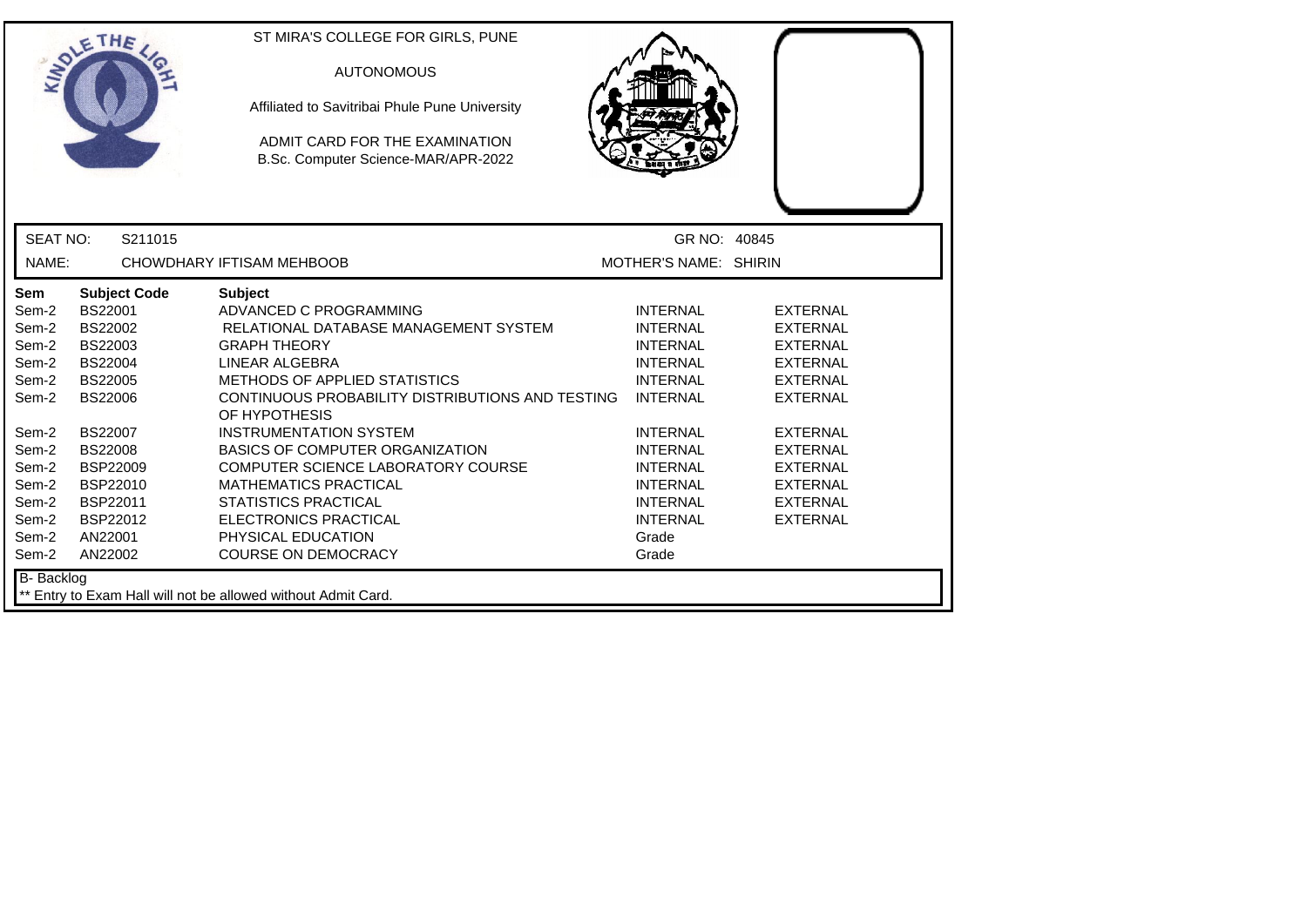| <b>SEAT NO:</b><br>S211016<br>GR NO: 40843<br>MOTHER'S NAME: HAJERA AFSHAN KADRI<br>NAME:<br><b>HANA KADRI</b><br><b>Subject Code</b><br><b>Subject</b><br>SEMICONDUCTOR DEVICES AND BASIC ELECTRONIC<br>Sem-1<br><b>BS12007</b><br>(B) INTERNAL<br><b>SYSTEMS</b><br>BSP12009<br>COMPUTER SCIENCE LABORATORY COURSE<br>(B) EXTERNAL<br>(B) INTERNAL<br><b>BSP12010</b><br><b>MATHEMATICS PRACTICAL</b><br>(B) INTERNAL<br>(B) EXTERNAL<br>BSP12012<br>ELECTRONICS PRACTICAL<br>(B) INTERNAL<br>(B) EXTERNAL<br>Sem-1<br><b>BS22001</b><br>ADVANCED C PROGRAMMING<br><b>INTERNAL</b><br><b>EXTERNAL</b><br>BS22002<br>RELATIONAL DATABASE MANAGEMENT SYSTEM<br><b>EXTERNAL</b><br><b>INTERNAL</b><br>BS22003<br><b>GRAPH THEORY</b><br><b>INTERNAL</b><br><b>EXTERNAL</b><br>Sem-2<br>BS22004<br>LINEAR ALGEBRA<br><b>INTERNAL</b><br><b>EXTERNAL</b><br>METHODS OF APPLIED STATISTICS<br><b>BS22005</b><br><b>INTERNAL</b><br><b>EXTERNAL</b><br><b>BS22006</b><br>CONTINUOUS PROBABILITY DISTRIBUTIONS AND TESTING<br><b>INTERNAL</b><br><b>EXTERNAL</b><br>OF HYPOTHESIS<br><b>BS22007</b><br><b>INSTRUMENTATION SYSTEM</b><br><b>INTERNAL</b><br><b>EXTERNAL</b><br><b>BS22008</b><br>BASICS OF COMPUTER ORGANIZATION<br><b>INTERNAL</b><br><b>EXTERNAL</b><br><b>BSP22009</b><br>COMPUTER SCIENCE LABORATORY COURSE<br><b>INTERNAL</b><br><b>EXTERNAL</b><br>BSP22010<br><b>MATHEMATICS PRACTICAL</b><br><b>INTERNAL</b><br><b>EXTERNAL</b><br>BSP22011<br><b>STATISTICS PRACTICAL</b><br><b>INTERNAL</b><br><b>EXTERNAL</b><br>Sem-2<br>BSP22012<br>ELECTRONICS PRACTICAL<br><b>INTERNAL</b><br><b>EXTERNAL</b><br>Sem-2<br>AN22001<br>PHYSICAL EDUCATION<br>Grade<br>Sem-2<br>AN22002<br><b>COURSE ON DEMOCRACY</b><br>Grade |                                                                                                          | ETHE | ST MIRA'S COLLEGE FOR GIRLS, PUNE<br><b>AUTONOMOUS</b><br>Affiliated to Savitribai Phule Pune University<br>ADMIT CARD FOR THE EXAMINATION<br>B.Sc. Computer Science-MAR/APR-2022 |  |
|-------------------------------------------------------------------------------------------------------------------------------------------------------------------------------------------------------------------------------------------------------------------------------------------------------------------------------------------------------------------------------------------------------------------------------------------------------------------------------------------------------------------------------------------------------------------------------------------------------------------------------------------------------------------------------------------------------------------------------------------------------------------------------------------------------------------------------------------------------------------------------------------------------------------------------------------------------------------------------------------------------------------------------------------------------------------------------------------------------------------------------------------------------------------------------------------------------------------------------------------------------------------------------------------------------------------------------------------------------------------------------------------------------------------------------------------------------------------------------------------------------------------------------------------------------------------------------------------------------------------------------------------------------------------------------------------------------------------------------------|----------------------------------------------------------------------------------------------------------|------|-----------------------------------------------------------------------------------------------------------------------------------------------------------------------------------|--|
|                                                                                                                                                                                                                                                                                                                                                                                                                                                                                                                                                                                                                                                                                                                                                                                                                                                                                                                                                                                                                                                                                                                                                                                                                                                                                                                                                                                                                                                                                                                                                                                                                                                                                                                                     |                                                                                                          |      |                                                                                                                                                                                   |  |
|                                                                                                                                                                                                                                                                                                                                                                                                                                                                                                                                                                                                                                                                                                                                                                                                                                                                                                                                                                                                                                                                                                                                                                                                                                                                                                                                                                                                                                                                                                                                                                                                                                                                                                                                     |                                                                                                          |      |                                                                                                                                                                                   |  |
|                                                                                                                                                                                                                                                                                                                                                                                                                                                                                                                                                                                                                                                                                                                                                                                                                                                                                                                                                                                                                                                                                                                                                                                                                                                                                                                                                                                                                                                                                                                                                                                                                                                                                                                                     | Sem                                                                                                      |      |                                                                                                                                                                                   |  |
|                                                                                                                                                                                                                                                                                                                                                                                                                                                                                                                                                                                                                                                                                                                                                                                                                                                                                                                                                                                                                                                                                                                                                                                                                                                                                                                                                                                                                                                                                                                                                                                                                                                                                                                                     | Sem-1<br>Sem-1<br>Sem-2<br>Sem-2<br>Sem-2<br>Sem-2<br>Sem-2<br>Sem-2<br>Sem-2<br>Sem-2<br>Sem-2<br>Sem-2 |      |                                                                                                                                                                                   |  |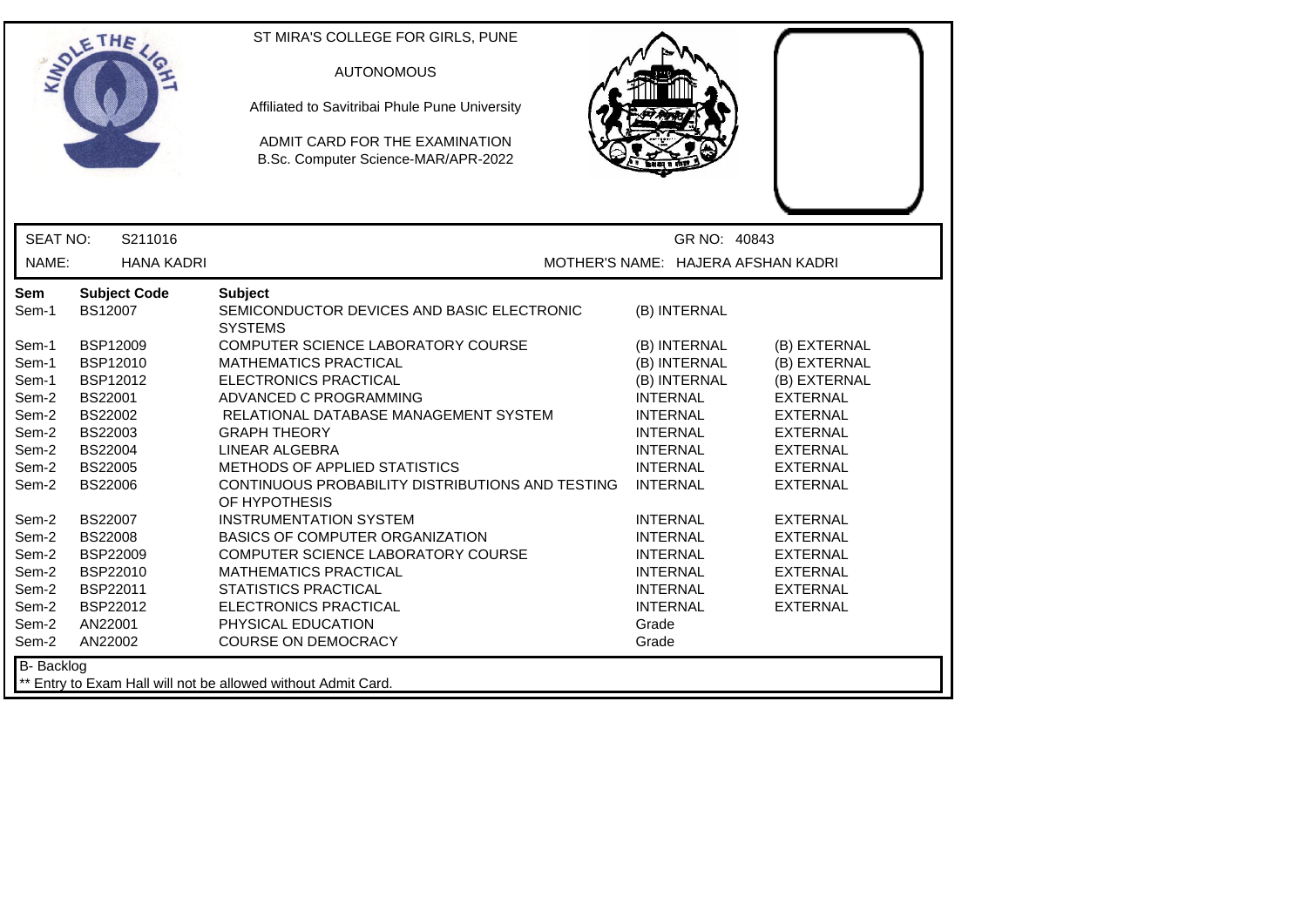|                       | ETHE                                             | ST MIRA'S COLLEGE FOR GIRLS, PUNE<br><b>AUTONOMOUS</b><br>Affiliated to Savitribai Phule Pune University<br>ADMIT CARD FOR THE EXAMINATION<br>B.Sc. Computer Science-MAR/APR-2022 |                                    |                                    |
|-----------------------|--------------------------------------------------|-----------------------------------------------------------------------------------------------------------------------------------------------------------------------------------|------------------------------------|------------------------------------|
| <b>SEAT NO:</b>       | S211017                                          |                                                                                                                                                                                   | GR NO: 40864                       |                                    |
| NAME:                 |                                                  | MASRAM KAJAL DASHRATH                                                                                                                                                             | MOTHER'S NAME: SHALU               |                                    |
| Sem<br>Sem-1<br>Sem-1 | <b>Subject Code</b><br>BS12004<br><b>BS12007</b> | <b>Subject</b><br>CALCULUS AND NUMBER THEORY<br>SEMICONDUCTOR DEVICES AND BASIC ELECTRONIC<br><b>SYSTEMS</b>                                                                      | (B) INTERNAL                       | (B) EXTERNAL                       |
| Sem-1                 | BSP12010                                         | <b>MATHEMATICS PRACTICAL</b>                                                                                                                                                      | (B) INTERNAL                       | (B) EXTERNAL                       |
| Sem-1                 | BSP12012                                         | <b>ELECTRONICS PRACTICAL</b>                                                                                                                                                      | (B) INTERNAL                       | (B) EXTERNAL                       |
| Sem-2<br>Sem-2        | <b>BS22001</b><br><b>BS22002</b>                 | ADVANCED C PROGRAMMING<br>RELATIONAL DATABASE MANAGEMENT SYSTEM                                                                                                                   | <b>INTERNAL</b><br><b>INTERNAL</b> | <b>EXTERNAL</b><br><b>EXTERNAL</b> |
| Sem-2                 | BS22003                                          | <b>GRAPH THEORY</b>                                                                                                                                                               | <b>INTERNAL</b>                    | <b>EXTERNAL</b>                    |
| Sem-2                 | BS22004                                          | <b>LINEAR ALGEBRA</b>                                                                                                                                                             | <b>INTERNAL</b>                    | <b>EXTERNAL</b>                    |
| Sem-2                 | <b>BS22005</b>                                   | METHODS OF APPLIED STATISTICS                                                                                                                                                     | <b>INTERNAL</b>                    | <b>EXTERNAL</b>                    |
| Sem-2                 | <b>BS22006</b>                                   | CONTINUOUS PROBABILITY DISTRIBUTIONS AND TESTING<br>OF HYPOTHESIS                                                                                                                 | <b>INTERNAL</b>                    | <b>EXTERNAL</b>                    |
| Sem-2                 | BS22007                                          | <b>INSTRUMENTATION SYSTEM</b>                                                                                                                                                     | <b>INTERNAL</b>                    | <b>EXTERNAL</b>                    |
| Sem-2                 | <b>BS22008</b>                                   | <b>BASICS OF COMPUTER ORGANIZATION</b>                                                                                                                                            | <b>INTERNAL</b>                    | <b>EXTERNAL</b>                    |
| Sem-2                 | BSP22009                                         | COMPUTER SCIENCE LABORATORY COURSE                                                                                                                                                | <b>INTERNAL</b>                    | <b>EXTERNAL</b>                    |
| Sem-2                 | BSP22010                                         | <b>MATHEMATICS PRACTICAL</b>                                                                                                                                                      | <b>INTERNAL</b>                    | <b>EXTERNAL</b>                    |
| Sem-2                 | BSP22011                                         | <b>STATISTICS PRACTICAL</b>                                                                                                                                                       | <b>INTERNAL</b>                    | <b>EXTERNAL</b>                    |
| Sem-2                 | BSP22012                                         | <b>ELECTRONICS PRACTICAL</b>                                                                                                                                                      | <b>INTERNAL</b>                    | <b>EXTERNAL</b>                    |
| Sem-2                 | AN22001                                          | PHYSICAL EDUCATION                                                                                                                                                                | Grade                              |                                    |
| Sem-2                 | AN22002                                          | <b>COURSE ON DEMOCRACY</b>                                                                                                                                                        | Grade                              |                                    |
| <b>B-</b> Backlog     |                                                  | ** Entry to Exam Hall will not be allowed without Admit Card.                                                                                                                     |                                    |                                    |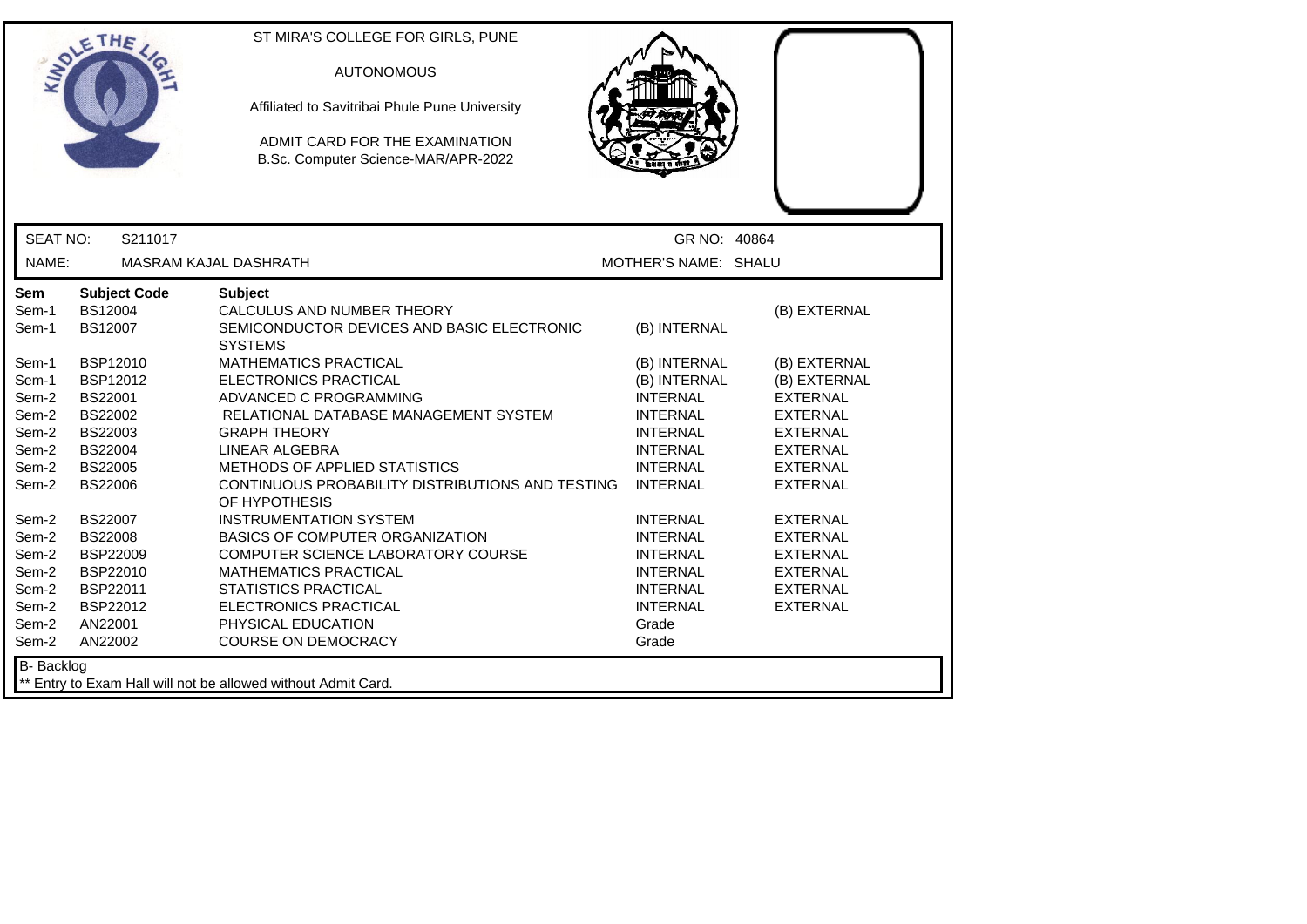| <b>SEAT NO:</b><br>S211018<br>GR NO: 40834<br>NAME:<br><b>JADHAV PRIYA KASHINATH</b><br>MOTHER'S NAME: SMITA<br><b>Subject Code</b><br><b>Subject</b><br>Sem<br>BSP12012<br>ELECTRONICS PRACTICAL<br>Sem-1<br>(B) EXTERNAL<br>Sem-2<br><b>BS22001</b><br>ADVANCED C PROGRAMMING<br><b>INTERNAL</b><br><b>EXTERNAL</b><br>BS22002<br>Sem-2<br>RELATIONAL DATABASE MANAGEMENT SYSTEM<br><b>INTERNAL</b><br><b>EXTERNAL</b><br>Sem-2<br>BS22003<br><b>INTERNAL</b><br><b>GRAPH THEORY</b><br><b>EXTERNAL</b><br>Sem-2<br><b>BS22004</b><br>LINEAR ALGEBRA<br><b>INTERNAL</b><br><b>EXTERNAL</b><br>METHODS OF APPLIED STATISTICS<br>Sem-2<br><b>BS22005</b><br><b>INTERNAL</b><br><b>EXTERNAL</b><br><b>BS22006</b><br>CONTINUOUS PROBABILITY DISTRIBUTIONS AND TESTING<br><b>INTERNAL</b><br>Sem-2<br><b>EXTERNAL</b><br>OF HYPOTHESIS<br><b>BS22007</b><br><b>INSTRUMENTATION SYSTEM</b><br>Sem-2<br><b>INTERNAL</b><br><b>EXTERNAL</b><br><b>INTERNAL</b><br>Sem-2<br><b>BS22008</b><br>BASICS OF COMPUTER ORGANIZATION<br><b>EXTERNAL</b><br>Sem-2<br>BSP22009<br>COMPUTER SCIENCE LABORATORY COURSE<br><b>INTERNAL</b><br><b>EXTERNAL</b><br>Sem-2<br>BSP22010<br><b>MATHEMATICS PRACTICAL</b><br><b>INTERNAL</b><br><b>EXTERNAL</b><br>BSP22011<br><b>STATISTICS PRACTICAL</b><br><b>INTERNAL</b><br>Sem-2<br><b>EXTERNAL</b><br>BSP22012<br>ELECTRONICS PRACTICAL<br><b>INTERNAL</b><br>Sem-2<br><b>EXTERNAL</b><br>Sem-2<br>PHYSICAL EDUCATION<br>AN22001<br>Grade<br>Sem-2<br><b>COURSE ON DEMOCRACY</b><br>AN22002<br>Grade | ETHE | ST MIRA'S COLLEGE FOR GIRLS, PUNE<br><b>AUTONOMOUS</b><br>Affiliated to Savitribai Phule Pune University<br>ADMIT CARD FOR THE EXAMINATION<br>B.Sc. Computer Science-MAR/APR-2022 |  |
|------------------------------------------------------------------------------------------------------------------------------------------------------------------------------------------------------------------------------------------------------------------------------------------------------------------------------------------------------------------------------------------------------------------------------------------------------------------------------------------------------------------------------------------------------------------------------------------------------------------------------------------------------------------------------------------------------------------------------------------------------------------------------------------------------------------------------------------------------------------------------------------------------------------------------------------------------------------------------------------------------------------------------------------------------------------------------------------------------------------------------------------------------------------------------------------------------------------------------------------------------------------------------------------------------------------------------------------------------------------------------------------------------------------------------------------------------------------------------------------------------------------------------------|------|-----------------------------------------------------------------------------------------------------------------------------------------------------------------------------------|--|
|                                                                                                                                                                                                                                                                                                                                                                                                                                                                                                                                                                                                                                                                                                                                                                                                                                                                                                                                                                                                                                                                                                                                                                                                                                                                                                                                                                                                                                                                                                                                    |      |                                                                                                                                                                                   |  |
|                                                                                                                                                                                                                                                                                                                                                                                                                                                                                                                                                                                                                                                                                                                                                                                                                                                                                                                                                                                                                                                                                                                                                                                                                                                                                                                                                                                                                                                                                                                                    |      |                                                                                                                                                                                   |  |
| <b>B-</b> Backlog                                                                                                                                                                                                                                                                                                                                                                                                                                                                                                                                                                                                                                                                                                                                                                                                                                                                                                                                                                                                                                                                                                                                                                                                                                                                                                                                                                                                                                                                                                                  |      |                                                                                                                                                                                   |  |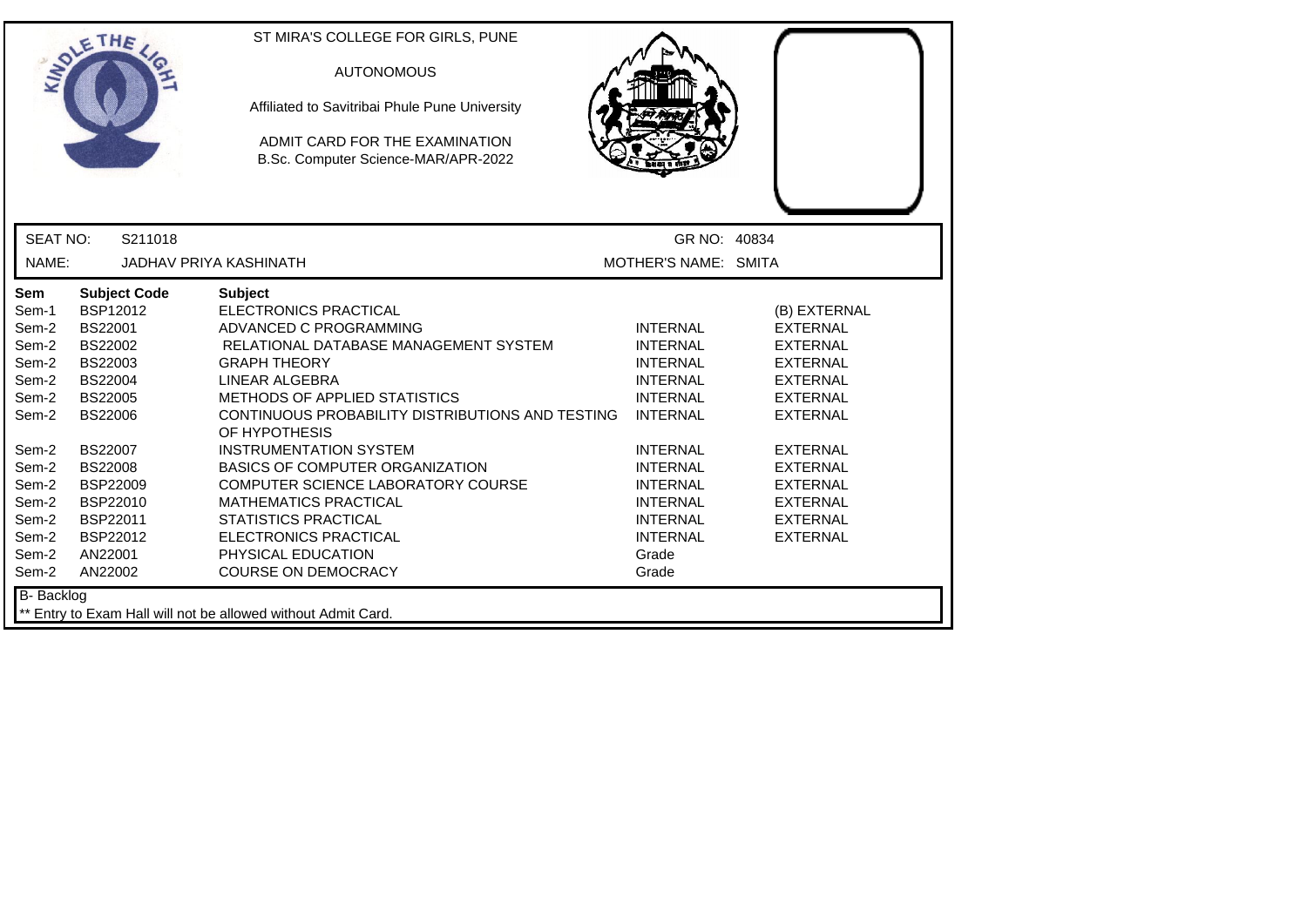|                                                                                                                                   | ETHE                                                                                                                                                                                                                        | ST MIRA'S COLLEGE FOR GIRLS, PUNE<br><b>AUTONOMOUS</b><br>Affiliated to Savitribai Phule Pune University<br>ADMIT CARD FOR THE EXAMINATION<br>B.Sc. Computer Science-MAR/APR-2022                                                                                                                                                                                                                                                                                                                    |                                                                                                                                                                                                                                                    |                                                                                                                                                                                                                    |  |
|-----------------------------------------------------------------------------------------------------------------------------------|-----------------------------------------------------------------------------------------------------------------------------------------------------------------------------------------------------------------------------|------------------------------------------------------------------------------------------------------------------------------------------------------------------------------------------------------------------------------------------------------------------------------------------------------------------------------------------------------------------------------------------------------------------------------------------------------------------------------------------------------|----------------------------------------------------------------------------------------------------------------------------------------------------------------------------------------------------------------------------------------------------|--------------------------------------------------------------------------------------------------------------------------------------------------------------------------------------------------------------------|--|
| <b>SEAT NO:</b>                                                                                                                   | S211019                                                                                                                                                                                                                     |                                                                                                                                                                                                                                                                                                                                                                                                                                                                                                      | GR NO: 40842                                                                                                                                                                                                                                       |                                                                                                                                                                                                                    |  |
| NAME:                                                                                                                             | <b>FRANCIS KENISHA SIMON</b>                                                                                                                                                                                                |                                                                                                                                                                                                                                                                                                                                                                                                                                                                                                      | MOTHER'S NAME: MEGHA                                                                                                                                                                                                                               |                                                                                                                                                                                                                    |  |
| Sem<br>Sem-2<br>Sem-2<br>Sem-2<br>Sem-2<br>Sem-2<br>Sem-2<br>Sem-2<br>Sem-2<br>Sem-2<br>Sem-2<br>Sem-2<br>Sem-2<br>Sem-2<br>Sem-2 | <b>Subject Code</b><br>BS22001<br>BS22002<br>BS22003<br><b>BS22004</b><br><b>BS22005</b><br><b>BS22006</b><br><b>BS22007</b><br><b>BS22008</b><br><b>BSP22009</b><br>BSP22010<br>BSP22011<br>BSP22012<br>AN22001<br>AN22002 | <b>Subject</b><br>ADVANCED C PROGRAMMING<br>RELATIONAL DATABASE MANAGEMENT SYSTEM<br><b>GRAPH THEORY</b><br>LINEAR ALGEBRA<br><b>METHODS OF APPLIED STATISTICS</b><br>CONTINUOUS PROBABILITY DISTRIBUTIONS AND TESTING<br>OF HYPOTHESIS<br><b>INSTRUMENTATION SYSTEM</b><br><b>BASICS OF COMPUTER ORGANIZATION</b><br>COMPUTER SCIENCE LABORATORY COURSE<br><b>MATHEMATICS PRACTICAL</b><br><b>STATISTICS PRACTICAL</b><br>ELECTRONICS PRACTICAL<br>PHYSICAL EDUCATION<br><b>COURSE ON DEMOCRACY</b> | <b>INTERNAL</b><br><b>INTERNAL</b><br><b>INTERNAL</b><br><b>INTERNAL</b><br><b>INTERNAL</b><br><b>INTERNAL</b><br><b>INTERNAL</b><br><b>INTERNAL</b><br><b>INTERNAL</b><br><b>INTERNAL</b><br><b>INTERNAL</b><br><b>INTERNAL</b><br>Grade<br>Grade | <b>EXTERNAL</b><br><b>EXTERNAL</b><br><b>EXTERNAL</b><br><b>EXTERNAL</b><br><b>EXTERNAL</b><br><b>EXTERNAL</b><br><b>EXTERNAL</b><br>EXTERNAL<br><b>EXTERNAL</b><br><b>EXTERNAL</b><br>EXTERNAL<br><b>EXTERNAL</b> |  |
| B- Backlog                                                                                                                        |                                                                                                                                                                                                                             | ** Entry to Exam Hall will not be allowed without Admit Card.                                                                                                                                                                                                                                                                                                                                                                                                                                        |                                                                                                                                                                                                                                                    |                                                                                                                                                                                                                    |  |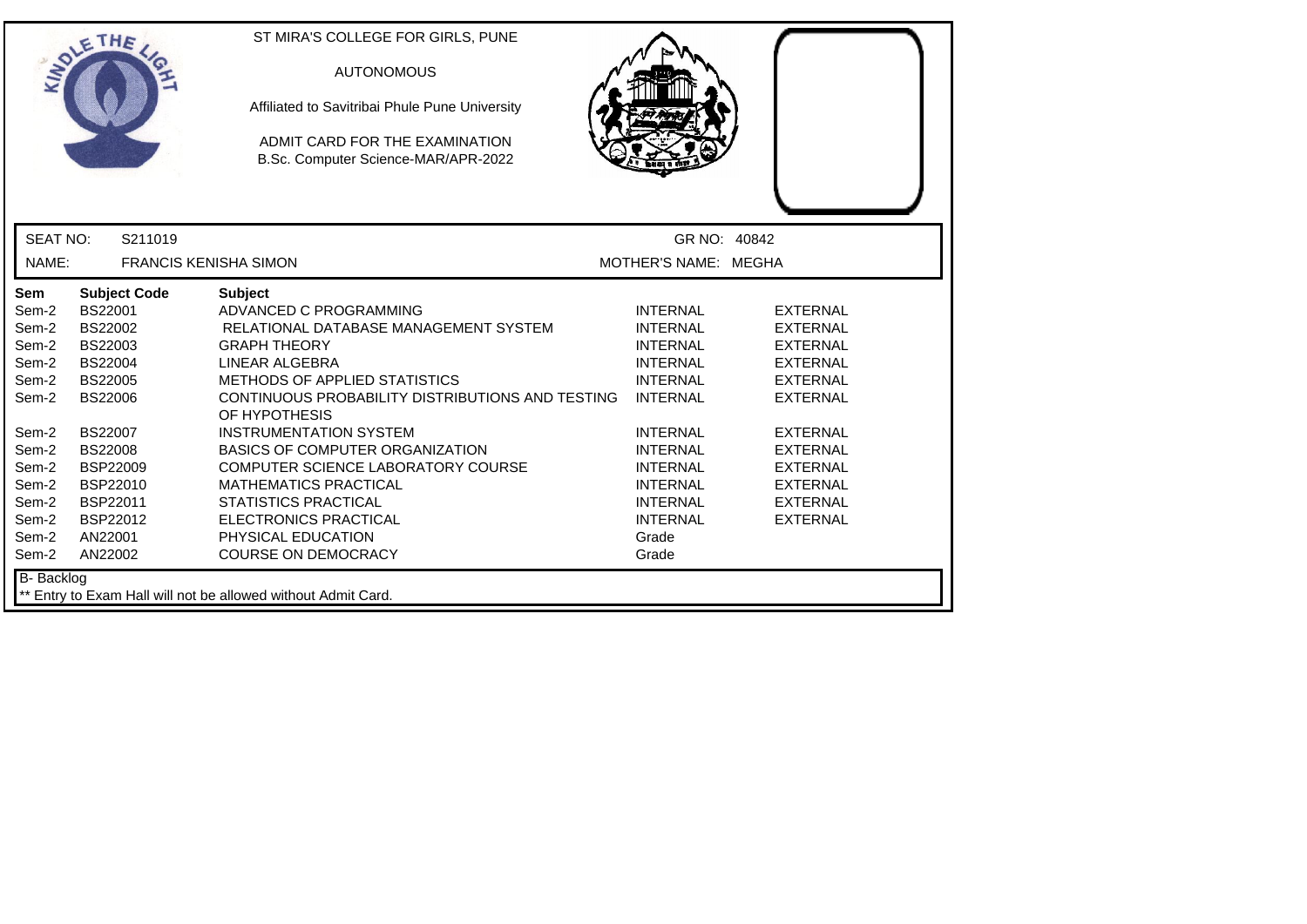|                                                                                                                                          | ETHE                                                                                                                                                                                                                               | ST MIRA'S COLLEGE FOR GIRLS, PUNE<br><b>AUTONOMOUS</b><br>Affiliated to Savitribai Phule Pune University<br>ADMIT CARD FOR THE EXAMINATION<br>B.Sc. Computer Science-MAR/APR-2022                                                                                                                                                                                                                                                                                                                    |                                                                                                                                                                                                                                                    |                                                                                                                                                                                                                                  |  |
|------------------------------------------------------------------------------------------------------------------------------------------|------------------------------------------------------------------------------------------------------------------------------------------------------------------------------------------------------------------------------------|------------------------------------------------------------------------------------------------------------------------------------------------------------------------------------------------------------------------------------------------------------------------------------------------------------------------------------------------------------------------------------------------------------------------------------------------------------------------------------------------------|----------------------------------------------------------------------------------------------------------------------------------------------------------------------------------------------------------------------------------------------------|----------------------------------------------------------------------------------------------------------------------------------------------------------------------------------------------------------------------------------|--|
| <b>SEAT NO:</b>                                                                                                                          | S211020                                                                                                                                                                                                                            |                                                                                                                                                                                                                                                                                                                                                                                                                                                                                                      | GR NO: 40847                                                                                                                                                                                                                                       |                                                                                                                                                                                                                                  |  |
| NAME:                                                                                                                                    | AGARWAL KHUSHI RAVI                                                                                                                                                                                                                |                                                                                                                                                                                                                                                                                                                                                                                                                                                                                                      | MOTHER'S NAME: NEETA                                                                                                                                                                                                                               |                                                                                                                                                                                                                                  |  |
| <b>Sem</b><br>Sem-2<br>Sem-2<br>Sem-2<br>Sem-2<br>Sem-2<br>Sem-2<br>Sem-2<br>Sem-2<br>Sem-2<br>Sem-2<br>Sem-2<br>Sem-2<br>Sem-2<br>Sem-2 | <b>Subject Code</b><br>BS22001<br><b>BS22002</b><br>BS22003<br><b>BS22004</b><br><b>BS22005</b><br><b>BS22006</b><br><b>BS22007</b><br><b>BS22008</b><br><b>BSP22009</b><br>BSP22010<br>BSP22011<br>BSP22012<br>AN22001<br>AN22002 | <b>Subject</b><br>ADVANCED C PROGRAMMING<br>RELATIONAL DATABASE MANAGEMENT SYSTEM<br><b>GRAPH THEORY</b><br>LINEAR ALGEBRA<br>METHODS OF APPLIED STATISTICS<br>CONTINUOUS PROBABILITY DISTRIBUTIONS AND TESTING<br>OF HYPOTHESIS<br><b>INSTRUMENTATION SYSTEM</b><br><b>BASICS OF COMPUTER ORGANIZATION</b><br>COMPUTER SCIENCE LABORATORY COURSE<br><b>MATHEMATICS PRACTICAL</b><br><b>STATISTICS PRACTICAL</b><br><b>ELECTRONICS PRACTICAL</b><br>PHYSICAL EDUCATION<br><b>COURSE ON DEMOCRACY</b> | <b>INTERNAL</b><br><b>INTERNAL</b><br><b>INTERNAL</b><br><b>INTERNAL</b><br><b>INTERNAL</b><br><b>INTERNAL</b><br><b>INTERNAL</b><br><b>INTERNAL</b><br><b>INTERNAL</b><br><b>INTERNAL</b><br><b>INTERNAL</b><br><b>INTERNAL</b><br>Grade<br>Grade | <b>EXTERNAL</b><br><b>EXTERNAL</b><br><b>EXTERNAL</b><br><b>EXTERNAL</b><br><b>EXTERNAL</b><br><b>EXTERNAL</b><br><b>EXTERNAL</b><br><b>EXTERNAL</b><br><b>EXTERNAL</b><br><b>EXTERNAL</b><br><b>EXTERNAL</b><br><b>EXTERNAL</b> |  |
| B- Backlog                                                                                                                               |                                                                                                                                                                                                                                    | ** Entry to Exam Hall will not be allowed without Admit Card.                                                                                                                                                                                                                                                                                                                                                                                                                                        |                                                                                                                                                                                                                                                    |                                                                                                                                                                                                                                  |  |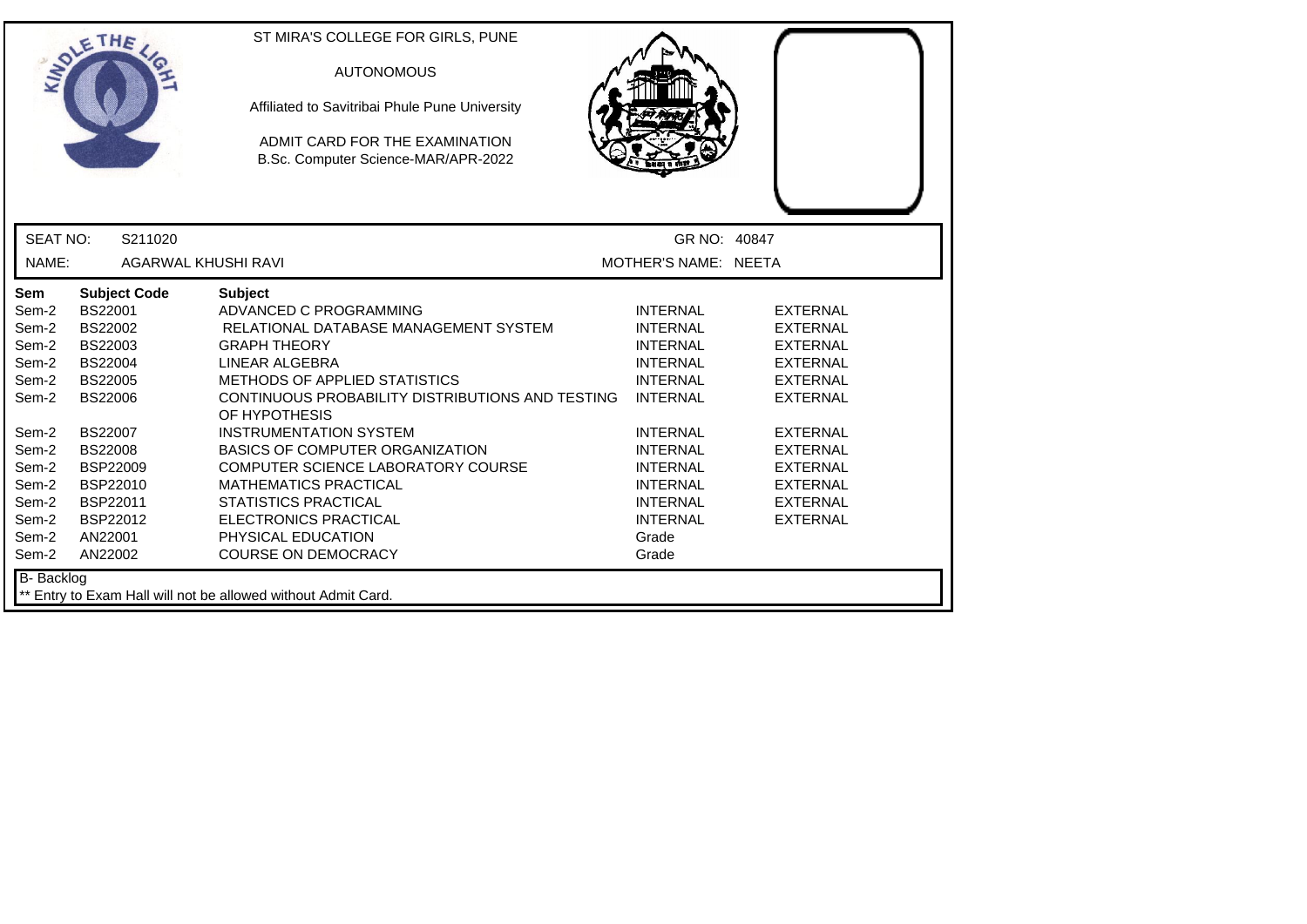|                   | ETHE                             | ST MIRA'S COLLEGE FOR GIRLS, PUNE<br><b>AUTONOMOUS</b><br>Affiliated to Savitribai Phule Pune University<br>ADMIT CARD FOR THE EXAMINATION<br>B.Sc. Computer Science-MAR/APR-2022 |                                    |                                    |
|-------------------|----------------------------------|-----------------------------------------------------------------------------------------------------------------------------------------------------------------------------------|------------------------------------|------------------------------------|
| <b>SEAT NO:</b>   | S211021                          |                                                                                                                                                                                   | GR NO: 40865                       |                                    |
| NAME:             |                                  | <b>GARAD KOMAL BALASAHEB</b>                                                                                                                                                      | MOTHER'S NAME: VARSHA              |                                    |
| Sem<br>Sem-1      | <b>Subject Code</b><br>BS12007   | <b>Subject</b><br>SEMICONDUCTOR DEVICES AND BASIC ELECTRONIC<br><b>SYSTEMS</b>                                                                                                    | (B) INTERNAL                       |                                    |
| Sem-1             | BSP12010                         | <b>MATHEMATICS PRACTICAL</b>                                                                                                                                                      | (B) INTERNAL                       | (B) EXTERNAL                       |
| Sem-1             | BSP12012                         | ELECTRONICS PRACTICAL                                                                                                                                                             |                                    | (B) EXTERNAL                       |
| Sem-2             | <b>BS22001</b>                   | ADVANCED C PROGRAMMING                                                                                                                                                            | <b>INTERNAL</b>                    | <b>EXTERNAL</b>                    |
| Sem-2             | BS22002                          | RELATIONAL DATABASE MANAGEMENT SYSTEM                                                                                                                                             | <b>INTERNAL</b>                    | <b>EXTERNAL</b>                    |
| Sem-2             | BS22003                          | <b>GRAPH THEORY</b>                                                                                                                                                               | <b>INTERNAL</b>                    | <b>EXTERNAL</b>                    |
| Sem-2             | BS22004                          | <b>LINEAR ALGEBRA</b>                                                                                                                                                             | <b>INTERNAL</b>                    | <b>EXTERNAL</b>                    |
| Sem-2<br>Sem-2    | <b>BS22005</b><br><b>BS22006</b> | METHODS OF APPLIED STATISTICS<br>CONTINUOUS PROBABILITY DISTRIBUTIONS AND TESTING<br>OF HYPOTHESIS                                                                                | <b>INTERNAL</b><br><b>INTERNAL</b> | <b>EXTERNAL</b><br><b>EXTERNAL</b> |
| Sem-2             | <b>BS22007</b>                   | <b>INSTRUMENTATION SYSTEM</b>                                                                                                                                                     | <b>INTERNAL</b>                    | <b>EXTERNAL</b>                    |
| Sem-2             | <b>BS22008</b>                   | <b>BASICS OF COMPUTER ORGANIZATION</b>                                                                                                                                            | <b>INTERNAL</b>                    | <b>EXTERNAL</b>                    |
| Sem-2             | <b>BSP22009</b>                  | COMPUTER SCIENCE LABORATORY COURSE                                                                                                                                                | <b>INTERNAL</b>                    | <b>EXTERNAL</b>                    |
| Sem-2             | BSP22010                         | <b>MATHEMATICS PRACTICAL</b>                                                                                                                                                      | <b>INTERNAL</b>                    | <b>EXTERNAL</b>                    |
| Sem-2             | BSP22011                         | <b>STATISTICS PRACTICAL</b>                                                                                                                                                       | <b>INTERNAL</b>                    | <b>EXTERNAL</b>                    |
| Sem-2             | BSP22012                         | <b>ELECTRONICS PRACTICAL</b>                                                                                                                                                      | <b>INTERNAL</b>                    | <b>EXTERNAL</b>                    |
| Sem-2             | AN22001                          | PHYSICAL EDUCATION                                                                                                                                                                | Grade                              |                                    |
| Sem-2             | AN22002                          | <b>COURSE ON DEMOCRACY</b>                                                                                                                                                        | Grade                              |                                    |
| <b>B-</b> Backlog |                                  | ** Entry to Exam Hall will not be allowed without Admit Card.                                                                                                                     |                                    |                                    |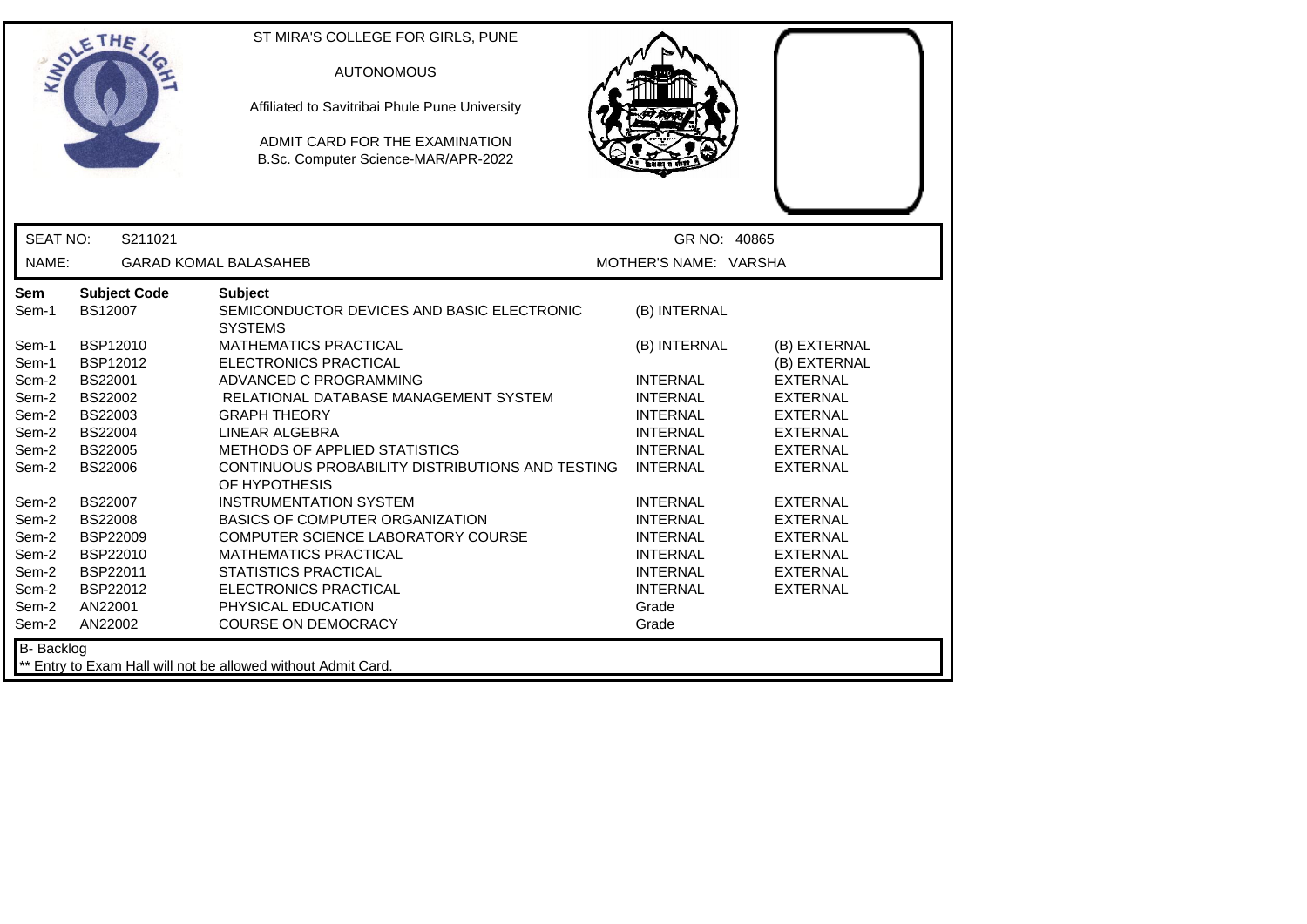|                                                                               | ETHE                                                                                                                                        | ST MIRA'S COLLEGE FOR GIRLS, PUNE<br><b>AUTONOMOUS</b><br>Affiliated to Savitribai Phule Pune University<br>ADMIT CARD FOR THE EXAMINATION<br>B.Sc. Computer Science-MAR/APR-2022                                                                                                                        |                                                                                                                                                                   |                                                                                                                                                                   |
|-------------------------------------------------------------------------------|---------------------------------------------------------------------------------------------------------------------------------------------|----------------------------------------------------------------------------------------------------------------------------------------------------------------------------------------------------------------------------------------------------------------------------------------------------------|-------------------------------------------------------------------------------------------------------------------------------------------------------------------|-------------------------------------------------------------------------------------------------------------------------------------------------------------------|
| <b>SEAT NO:</b>                                                               | S211022                                                                                                                                     |                                                                                                                                                                                                                                                                                                          | GR NO: 40828                                                                                                                                                      |                                                                                                                                                                   |
| NAME:                                                                         | <b>ANJALI KUMARI</b>                                                                                                                        |                                                                                                                                                                                                                                                                                                          | MOTHER'S NAME: RENU DEVI                                                                                                                                          |                                                                                                                                                                   |
| <b>Sem</b><br>Sem-1                                                           | <b>Subject Code</b><br>BS12007                                                                                                              | <b>Subject</b><br>SEMICONDUCTOR DEVICES AND BASIC ELECTRONIC<br><b>SYSTEMS</b>                                                                                                                                                                                                                           | (B) INTERNAL                                                                                                                                                      |                                                                                                                                                                   |
| Sem-1<br>Sem-1<br>Sem-2<br>Sem-2<br>Sem-2<br>Sem-2<br>Sem-2<br>Sem-2<br>Sem-2 | BSP12010<br><b>BSP12012</b><br>BS22001<br><b>BS22002</b><br>BS22003<br><b>BS22004</b><br><b>BS22005</b><br><b>BS22006</b><br><b>BS22007</b> | <b>MATHEMATICS PRACTICAL</b><br>ELECTRONICS PRACTICAL<br>ADVANCED C PROGRAMMING<br>RELATIONAL DATABASE MANAGEMENT SYSTEM<br><b>GRAPH THEORY</b><br>LINEAR ALGEBRA<br>METHODS OF APPLIED STATISTICS<br>CONTINUOUS PROBABILITY DISTRIBUTIONS AND TESTING<br>OF HYPOTHESIS<br><b>INSTRUMENTATION SYSTEM</b> | (B) INTERNAL<br>(B) INTERNAL<br><b>INTERNAL</b><br><b>INTERNAL</b><br><b>INTERNAL</b><br><b>INTERNAL</b><br><b>INTERNAL</b><br><b>INTERNAL</b><br><b>INTERNAL</b> | (B) EXTERNAL<br>(B) EXTERNAL<br><b>EXTERNAL</b><br><b>EXTERNAL</b><br><b>EXTERNAL</b><br><b>EXTERNAL</b><br><b>EXTERNAL</b><br><b>EXTERNAL</b><br><b>EXTERNAL</b> |
| Sem-2<br>Sem-2<br>Sem-2<br>Sem-2<br>Sem-2<br>Sem-2<br>Sem-2                   | <b>BS22008</b><br><b>BSP22009</b><br>BSP22010<br>BSP22011<br>BSP22012<br>AN22001<br>AN22002                                                 | <b>BASICS OF COMPUTER ORGANIZATION</b><br>COMPUTER SCIENCE LABORATORY COURSE<br><b>MATHEMATICS PRACTICAL</b><br><b>STATISTICS PRACTICAL</b><br><b>ELECTRONICS PRACTICAL</b><br>PHYSICAL EDUCATION<br><b>COURSE ON DEMOCRACY</b>                                                                          | <b>INTERNAL</b><br><b>INTERNAL</b><br><b>INTERNAL</b><br><b>INTERNAL</b><br><b>INTERNAL</b><br>Grade<br>Grade                                                     | <b>EXTERNAL</b><br><b>EXTERNAL</b><br><b>EXTERNAL</b><br><b>EXTERNAL</b><br><b>EXTERNAL</b>                                                                       |
| B- Backlog                                                                    |                                                                                                                                             | ** Entry to Exam Hall will not be allowed without Admit Card.                                                                                                                                                                                                                                            |                                                                                                                                                                   |                                                                                                                                                                   |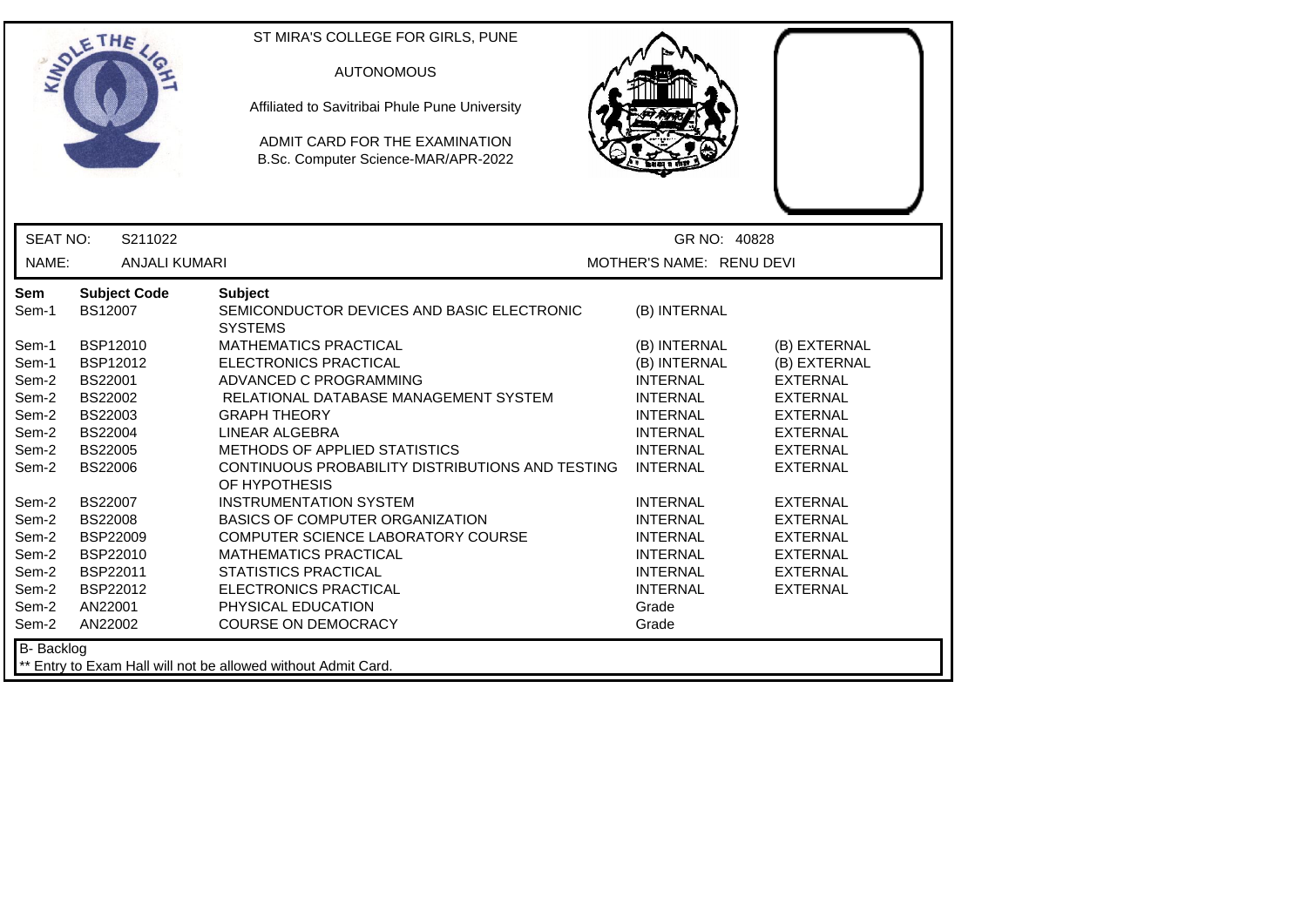| <b>SEAT NO:</b><br>GR NO: 40838<br>S211023<br>NAME:<br>MOTHER'S NAME: REKHA<br>NAGPURE KUSHI SANJAY<br><b>Subject Code</b><br><b>Subject</b><br>Sem<br><b>STATISTICS PRACTICAL</b><br><b>BSP12011</b><br>(B) EXTERNAL<br>Sem-1<br><b>BSP12012</b><br><b>ELECTRONICS PRACTICAL</b><br>(B) EXTERNAL<br>Sem-1<br>Sem-2<br><b>BS22001</b><br>ADVANCED C PROGRAMMING<br><b>INTERNAL</b><br><b>EXTERNAL</b><br>BS22002<br>RELATIONAL DATABASE MANAGEMENT SYSTEM<br><b>INTERNAL</b><br><b>EXTERNAL</b><br>Sem-2<br>BS22003<br><b>GRAPH THEORY</b><br>Sem-2<br><b>INTERNAL</b><br><b>EXTERNAL</b><br>Sem-2<br><b>BS22004</b><br>LINEAR ALGEBRA<br><b>INTERNAL</b><br><b>EXTERNAL</b><br><b>BS22005</b><br>METHODS OF APPLIED STATISTICS<br><b>INTERNAL</b><br><b>EXTERNAL</b><br>Sem-2<br>CONTINUOUS PROBABILITY DISTRIBUTIONS AND TESTING<br>Sem-2<br><b>BS22006</b><br><b>INTERNAL</b><br><b>EXTERNAL</b><br>OF HYPOTHESIS<br><b>BS22007</b><br><b>INSTRUMENTATION SYSTEM</b><br><b>INTERNAL</b><br>Sem-2<br><b>EXTERNAL</b><br>Sem-2<br><b>BS22008</b><br><b>BASICS OF COMPUTER ORGANIZATION</b><br><b>INTERNAL</b><br><b>EXTERNAL</b><br>Sem-2<br><b>BSP22009</b><br>COMPUTER SCIENCE LABORATORY COURSE<br><b>EXTERNAL</b><br><b>INTERNAL</b><br>BSP22010<br><b>MATHEMATICS PRACTICAL</b><br><b>INTERNAL</b><br>Sem-2<br><b>EXTERNAL</b><br>Sem-2<br>BSP22011<br><b>STATISTICS PRACTICAL</b><br><b>INTERNAL</b><br><b>EXTERNAL</b><br>Sem-2<br>BSP22012<br><b>ELECTRONICS PRACTICAL</b><br><b>INTERNAL</b><br><b>EXTERNAL</b><br>PHYSICAL EDUCATION<br>Sem-2<br>AN22001<br>Grade<br><b>COURSE ON DEMOCRACY</b><br>Sem-2<br>AN22002<br>Grade | THE               | ST MIRA'S COLLEGE FOR GIRLS, PUNE<br><b>AUTONOMOUS</b><br>Affiliated to Savitribai Phule Pune University<br>ADMIT CARD FOR THE EXAMINATION<br>B.Sc. Computer Science-MAR/APR-2022 |
|-----------------------------------------------------------------------------------------------------------------------------------------------------------------------------------------------------------------------------------------------------------------------------------------------------------------------------------------------------------------------------------------------------------------------------------------------------------------------------------------------------------------------------------------------------------------------------------------------------------------------------------------------------------------------------------------------------------------------------------------------------------------------------------------------------------------------------------------------------------------------------------------------------------------------------------------------------------------------------------------------------------------------------------------------------------------------------------------------------------------------------------------------------------------------------------------------------------------------------------------------------------------------------------------------------------------------------------------------------------------------------------------------------------------------------------------------------------------------------------------------------------------------------------------------------------------------------------------------------------------------------------------|-------------------|-----------------------------------------------------------------------------------------------------------------------------------------------------------------------------------|
|                                                                                                                                                                                                                                                                                                                                                                                                                                                                                                                                                                                                                                                                                                                                                                                                                                                                                                                                                                                                                                                                                                                                                                                                                                                                                                                                                                                                                                                                                                                                                                                                                                         |                   |                                                                                                                                                                                   |
|                                                                                                                                                                                                                                                                                                                                                                                                                                                                                                                                                                                                                                                                                                                                                                                                                                                                                                                                                                                                                                                                                                                                                                                                                                                                                                                                                                                                                                                                                                                                                                                                                                         |                   |                                                                                                                                                                                   |
|                                                                                                                                                                                                                                                                                                                                                                                                                                                                                                                                                                                                                                                                                                                                                                                                                                                                                                                                                                                                                                                                                                                                                                                                                                                                                                                                                                                                                                                                                                                                                                                                                                         | <b>B-</b> Backlog |                                                                                                                                                                                   |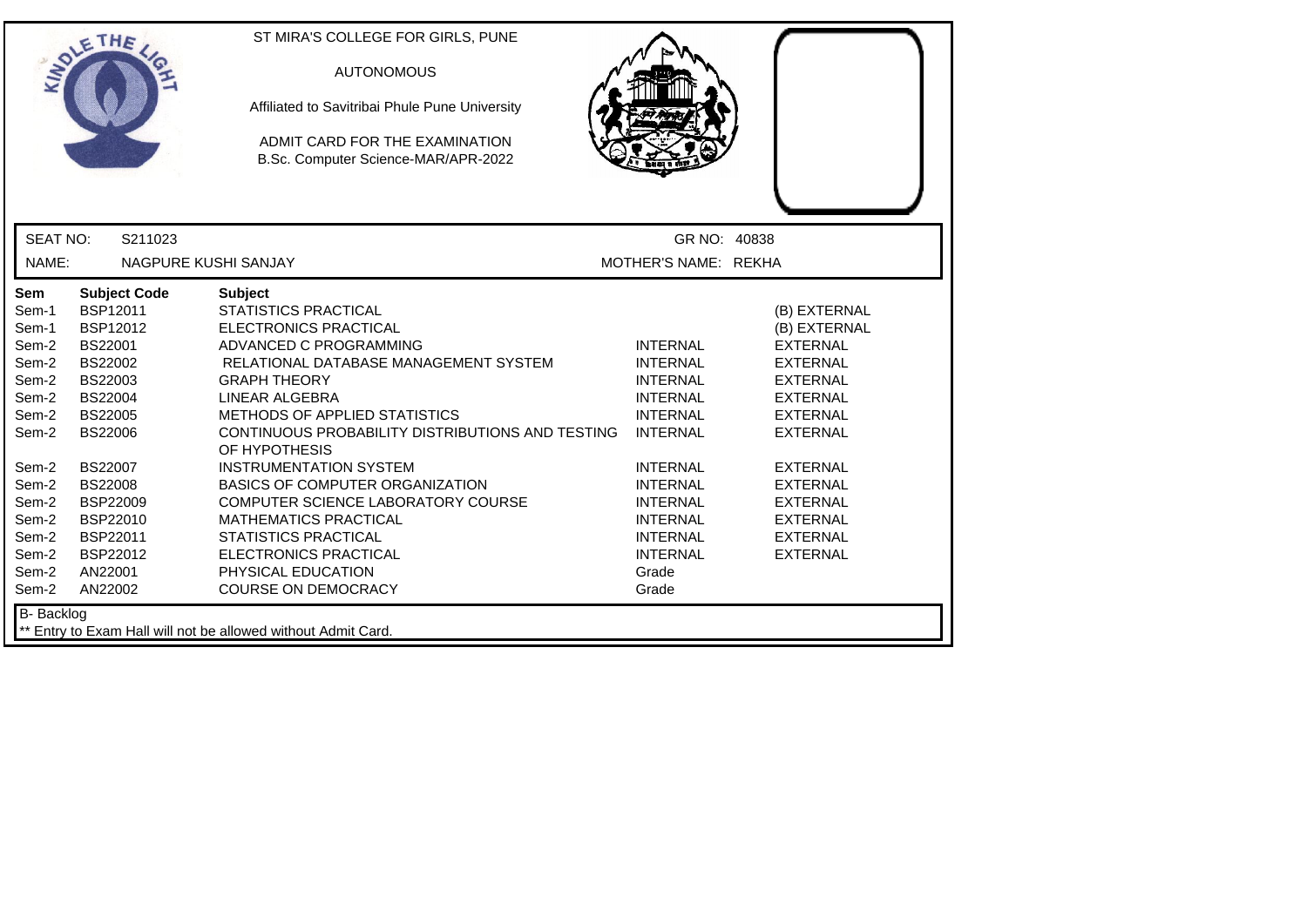| ETHE                                                                                                                                                                                                                                                                                                                                                                    | ST MIRA'S COLLEGE FOR GIRLS, PUNE<br><b>AUTONOMOUS</b><br>Affiliated to Savitribai Phule Pune University<br>ADMIT CARD FOR THE EXAMINATION<br>B.Sc. Computer Science-MAR/APR-2022                                                                                                                                                                                                                                                                                                             |                                                                                                                                                                                                                                                    |                                                                                                                                                                                                                                  |
|-------------------------------------------------------------------------------------------------------------------------------------------------------------------------------------------------------------------------------------------------------------------------------------------------------------------------------------------------------------------------|-----------------------------------------------------------------------------------------------------------------------------------------------------------------------------------------------------------------------------------------------------------------------------------------------------------------------------------------------------------------------------------------------------------------------------------------------------------------------------------------------|----------------------------------------------------------------------------------------------------------------------------------------------------------------------------------------------------------------------------------------------------|----------------------------------------------------------------------------------------------------------------------------------------------------------------------------------------------------------------------------------|
| <b>SEAT NO:</b><br>S211025                                                                                                                                                                                                                                                                                                                                              |                                                                                                                                                                                                                                                                                                                                                                                                                                                                                               | GR NO: 40883                                                                                                                                                                                                                                       |                                                                                                                                                                                                                                  |
| NAME:                                                                                                                                                                                                                                                                                                                                                                   | SHAIKH MISBA MUSHARRAF                                                                                                                                                                                                                                                                                                                                                                                                                                                                        | MOTHER'S NAME: RAZINA                                                                                                                                                                                                                              |                                                                                                                                                                                                                                  |
| <b>Subject Code</b><br>Sem<br>BS22001<br>Sem-2<br>BS22002<br>Sem-2<br><b>BS22003</b><br>Sem-2<br>Sem-2<br><b>BS22004</b><br>Sem-2<br><b>BS22005</b><br><b>BS22006</b><br>Sem-2<br>Sem-2<br><b>BS22007</b><br>Sem-2<br><b>BS22008</b><br><b>BSP22009</b><br>Sem-2<br>Sem-2<br>BSP22010<br>BSP22011<br>Sem-2<br>Sem-2<br>BSP22012<br>Sem-2<br>AN22001<br>Sem-2<br>AN22002 | <b>Subject</b><br>ADVANCED C PROGRAMMING<br>RELATIONAL DATABASE MANAGEMENT SYSTEM<br><b>GRAPH THEORY</b><br>LINEAR ALGEBRA<br>METHODS OF APPLIED STATISTICS<br>CONTINUOUS PROBABILITY DISTRIBUTIONS AND TESTING<br>OF HYPOTHESIS<br><b>INSTRUMENTATION SYSTEM</b><br>BASICS OF COMPUTER ORGANIZATION<br>COMPUTER SCIENCE LABORATORY COURSE<br><b>MATHEMATICS PRACTICAL</b><br><b>STATISTICS PRACTICAL</b><br><b>ELECTRONICS PRACTICAL</b><br>PHYSICAL EDUCATION<br><b>COURSE ON DEMOCRACY</b> | <b>INTERNAL</b><br><b>INTERNAL</b><br><b>INTERNAL</b><br><b>INTERNAL</b><br><b>INTERNAL</b><br><b>INTERNAL</b><br><b>INTERNAL</b><br><b>INTERNAL</b><br><b>INTERNAL</b><br><b>INTERNAL</b><br><b>INTERNAL</b><br><b>INTERNAL</b><br>Grade<br>Grade | <b>EXTERNAL</b><br><b>EXTERNAL</b><br><b>EXTERNAL</b><br><b>EXTERNAL</b><br><b>EXTERNAL</b><br><b>EXTERNAL</b><br><b>EXTERNAL</b><br><b>EXTERNAL</b><br><b>EXTERNAL</b><br><b>EXTERNAL</b><br><b>EXTERNAL</b><br><b>EXTERNAL</b> |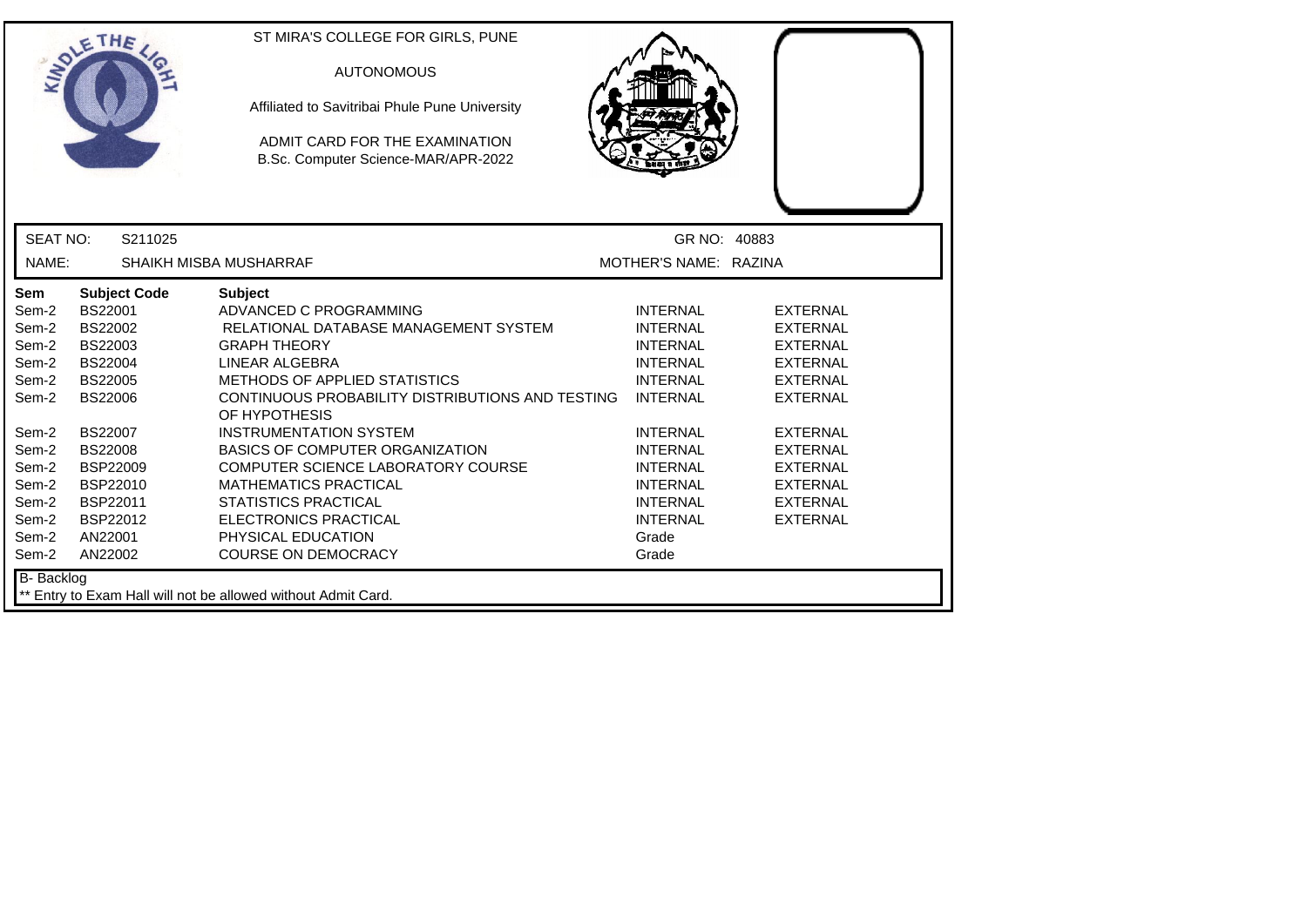| <b>SEAT NO:</b><br>S211026<br>GR NO: 40854<br>NAME:<br><b>SHARMA PREETI MOHAN</b><br>MOTHER'S NAME: BABY<br>Sem<br><b>Subject Code</b><br><b>Subject</b><br><b>DISCRETE MATHEMATICS</b><br>Sem-1<br>BS12003<br>(B) INTERNAL<br>(B) EXTERNAL<br>BSP12011<br><b>STATISTICS PRACTICAL</b><br>Sem-1<br>(B) EXTERNAL<br>Sem-2<br><b>BS22001</b><br>ADVANCED C PROGRAMMING<br><b>INTERNAL</b><br><b>EXTERNAL</b><br>BS22002<br>RELATIONAL DATABASE MANAGEMENT SYSTEM<br><b>INTERNAL</b><br><b>EXTERNAL</b><br>Sem-2<br>BS22003<br>Sem-2<br><b>GRAPH THEORY</b><br><b>INTERNAL</b><br><b>EXTERNAL</b><br>Sem-2<br><b>BS22004</b><br>LINEAR ALGEBRA<br><b>INTERNAL</b><br><b>EXTERNAL</b><br>Sem-2<br><b>BS22005</b><br>METHODS OF APPLIED STATISTICS<br><b>INTERNAL</b><br><b>EXTERNAL</b><br>Sem-2<br><b>BS22006</b><br>CONTINUOUS PROBABILITY DISTRIBUTIONS AND TESTING<br><b>INTERNAL</b><br><b>EXTERNAL</b><br>OF HYPOTHESIS<br><b>BS22007</b><br><b>INSTRUMENTATION SYSTEM</b><br><b>INTERNAL</b><br><b>EXTERNAL</b><br>Sem-2<br><b>BASICS OF COMPUTER ORGANIZATION</b><br><b>BS22008</b><br><b>INTERNAL</b><br><b>EXTERNAL</b><br>Sem-2<br><b>BSP22009</b><br>COMPUTER SCIENCE LABORATORY COURSE<br><b>INTERNAL</b><br><b>EXTERNAL</b><br>Sem-2<br>BSP22010<br><b>MATHEMATICS PRACTICAL</b><br><b>INTERNAL</b><br><b>EXTERNAL</b><br>Sem-2<br>BSP22011<br><b>STATISTICS PRACTICAL</b><br>Sem-2<br><b>INTERNAL</b><br><b>EXTERNAL</b><br>Sem-2<br>BSP22012<br><b>ELECTRONICS PRACTICAL</b><br><b>INTERNAL</b><br><b>EXTERNAL</b> | ETHE | ST MIRA'S COLLEGE FOR GIRLS, PUNE<br><b>AUTONOMOUS</b><br>Affiliated to Savitribai Phule Pune University<br>ADMIT CARD FOR THE EXAMINATION<br>B.Sc. Computer Science-MAR/APR-2022 |  |  |
|--------------------------------------------------------------------------------------------------------------------------------------------------------------------------------------------------------------------------------------------------------------------------------------------------------------------------------------------------------------------------------------------------------------------------------------------------------------------------------------------------------------------------------------------------------------------------------------------------------------------------------------------------------------------------------------------------------------------------------------------------------------------------------------------------------------------------------------------------------------------------------------------------------------------------------------------------------------------------------------------------------------------------------------------------------------------------------------------------------------------------------------------------------------------------------------------------------------------------------------------------------------------------------------------------------------------------------------------------------------------------------------------------------------------------------------------------------------------------------------------------------------------------------|------|-----------------------------------------------------------------------------------------------------------------------------------------------------------------------------------|--|--|
|                                                                                                                                                                                                                                                                                                                                                                                                                                                                                                                                                                                                                                                                                                                                                                                                                                                                                                                                                                                                                                                                                                                                                                                                                                                                                                                                                                                                                                                                                                                                |      |                                                                                                                                                                                   |  |  |
|                                                                                                                                                                                                                                                                                                                                                                                                                                                                                                                                                                                                                                                                                                                                                                                                                                                                                                                                                                                                                                                                                                                                                                                                                                                                                                                                                                                                                                                                                                                                |      |                                                                                                                                                                                   |  |  |
| AN22001<br>PHYSICAL EDUCATION<br>Grade<br>Sem-2<br>Sem-2<br>AN22002<br><b>COURSE ON DEMOCRACY</b><br>Grade<br>B- Backlog                                                                                                                                                                                                                                                                                                                                                                                                                                                                                                                                                                                                                                                                                                                                                                                                                                                                                                                                                                                                                                                                                                                                                                                                                                                                                                                                                                                                       |      |                                                                                                                                                                                   |  |  |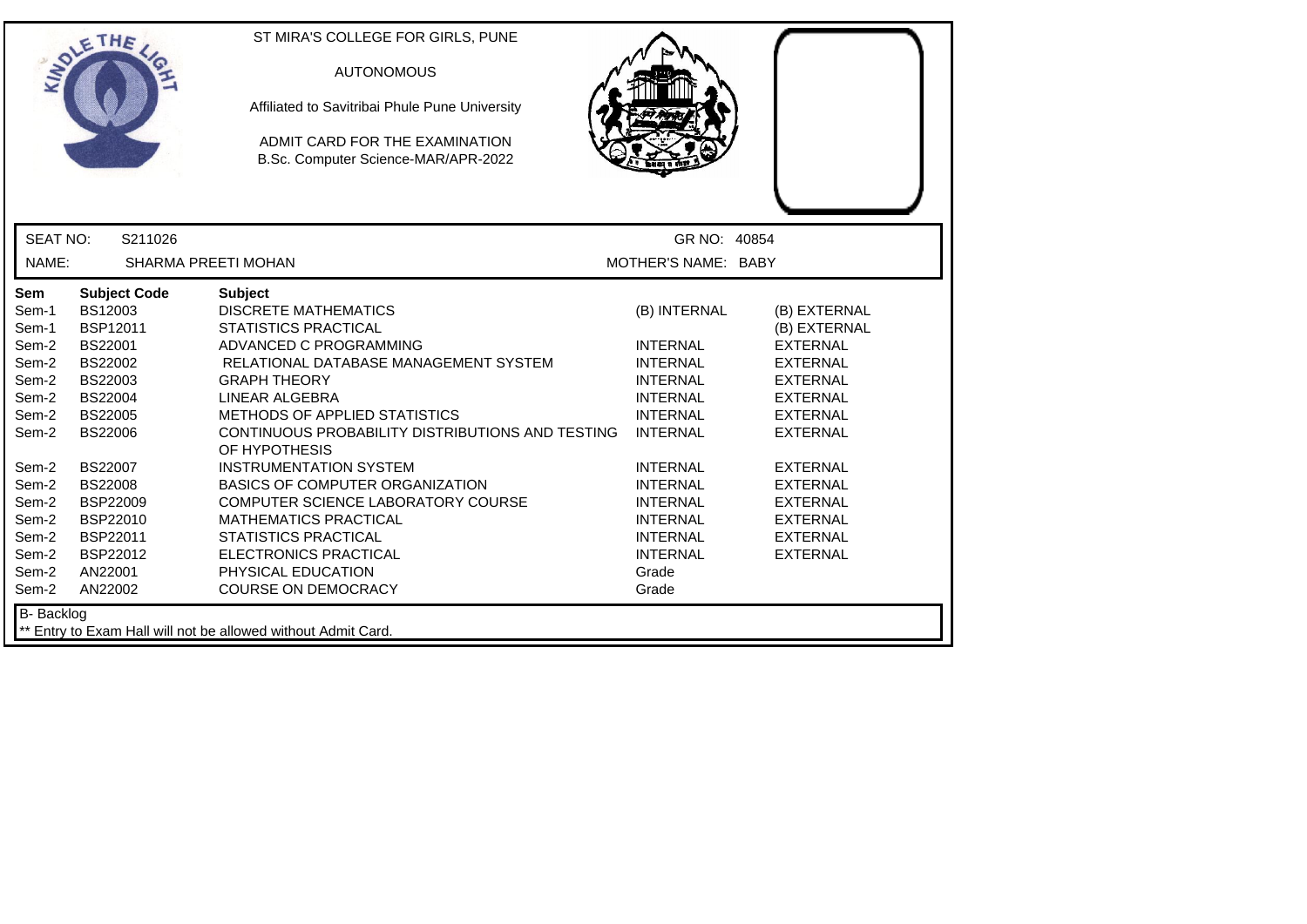|                                                                                                                                   | ETHE                                                                                                                                                                                                                               | ST MIRA'S COLLEGE FOR GIRLS, PUNE<br><b>AUTONOMOUS</b><br>Affiliated to Savitribai Phule Pune University<br>ADMIT CARD FOR THE EXAMINATION<br>B.Sc. Computer Science-MAR/APR-2022                                                                                                                                                                                                                                                                                                                           |                                                                                                                                                                                                                                                    |                                                                                                                                                                                                                                  |
|-----------------------------------------------------------------------------------------------------------------------------------|------------------------------------------------------------------------------------------------------------------------------------------------------------------------------------------------------------------------------------|-------------------------------------------------------------------------------------------------------------------------------------------------------------------------------------------------------------------------------------------------------------------------------------------------------------------------------------------------------------------------------------------------------------------------------------------------------------------------------------------------------------|----------------------------------------------------------------------------------------------------------------------------------------------------------------------------------------------------------------------------------------------------|----------------------------------------------------------------------------------------------------------------------------------------------------------------------------------------------------------------------------------|
| <b>SEAT NO:</b>                                                                                                                   | S211027                                                                                                                                                                                                                            |                                                                                                                                                                                                                                                                                                                                                                                                                                                                                                             | GR NO: 40857                                                                                                                                                                                                                                       |                                                                                                                                                                                                                                  |
| NAME:                                                                                                                             |                                                                                                                                                                                                                                    | <b>MALLICK MAFUZA MOHASIN</b>                                                                                                                                                                                                                                                                                                                                                                                                                                                                               | MOTHER'S NAME: SONALI                                                                                                                                                                                                                              |                                                                                                                                                                                                                                  |
| Sem<br>Sem-2<br>Sem-2<br>Sem-2<br>Sem-2<br>Sem-2<br>Sem-2<br>Sem-2<br>Sem-2<br>Sem-2<br>Sem-2<br>Sem-2<br>Sem-2<br>Sem-2<br>Sem-2 | <b>Subject Code</b><br>BS22001<br><b>BS22002</b><br>BS22003<br><b>BS22004</b><br><b>BS22005</b><br><b>BS22006</b><br><b>BS22007</b><br><b>BS22008</b><br><b>BSP22009</b><br>BSP22010<br>BSP22011<br>BSP22012<br>AN22001<br>AN22002 | <b>Subject</b><br>ADVANCED C PROGRAMMING<br>RELATIONAL DATABASE MANAGEMENT SYSTEM<br><b>GRAPH THEORY</b><br>LINEAR ALGEBRA<br><b>METHODS OF APPLIED STATISTICS</b><br>CONTINUOUS PROBABILITY DISTRIBUTIONS AND TESTING<br>OF HYPOTHESIS<br><b>INSTRUMENTATION SYSTEM</b><br><b>BASICS OF COMPUTER ORGANIZATION</b><br>COMPUTER SCIENCE LABORATORY COURSE<br><b>MATHEMATICS PRACTICAL</b><br><b>STATISTICS PRACTICAL</b><br><b>ELECTRONICS PRACTICAL</b><br>PHYSICAL EDUCATION<br><b>COURSE ON DEMOCRACY</b> | <b>INTERNAL</b><br><b>INTERNAL</b><br><b>INTERNAL</b><br><b>INTERNAL</b><br><b>INTERNAL</b><br><b>INTERNAL</b><br><b>INTERNAL</b><br><b>INTERNAL</b><br><b>INTERNAL</b><br><b>INTERNAL</b><br><b>INTERNAL</b><br><b>INTERNAL</b><br>Grade<br>Grade | <b>EXTERNAL</b><br><b>EXTERNAL</b><br><b>EXTERNAL</b><br><b>EXTERNAL</b><br><b>EXTERNAL</b><br><b>EXTERNAL</b><br><b>EXTERNAL</b><br><b>EXTERNAL</b><br><b>EXTERNAL</b><br><b>EXTERNAL</b><br><b>EXTERNAL</b><br><b>EXTERNAL</b> |
| B- Backlog                                                                                                                        |                                                                                                                                                                                                                                    | ** Entry to Exam Hall will not be allowed without Admit Card.                                                                                                                                                                                                                                                                                                                                                                                                                                               |                                                                                                                                                                                                                                                    |                                                                                                                                                                                                                                  |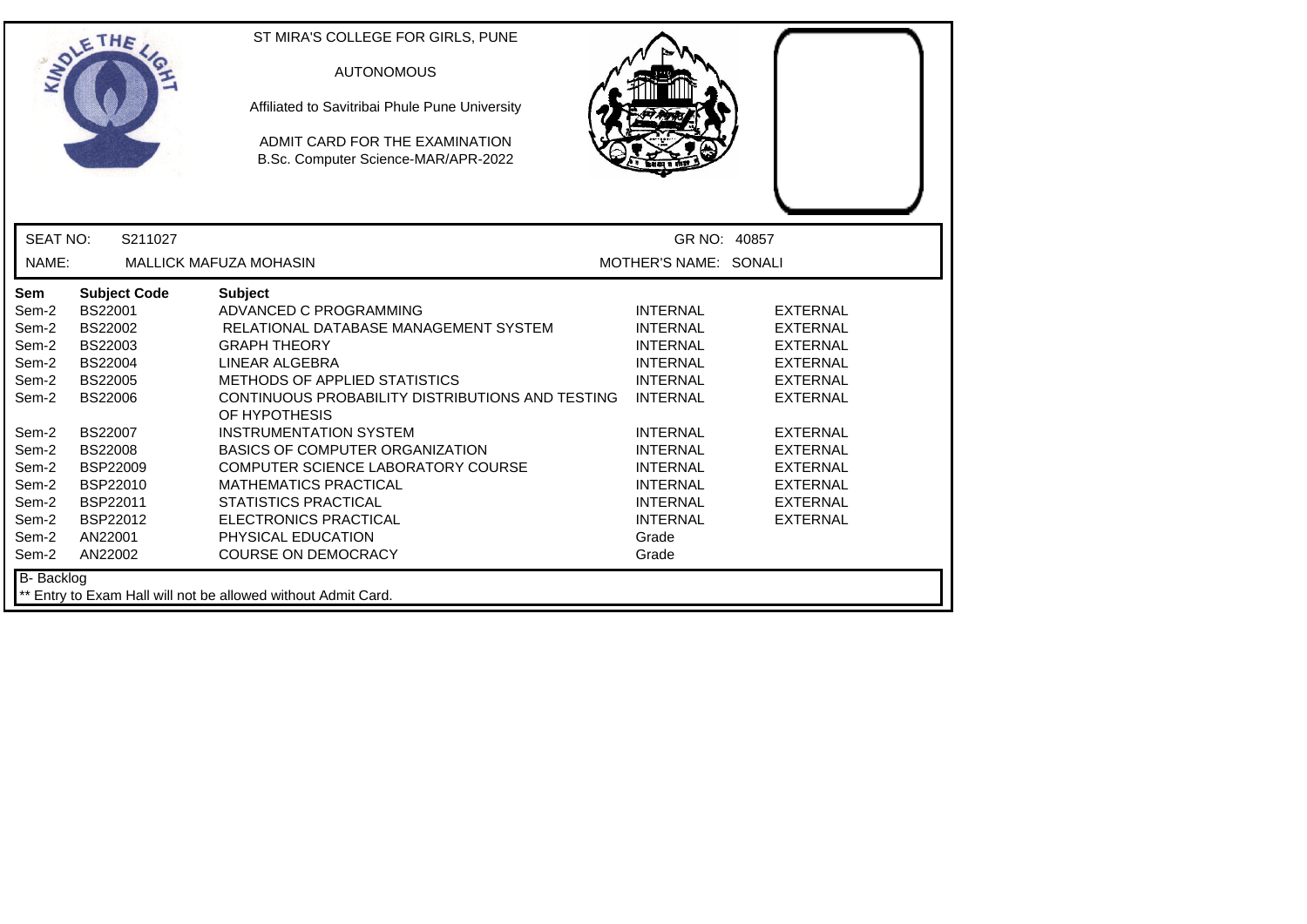|                                                                                               | ETHE                                                                                                                                                                  | ST MIRA'S COLLEGE FOR GIRLS, PUNE<br><b>AUTONOMOUS</b><br>Affiliated to Savitribai Phule Pune University<br>ADMIT CARD FOR THE EXAMINATION<br>B.Sc. Computer Science-MAR/APR-2022                                                                                                                                                                                                          |                                                                                                                                                |                                                                                                                                                                |
|-----------------------------------------------------------------------------------------------|-----------------------------------------------------------------------------------------------------------------------------------------------------------------------|--------------------------------------------------------------------------------------------------------------------------------------------------------------------------------------------------------------------------------------------------------------------------------------------------------------------------------------------------------------------------------------------|------------------------------------------------------------------------------------------------------------------------------------------------|----------------------------------------------------------------------------------------------------------------------------------------------------------------|
| <b>SEAT NO:</b>                                                                               | S211028                                                                                                                                                               |                                                                                                                                                                                                                                                                                                                                                                                            | GR NO: 40879                                                                                                                                   |                                                                                                                                                                |
| NAME:                                                                                         |                                                                                                                                                                       | SATPUTE NAMITA SURESH                                                                                                                                                                                                                                                                                                                                                                      | MOTHER'S NAME: PADMA                                                                                                                           |                                                                                                                                                                |
| Sem<br>Sem-1<br>Sem-1<br>Sem-1<br>Sem-1<br>Sem-2<br>Sem-2<br>Sem-2<br>Sem-2<br>Sem-2<br>Sem-2 | <b>Subject Code</b><br>BS12003<br>BS12006<br><b>BS12007</b><br>BSP12012<br><b>BS22001</b><br>BS22002<br>BS22003<br><b>BS22004</b><br><b>BS22005</b><br><b>BS22006</b> | <b>Subject</b><br><b>DISCRETE MATHEMATICS</b><br><b>MATHEMATICAL STATISTICS</b><br>SEMICONDUCTOR DEVICES AND BASIC ELECTRONIC<br><b>SYSTEMS</b><br>ELECTRONICS PRACTICAL<br>ADVANCED C PROGRAMMING<br>RELATIONAL DATABASE MANAGEMENT SYSTEM<br><b>GRAPH THEORY</b><br>LINEAR ALGEBRA<br>METHODS OF APPLIED STATISTICS<br>CONTINUOUS PROBABILITY DISTRIBUTIONS AND TESTING<br>OF HYPOTHESIS | (B) INTERNAL<br>(B) INTERNAL<br><b>INTERNAL</b><br><b>INTERNAL</b><br><b>INTERNAL</b><br><b>INTERNAL</b><br><b>INTERNAL</b><br><b>INTERNAL</b> | (B) EXTERNAL<br>(B) EXTERNAL<br>(B) EXTERNAL<br><b>EXTERNAL</b><br><b>EXTERNAL</b><br><b>EXTERNAL</b><br><b>EXTERNAL</b><br><b>EXTERNAL</b><br><b>EXTERNAL</b> |
| Sem-2<br>Sem-2<br>Sem-2<br>Sem-2<br>Sem-2<br>Sem-2<br>Sem-2<br>Sem-2<br>B- Backlog            | <b>BS22007</b><br><b>BS22008</b><br><b>BSP22009</b><br>BSP22010<br>BSP22011<br>BSP22012<br>AN22001<br>AN22002                                                         | <b>INSTRUMENTATION SYSTEM</b><br>BASICS OF COMPUTER ORGANIZATION<br>COMPUTER SCIENCE LABORATORY COURSE<br>MATHEMATICS PRACTICAL<br><b>STATISTICS PRACTICAL</b><br>ELECTRONICS PRACTICAL<br>PHYSICAL EDUCATION<br><b>COURSE ON DEMOCRACY</b>                                                                                                                                                | <b>INTERNAL</b><br><b>INTERNAL</b><br><b>INTERNAL</b><br><b>INTERNAL</b><br><b>INTERNAL</b><br><b>INTERNAL</b><br>Grade<br>Grade               | <b>EXTERNAL</b><br><b>EXTERNAL</b><br><b>EXTERNAL</b><br><b>EXTERNAL</b><br><b>EXTERNAL</b><br><b>EXTERNAL</b>                                                 |
|                                                                                               |                                                                                                                                                                       | Entry to Exam Hall will not be allowed without Admit Card.                                                                                                                                                                                                                                                                                                                                 |                                                                                                                                                |                                                                                                                                                                |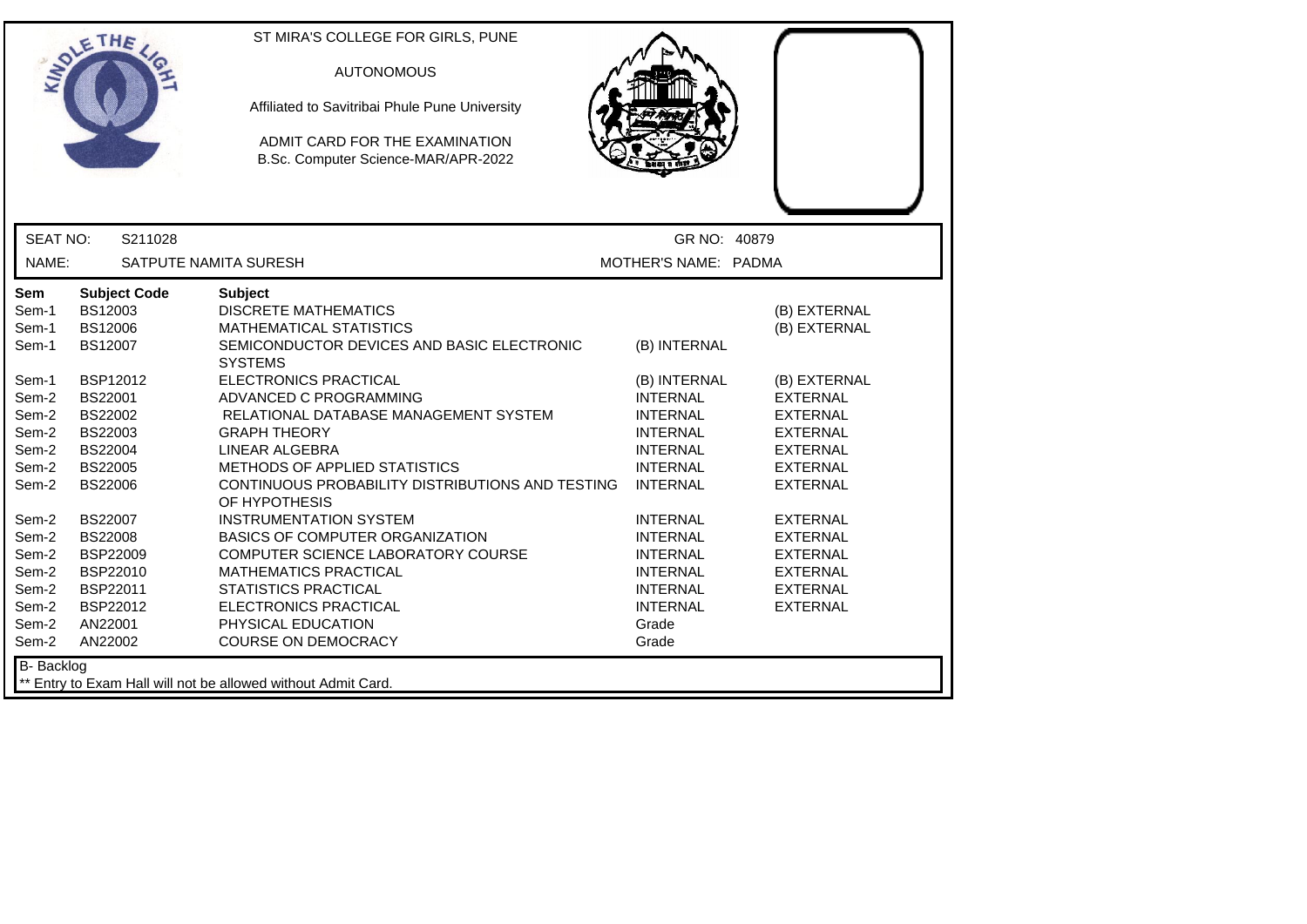|                                                                      | ETHE                                                                                                              | ST MIRA'S COLLEGE FOR GIRLS, PUNE<br><b>AUTONOMOUS</b><br>Affiliated to Savitribai Phule Pune University<br>ADMIT CARD FOR THE EXAMINATION<br>B.Sc. Computer Science-MAR/APR-2022                                                                                                 |                                                                                                                                  |                                                                                                                |  |
|----------------------------------------------------------------------|-------------------------------------------------------------------------------------------------------------------|-----------------------------------------------------------------------------------------------------------------------------------------------------------------------------------------------------------------------------------------------------------------------------------|----------------------------------------------------------------------------------------------------------------------------------|----------------------------------------------------------------------------------------------------------------|--|
| <b>SEAT NO:</b>                                                      | S211029                                                                                                           |                                                                                                                                                                                                                                                                                   | GR NO: 40861                                                                                                                     |                                                                                                                |  |
| NAME:                                                                |                                                                                                                   | KAPSE NAMRATA SHASHIKANT                                                                                                                                                                                                                                                          | MOTHER'S NAME: LALITA                                                                                                            |                                                                                                                |  |
| <b>Sem</b><br>Sem-2<br>Sem-2<br>Sem-2<br>Sem-2<br>Sem-2<br>Sem-2     | <b>Subject Code</b><br>BS22001<br><b>BS22002</b><br>BS22003<br><b>BS22004</b><br><b>BS22005</b><br><b>BS22006</b> | <b>Subject</b><br>ADVANCED C PROGRAMMING<br>RELATIONAL DATABASE MANAGEMENT SYSTEM<br><b>GRAPH THEORY</b><br>LINEAR ALGEBRA<br><b>METHODS OF APPLIED STATISTICS</b><br>CONTINUOUS PROBABILITY DISTRIBUTIONS AND TESTING                                                            | <b>INTERNAL</b><br><b>INTERNAL</b><br><b>INTERNAL</b><br><b>INTERNAL</b><br><b>INTERNAL</b><br><b>INTERNAL</b>                   | <b>EXTERNAL</b><br><b>EXTERNAL</b><br><b>EXTERNAL</b><br><b>EXTERNAL</b><br><b>EXTERNAL</b><br><b>EXTERNAL</b> |  |
| Sem-2<br>Sem-2<br>Sem-2<br>Sem-2<br>Sem-2<br>Sem-2<br>Sem-2<br>Sem-2 | <b>BS22007</b><br><b>BS22008</b><br><b>BSP22009</b><br>BSP22010<br>BSP22011<br>BSP22012<br>AN22001<br>AN22002     | OF HYPOTHESIS<br><b>INSTRUMENTATION SYSTEM</b><br><b>BASICS OF COMPUTER ORGANIZATION</b><br>COMPUTER SCIENCE LABORATORY COURSE<br><b>MATHEMATICS PRACTICAL</b><br><b>STATISTICS PRACTICAL</b><br><b>ELECTRONICS PRACTICAL</b><br>PHYSICAL EDUCATION<br><b>COURSE ON DEMOCRACY</b> | <b>INTERNAL</b><br><b>INTERNAL</b><br><b>INTERNAL</b><br><b>INTERNAL</b><br><b>INTERNAL</b><br><b>INTERNAL</b><br>Grade<br>Grade | <b>EXTERNAL</b><br><b>EXTERNAL</b><br><b>EXTERNAL</b><br><b>EXTERNAL</b><br><b>EXTERNAL</b><br><b>EXTERNAL</b> |  |
| <b>B-</b> Backlog                                                    |                                                                                                                   | ** Entry to Exam Hall will not be allowed without Admit Card.                                                                                                                                                                                                                     |                                                                                                                                  |                                                                                                                |  |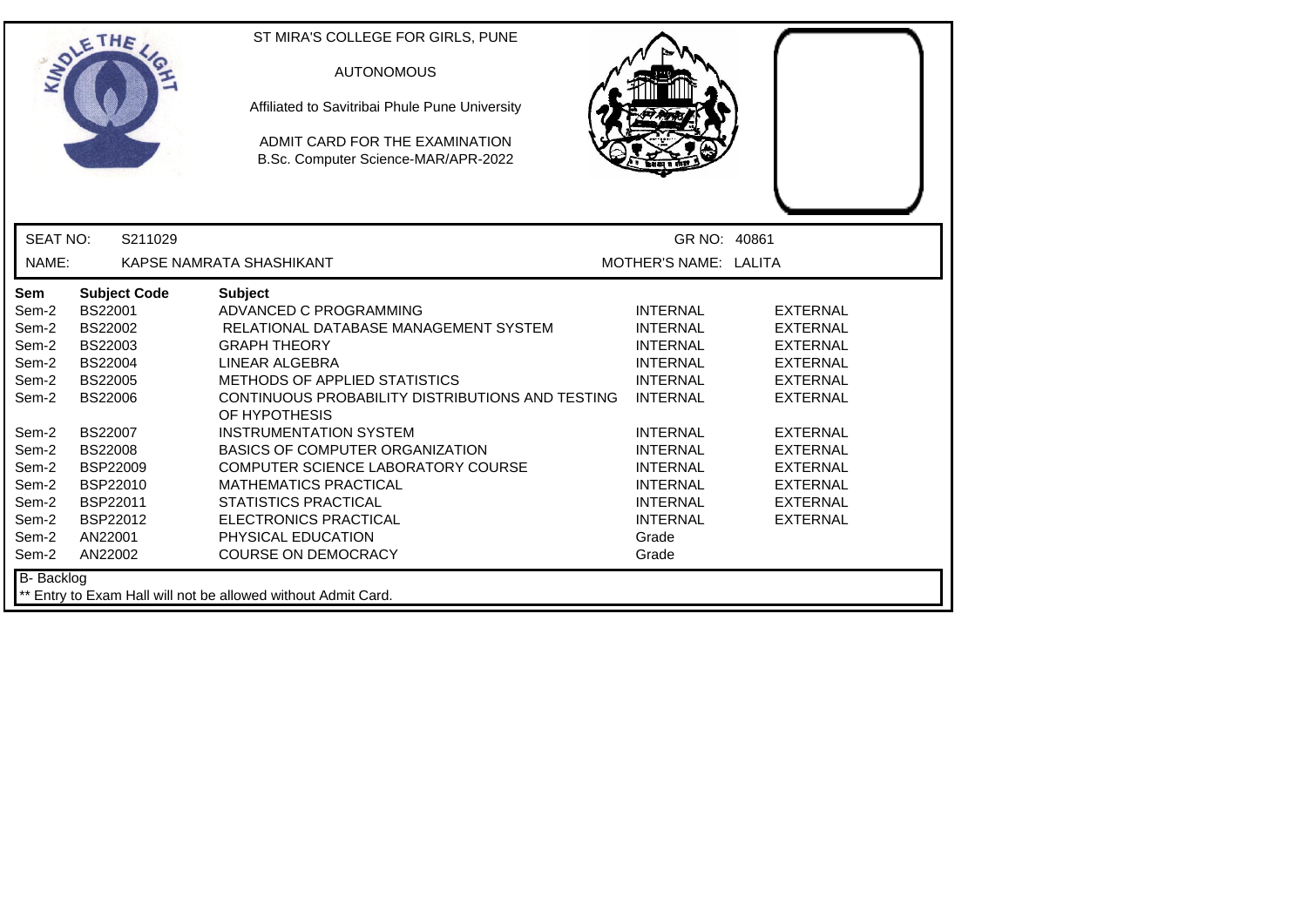|                         | ETHE                                        | ST MIRA'S COLLEGE FOR GIRLS, PUNE<br><b>AUTONOMOUS</b>                                                        |                                                       |                                                       |
|-------------------------|---------------------------------------------|---------------------------------------------------------------------------------------------------------------|-------------------------------------------------------|-------------------------------------------------------|
|                         |                                             | Affiliated to Savitribai Phule Pune University                                                                |                                                       |                                                       |
|                         |                                             | ADMIT CARD FOR THE EXAMINATION<br>B.Sc. Computer Science-MAR/APR-2022                                         |                                                       |                                                       |
| <b>SEAT NO:</b>         | S211030                                     |                                                                                                               | GR NO: 0                                              |                                                       |
| NAME:                   |                                             | POONAWALA NASEEMA USMAN                                                                                       | MOTHER'S NAME: SABIHA                                 |                                                       |
| Sem<br>Sem-1<br>Sem-1   | <b>Subject Code</b><br>BS12003<br>BS12004   | <b>Subject</b><br><b>DISCRETE MATHEMATICS</b><br>CALCULUS AND NUMBER THEORY                                   |                                                       | (B) EXTERNAL<br>(B) EXTERNAL                          |
| Sem-1<br>Sem-1<br>Sem-1 | BSP12010<br>BSP12011<br>BSP12012            | <b>MATHEMATICS PRACTICAL</b><br><b>STATISTICS PRACTICAL</b><br>ELECTRONICS PRACTICAL                          | (B) INTERNAL<br>(B) INTERNAL<br>(B) INTERNAL          | (B) EXTERNAL<br>(B) EXTERNAL                          |
| Sem-2<br>Sem-2          | BS22001<br><b>BS22002</b>                   | ADVANCED C PROGRAMMING<br>RELATIONAL DATABASE MANAGEMENT SYSTEM                                               | <b>INTERNAL</b><br><b>INTERNAL</b>                    | <b>EXTERNAL</b><br><b>EXTERNAL</b>                    |
| Sem-2<br>Sem-2<br>Sem-2 | <b>BS22003</b><br>BS22004<br><b>BS22005</b> | <b>GRAPH THEORY</b><br>LINEAR ALGEBRA<br>METHODS OF APPLIED STATISTICS                                        | <b>INTERNAL</b><br><b>INTERNAL</b><br><b>INTERNAL</b> | <b>EXTERNAL</b><br><b>EXTERNAL</b><br><b>EXTERNAL</b> |
| Sem-2                   | <b>BS22006</b>                              | CONTINUOUS PROBABILITY DISTRIBUTIONS AND TESTING<br>OF HYPOTHESIS                                             | <b>INTERNAL</b>                                       | <b>EXTERNAL</b>                                       |
| Sem-2<br>Sem-2<br>Sem-2 | BS22007<br><b>BS22008</b><br>BSP22009       | <b>INSTRUMENTATION SYSTEM</b><br><b>BASICS OF COMPUTER ORGANIZATION</b><br>COMPUTER SCIENCE LABORATORY COURSE | <b>INTERNAL</b><br><b>INTERNAL</b><br><b>INTERNAL</b> | <b>EXTERNAL</b><br><b>EXTERNAL</b><br><b>EXTERNAL</b> |
| Sem-2<br>Sem-2          | BSP22010<br>BSP22011                        | <b>MATHEMATICS PRACTICAL</b><br><b>STATISTICS PRACTICAL</b>                                                   | <b>INTERNAL</b><br><b>INTERNAL</b>                    | <b>EXTERNAL</b><br><b>EXTERNAL</b>                    |
| Sem-2<br>Sem-2<br>Sem-2 | BSP22012<br>AN22001<br>AN22002              | ELECTRONICS PRACTICAL<br>PHYSICAL EDUCATION<br><b>COURSE ON DEMOCRACY</b>                                     | <b>INTERNAL</b><br>Grade<br>Grade                     | <b>EXTERNAL</b>                                       |
| <b>B-</b> Backlog       |                                             | ** Entry to Exam Hall will not be allowed without Admit Card.                                                 |                                                       |                                                       |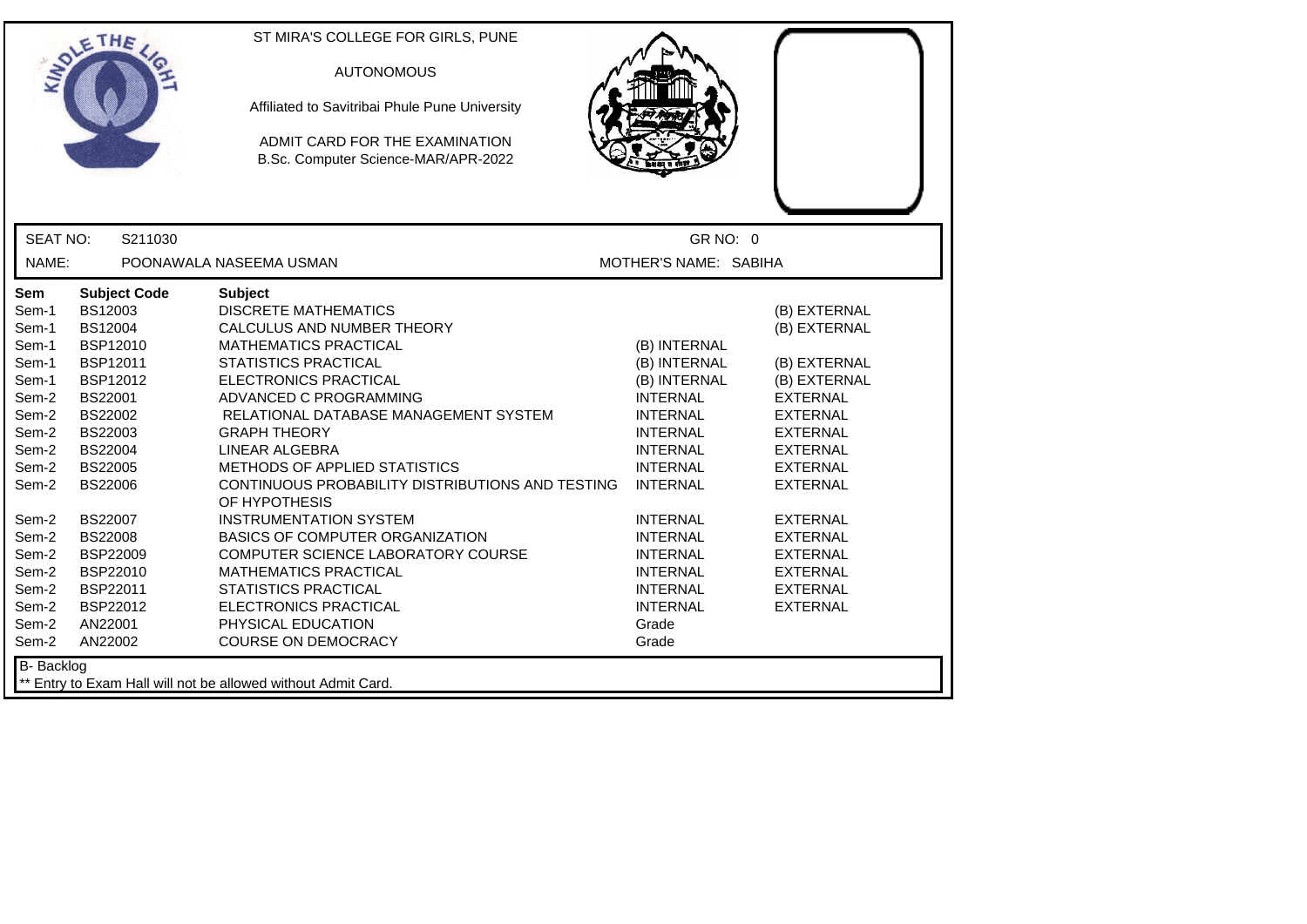|                                                                                                                                          | ETHE                                                                                                                                                                                                                               | ST MIRA'S COLLEGE FOR GIRLS, PUNE<br><b>AUTONOMOUS</b><br>Affiliated to Savitribai Phule Pune University<br>ADMIT CARD FOR THE EXAMINATION<br>B.Sc. Computer Science-MAR/APR-2022                                                                                                                                                                                                                                                                                                                           |                                                                                                                                                                                                                                                    |                                                                                                                                                                                                                                  |  |
|------------------------------------------------------------------------------------------------------------------------------------------|------------------------------------------------------------------------------------------------------------------------------------------------------------------------------------------------------------------------------------|-------------------------------------------------------------------------------------------------------------------------------------------------------------------------------------------------------------------------------------------------------------------------------------------------------------------------------------------------------------------------------------------------------------------------------------------------------------------------------------------------------------|----------------------------------------------------------------------------------------------------------------------------------------------------------------------------------------------------------------------------------------------------|----------------------------------------------------------------------------------------------------------------------------------------------------------------------------------------------------------------------------------|--|
| <b>SEAT NO:</b>                                                                                                                          | S211031                                                                                                                                                                                                                            |                                                                                                                                                                                                                                                                                                                                                                                                                                                                                                             |                                                                                                                                                                                                                                                    | GR NO: 0                                                                                                                                                                                                                         |  |
| NAME:                                                                                                                                    |                                                                                                                                                                                                                                    | ALLEEN NINGOMBAM CHANU                                                                                                                                                                                                                                                                                                                                                                                                                                                                                      |                                                                                                                                                                                                                                                    | MOTHER'S NAME: BINZEE NINGOMBAM                                                                                                                                                                                                  |  |
| <b>Sem</b><br>Sem-2<br>Sem-2<br>Sem-2<br>Sem-2<br>Sem-2<br>Sem-2<br>Sem-2<br>Sem-2<br>Sem-2<br>Sem-2<br>Sem-2<br>Sem-2<br>Sem-2<br>Sem-2 | <b>Subject Code</b><br>BS22001<br>BS22002<br>BS22003<br><b>BS22004</b><br><b>BS22005</b><br><b>BS22006</b><br><b>BS22007</b><br><b>BS22008</b><br><b>BSP22009</b><br>BSP22010<br>BSP22011<br><b>BSP22012</b><br>AN22001<br>AN22002 | <b>Subject</b><br>ADVANCED C PROGRAMMING<br>RELATIONAL DATABASE MANAGEMENT SYSTEM<br><b>GRAPH THEORY</b><br>LINEAR ALGEBRA<br><b>METHODS OF APPLIED STATISTICS</b><br>CONTINUOUS PROBABILITY DISTRIBUTIONS AND TESTING<br>OF HYPOTHESIS<br><b>INSTRUMENTATION SYSTEM</b><br><b>BASICS OF COMPUTER ORGANIZATION</b><br>COMPUTER SCIENCE LABORATORY COURSE<br><b>MATHEMATICS PRACTICAL</b><br><b>STATISTICS PRACTICAL</b><br><b>ELECTRONICS PRACTICAL</b><br>PHYSICAL EDUCATION<br><b>COURSE ON DEMOCRACY</b> | <b>INTERNAL</b><br><b>INTERNAL</b><br><b>INTERNAL</b><br><b>INTERNAL</b><br><b>INTERNAL</b><br><b>INTERNAL</b><br><b>INTERNAL</b><br><b>INTERNAL</b><br><b>INTERNAL</b><br><b>INTERNAL</b><br><b>INTERNAL</b><br><b>INTERNAL</b><br>Grade<br>Grade | <b>EXTERNAL</b><br><b>EXTERNAL</b><br><b>EXTERNAL</b><br><b>EXTERNAL</b><br><b>EXTERNAL</b><br><b>EXTERNAL</b><br><b>EXTERNAL</b><br><b>EXTERNAL</b><br><b>EXTERNAL</b><br><b>EXTERNAL</b><br><b>EXTERNAL</b><br><b>EXTERNAL</b> |  |
| <b>B-</b> Backlog                                                                                                                        |                                                                                                                                                                                                                                    | ** Entry to Exam Hall will not be allowed without Admit Card.                                                                                                                                                                                                                                                                                                                                                                                                                                               |                                                                                                                                                                                                                                                    |                                                                                                                                                                                                                                  |  |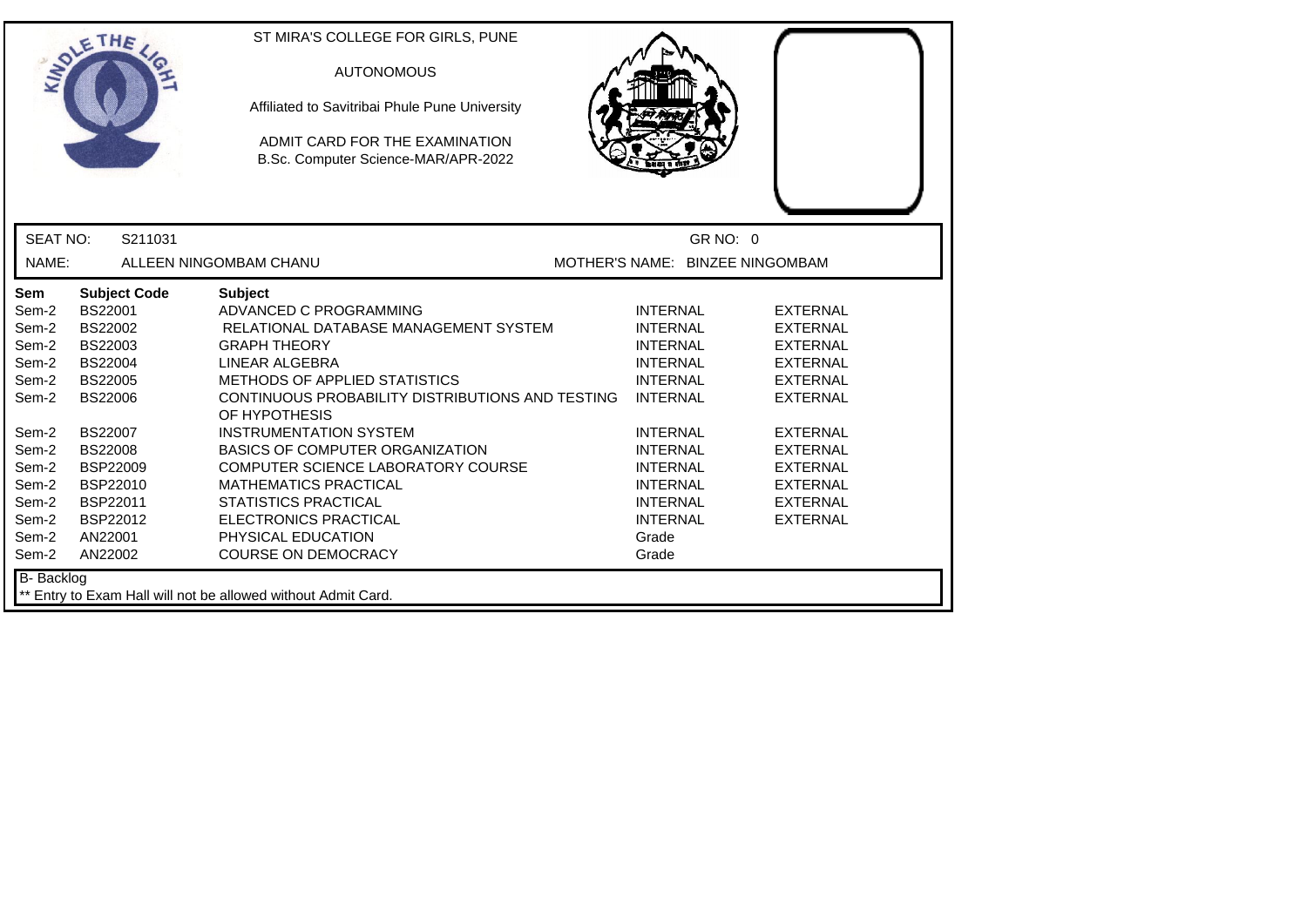|                 | ETHE                         | ST MIRA'S COLLEGE FOR GIRLS, PUNE<br><b>AUTONOMOUS</b><br>Affiliated to Savitribai Phule Pune University<br>ADMIT CARD FOR THE EXAMINATION<br>B.Sc. Computer Science-MAR/APR-2022 |                       |                 |
|-----------------|------------------------------|-----------------------------------------------------------------------------------------------------------------------------------------------------------------------------------|-----------------------|-----------------|
| <b>SEAT NO:</b> | S211032                      |                                                                                                                                                                                   | GR NO: 40835          |                 |
| NAME:           | <b>GANVIR HIMANSHI NITIN</b> |                                                                                                                                                                                   | MOTHER'S NAME: LALITA |                 |
| Sem             | <b>Subject Code</b>          | <b>Subject</b>                                                                                                                                                                    |                       |                 |
| Sem-1           | <b>BSP12012</b>              | <b>ELECTRONICS PRACTICAL</b>                                                                                                                                                      |                       | (B) EXTERNAL    |
| Sem-2           | BS22001                      | ADVANCED C PROGRAMMING                                                                                                                                                            | <b>INTERNAL</b>       | <b>EXTERNAL</b> |
| Sem-2           | <b>BS22002</b>               | RELATIONAL DATABASE MANAGEMENT SYSTEM                                                                                                                                             | <b>INTERNAL</b>       | <b>EXTERNAL</b> |
| Sem-2           | BS22003                      | <b>GRAPH THEORY</b>                                                                                                                                                               | <b>INTERNAL</b>       | <b>EXTERNAL</b> |
| Sem-2           | <b>BS22004</b>               | LINEAR ALGEBRA                                                                                                                                                                    | <b>INTERNAL</b>       | <b>EXTERNAL</b> |
| Sem-2           | <b>BS22005</b>               | METHODS OF APPLIED STATISTICS                                                                                                                                                     | <b>INTERNAL</b>       | <b>EXTERNAL</b> |
| Sem-2           | <b>BS22006</b>               | CONTINUOUS PROBABILITY DISTRIBUTIONS AND TESTING<br>OF HYPOTHESIS                                                                                                                 | <b>INTERNAL</b>       | <b>EXTERNAL</b> |
| Sem-2           | <b>BS22007</b>               | <b>INSTRUMENTATION SYSTEM</b>                                                                                                                                                     | <b>INTERNAL</b>       | <b>EXTERNAL</b> |
| Sem-2           | <b>BS22008</b>               | <b>BASICS OF COMPUTER ORGANIZATION</b>                                                                                                                                            | <b>INTERNAL</b>       | <b>EXTERNAL</b> |
| Sem-2           | <b>BSP22009</b>              | COMPUTER SCIENCE LABORATORY COURSE                                                                                                                                                | <b>INTERNAL</b>       | <b>EXTERNAL</b> |
| Sem-2           | BSP22010                     | <b>MATHEMATICS PRACTICAL</b>                                                                                                                                                      | <b>INTERNAL</b>       | <b>EXTERNAL</b> |
| Sem-2           | BSP22011                     | <b>STATISTICS PRACTICAL</b>                                                                                                                                                       | <b>INTERNAL</b>       | <b>EXTERNAL</b> |
| Sem-2           | BSP22012                     | ELECTRONICS PRACTICAL                                                                                                                                                             | <b>INTERNAL</b>       | <b>EXTERNAL</b> |
| Sem-2           | AN22001                      | PHYSICAL EDUCATION                                                                                                                                                                | Grade                 |                 |
| Sem-2           | AN22002                      | <b>COURSE ON DEMOCRACY</b>                                                                                                                                                        | Grade                 |                 |
| B- Backlog      |                              | ** Entry to Exam Hall will not be allowed without Admit Card.                                                                                                                     |                       |                 |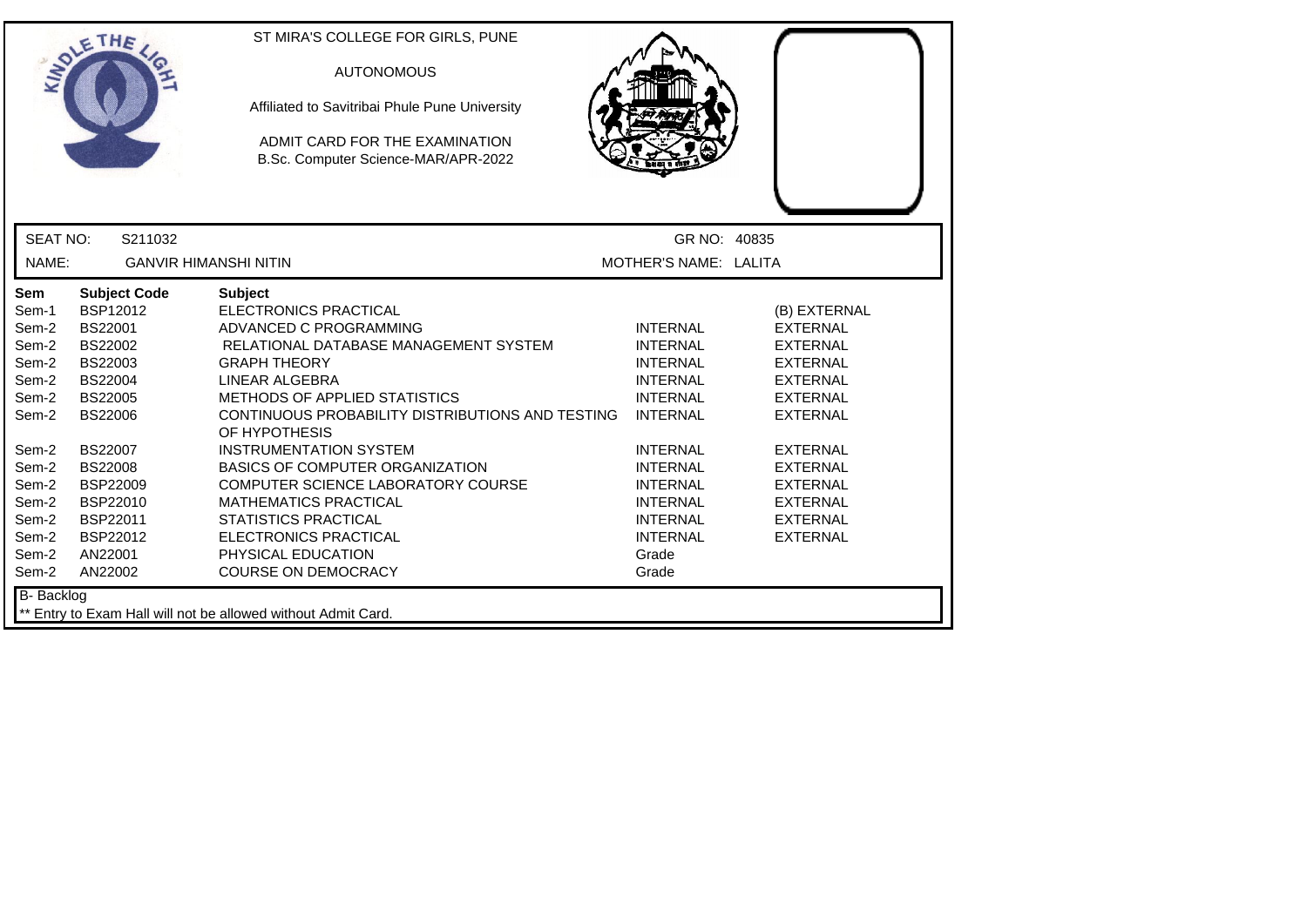|                                                                                                                            | ETHE                                                                                                                                                                                                                | ST MIRA'S COLLEGE FOR GIRLS, PUNE<br><b>AUTONOMOUS</b><br>Affiliated to Savitribai Phule Pune University<br>ADMIT CARD FOR THE EXAMINATION<br>B.Sc. Computer Science-MAR/APR-2022                                                                                                                                                                                                                                                                                             |                                                                                                                                                                                                                                                           |                                                                                                                                                                                                                                                  |
|----------------------------------------------------------------------------------------------------------------------------|---------------------------------------------------------------------------------------------------------------------------------------------------------------------------------------------------------------------|-------------------------------------------------------------------------------------------------------------------------------------------------------------------------------------------------------------------------------------------------------------------------------------------------------------------------------------------------------------------------------------------------------------------------------------------------------------------------------|-----------------------------------------------------------------------------------------------------------------------------------------------------------------------------------------------------------------------------------------------------------|--------------------------------------------------------------------------------------------------------------------------------------------------------------------------------------------------------------------------------------------------|
| <b>SEAT NO:</b>                                                                                                            | S211033                                                                                                                                                                                                             |                                                                                                                                                                                                                                                                                                                                                                                                                                                                               | GR NO: 40851                                                                                                                                                                                                                                              |                                                                                                                                                                                                                                                  |
| NAME:                                                                                                                      |                                                                                                                                                                                                                     | <b>GAJAVELLI POOJA LINGAM</b>                                                                                                                                                                                                                                                                                                                                                                                                                                                 | MOTHER'S NAME: BABITA                                                                                                                                                                                                                                     |                                                                                                                                                                                                                                                  |
| <b>Sem</b><br>Sem-1<br>Sem-1                                                                                               | <b>Subject Code</b><br>BS12003<br>BS12007                                                                                                                                                                           | <b>Subject</b><br><b>DISCRETE MATHEMATICS</b><br>SEMICONDUCTOR DEVICES AND BASIC ELECTRONIC<br><b>SYSTEMS</b>                                                                                                                                                                                                                                                                                                                                                                 | (B) INTERNAL                                                                                                                                                                                                                                              | (B) EXTERNAL                                                                                                                                                                                                                                     |
| Sem-1<br>Sem-2<br>Sem-2<br>Sem-2<br>Sem-2<br>Sem-2<br>Sem-2<br>Sem-2<br>Sem-2<br>Sem-2<br>Sem-2<br>Sem-2<br>Sem-2<br>Sem-2 | <b>BSP12012</b><br><b>BS22001</b><br>BS22002<br>BS22003<br><b>BS22004</b><br><b>BS22005</b><br><b>BS22006</b><br><b>BS22007</b><br><b>BS22008</b><br><b>BSP22009</b><br>BSP22010<br>BSP22011<br>BSP22012<br>AN22001 | ELECTRONICS PRACTICAL<br>ADVANCED C PROGRAMMING<br>RELATIONAL DATABASE MANAGEMENT SYSTEM<br><b>GRAPH THEORY</b><br>LINEAR ALGEBRA<br><b>METHODS OF APPLIED STATISTICS</b><br>CONTINUOUS PROBABILITY DISTRIBUTIONS AND TESTING<br>OF HYPOTHESIS<br><b>INSTRUMENTATION SYSTEM</b><br><b>BASICS OF COMPUTER ORGANIZATION</b><br>COMPUTER SCIENCE LABORATORY COURSE<br><b>MATHEMATICS PRACTICAL</b><br><b>STATISTICS PRACTICAL</b><br>ELECTRONICS PRACTICAL<br>PHYSICAL EDUCATION | (B) INTERNAL<br><b>INTERNAL</b><br><b>INTERNAL</b><br><b>INTERNAL</b><br><b>INTERNAL</b><br><b>INTERNAL</b><br><b>INTERNAL</b><br><b>INTERNAL</b><br><b>INTERNAL</b><br><b>INTERNAL</b><br><b>INTERNAL</b><br><b>INTERNAL</b><br><b>INTERNAL</b><br>Grade | (B) EXTERNAL<br><b>EXTERNAL</b><br><b>EXTERNAL</b><br><b>EXTERNAL</b><br><b>EXTERNAL</b><br><b>EXTERNAL</b><br><b>EXTERNAL</b><br><b>EXTERNAL</b><br><b>EXTERNAL</b><br><b>EXTERNAL</b><br><b>EXTERNAL</b><br><b>EXTERNAL</b><br><b>EXTERNAL</b> |
| Sem-2<br>B- Backlog                                                                                                        | AN22002                                                                                                                                                                                                             | <b>COURSE ON DEMOCRACY</b>                                                                                                                                                                                                                                                                                                                                                                                                                                                    | Grade                                                                                                                                                                                                                                                     |                                                                                                                                                                                                                                                  |
|                                                                                                                            |                                                                                                                                                                                                                     | ** Entry to Exam Hall will not be allowed without Admit Card.                                                                                                                                                                                                                                                                                                                                                                                                                 |                                                                                                                                                                                                                                                           |                                                                                                                                                                                                                                                  |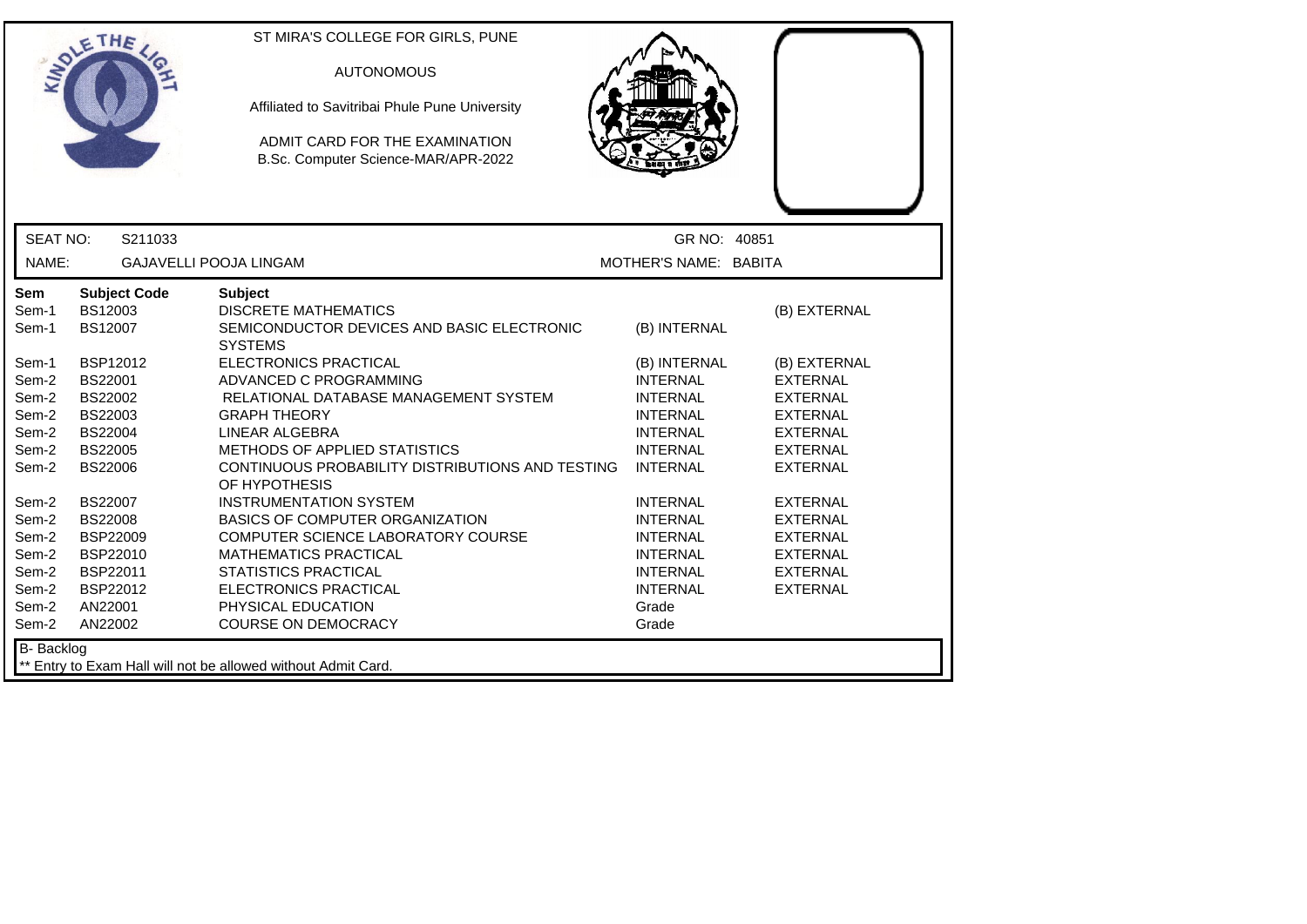|                                                                                                                                          | ETHE                                                                                                                                                                                                                               | ST MIRA'S COLLEGE FOR GIRLS, PUNE<br><b>AUTONOMOUS</b><br>Affiliated to Savitribai Phule Pune University<br>ADMIT CARD FOR THE EXAMINATION<br>B.Sc. Computer Science-MAR/APR-2022                                                                                                                                                                                                                                                                                                                    |                                                                                                                                                                                                                                                    |                                                                                                                                                                                                                           |
|------------------------------------------------------------------------------------------------------------------------------------------|------------------------------------------------------------------------------------------------------------------------------------------------------------------------------------------------------------------------------------|------------------------------------------------------------------------------------------------------------------------------------------------------------------------------------------------------------------------------------------------------------------------------------------------------------------------------------------------------------------------------------------------------------------------------------------------------------------------------------------------------|----------------------------------------------------------------------------------------------------------------------------------------------------------------------------------------------------------------------------------------------------|---------------------------------------------------------------------------------------------------------------------------------------------------------------------------------------------------------------------------|
| <b>SEAT NO:</b>                                                                                                                          | S211035                                                                                                                                                                                                                            |                                                                                                                                                                                                                                                                                                                                                                                                                                                                                                      |                                                                                                                                                                                                                                                    | GR NO: 40848                                                                                                                                                                                                              |
| NAME:                                                                                                                                    | <b>LANDE PRAJAKTA VIKAS</b>                                                                                                                                                                                                        |                                                                                                                                                                                                                                                                                                                                                                                                                                                                                                      | MOTHER'S NAME: SUVARNA                                                                                                                                                                                                                             |                                                                                                                                                                                                                           |
| <b>Sem</b><br>Sem-2<br>Sem-2<br>Sem-2<br>Sem-2<br>Sem-2<br>Sem-2<br>Sem-2<br>Sem-2<br>Sem-2<br>Sem-2<br>Sem-2<br>Sem-2<br>Sem-2<br>Sem-2 | <b>Subject Code</b><br>BS22001<br><b>BS22002</b><br>BS22003<br><b>BS22004</b><br><b>BS22005</b><br><b>BS22006</b><br><b>BS22007</b><br><b>BS22008</b><br><b>BSP22009</b><br>BSP22010<br>BSP22011<br>BSP22012<br>AN22001<br>AN22002 | <b>Subject</b><br>ADVANCED C PROGRAMMING<br>RELATIONAL DATABASE MANAGEMENT SYSTEM<br><b>GRAPH THEORY</b><br>LINEAR ALGEBRA<br>METHODS OF APPLIED STATISTICS<br>CONTINUOUS PROBABILITY DISTRIBUTIONS AND TESTING<br>OF HYPOTHESIS<br><b>INSTRUMENTATION SYSTEM</b><br><b>BASICS OF COMPUTER ORGANIZATION</b><br>COMPUTER SCIENCE LABORATORY COURSE<br><b>MATHEMATICS PRACTICAL</b><br><b>STATISTICS PRACTICAL</b><br><b>ELECTRONICS PRACTICAL</b><br>PHYSICAL EDUCATION<br><b>COURSE ON DEMOCRACY</b> | <b>INTERNAL</b><br><b>INTERNAL</b><br><b>INTERNAL</b><br><b>INTERNAL</b><br><b>INTERNAL</b><br><b>INTERNAL</b><br><b>INTERNAL</b><br><b>INTERNAL</b><br><b>INTERNAL</b><br><b>INTERNAL</b><br><b>INTERNAL</b><br><b>INTERNAL</b><br>Grade<br>Grade | <b>EXTERNAL</b><br><b>EXTERNAL</b><br><b>EXTERNAL</b><br>EXTERNAL<br><b>EXTERNAL</b><br><b>EXTERNAL</b><br><b>EXTERNAL</b><br><b>EXTERNAL</b><br><b>EXTERNAL</b><br><b>EXTERNAL</b><br><b>EXTERNAL</b><br><b>EXTERNAL</b> |
| <b>B-</b> Backlog                                                                                                                        |                                                                                                                                                                                                                                    | ** Entry to Exam Hall will not be allowed without Admit Card.                                                                                                                                                                                                                                                                                                                                                                                                                                        |                                                                                                                                                                                                                                                    |                                                                                                                                                                                                                           |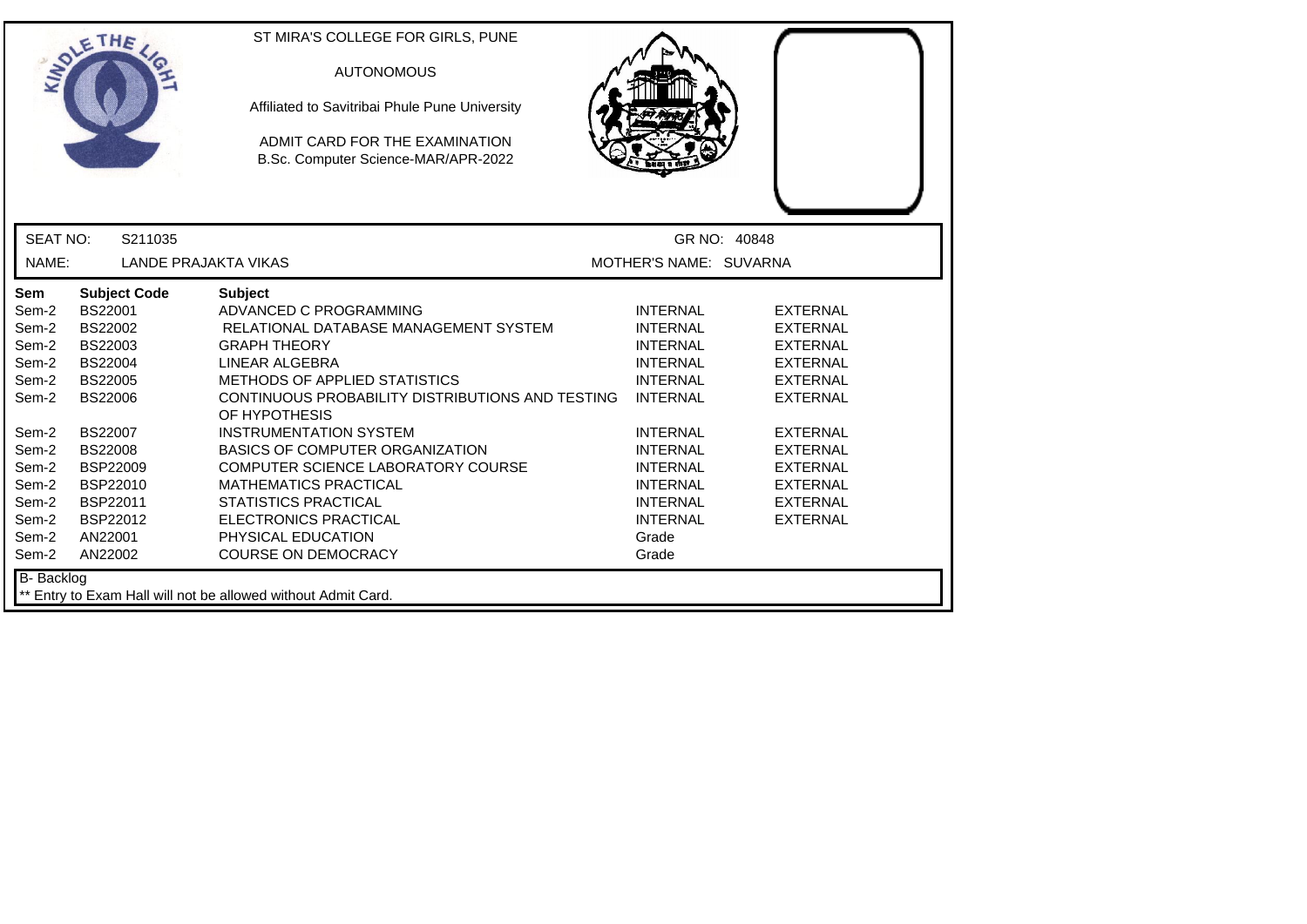|                                                                                      | ETHE                                                                                                                                                | ST MIRA'S COLLEGE FOR GIRLS, PUNE<br><b>AUTONOMOUS</b><br>Affiliated to Savitribai Phule Pune University<br>ADMIT CARD FOR THE EXAMINATION<br>B.Sc. Computer Science-MAR/APR-2022                                                                                                                                                    |                                                                                                                                                      |                                                                                                                                                                      |
|--------------------------------------------------------------------------------------|-----------------------------------------------------------------------------------------------------------------------------------------------------|--------------------------------------------------------------------------------------------------------------------------------------------------------------------------------------------------------------------------------------------------------------------------------------------------------------------------------------|------------------------------------------------------------------------------------------------------------------------------------------------------|----------------------------------------------------------------------------------------------------------------------------------------------------------------------|
| <b>SEAT NO:</b>                                                                      | S211036                                                                                                                                             |                                                                                                                                                                                                                                                                                                                                      |                                                                                                                                                      | GR NO: 0                                                                                                                                                             |
| NAME:                                                                                |                                                                                                                                                     | DIVYA PRAKASH UKARANDE                                                                                                                                                                                                                                                                                                               | MOTHER'S NAME: MANISHA                                                                                                                               |                                                                                                                                                                      |
| Sem<br>Sem-1<br>Sem-2<br>Sem-2<br>Sem-2<br>Sem-2<br>Sem-2<br>Sem-2<br>Sem-2<br>Sem-2 | <b>Subject Code</b><br>BSP12012<br>BS22001<br>BS22002<br>BS22003<br>BS22004<br><b>BS22005</b><br><b>BS22006</b><br><b>BS22007</b><br><b>BS22008</b> | <b>Subject</b><br><b>ELECTRONICS PRACTICAL</b><br>ADVANCED C PROGRAMMING<br>RELATIONAL DATABASE MANAGEMENT SYSTEM<br><b>GRAPH THEORY</b><br>LINEAR ALGEBRA<br>METHODS OF APPLIED STATISTICS<br>CONTINUOUS PROBABILITY DISTRIBUTIONS AND TESTING<br>OF HYPOTHESIS<br>INSTRUMENTATION SYSTEM<br><b>BASICS OF COMPUTER ORGANIZATION</b> | <b>INTERNAL</b><br><b>INTERNAL</b><br><b>INTERNAL</b><br><b>INTERNAL</b><br><b>INTERNAL</b><br><b>INTERNAL</b><br><b>INTERNAL</b><br><b>INTERNAL</b> | (B) EXTERNAL<br><b>EXTERNAL</b><br><b>EXTERNAL</b><br><b>EXTERNAL</b><br><b>EXTERNAL</b><br><b>EXTERNAL</b><br><b>EXTERNAL</b><br><b>EXTERNAL</b><br><b>EXTERNAL</b> |
| Sem-2<br>Sem-2<br>Sem-2<br>Sem-2<br>Sem-2<br>Sem-2                                   | <b>BSP22009</b><br>BSP22010<br>BSP22011<br>BSP22012<br>AN22001<br>AN22002                                                                           | COMPUTER SCIENCE LABORATORY COURSE<br><b>MATHEMATICS PRACTICAL</b><br><b>STATISTICS PRACTICAL</b><br><b>ELECTRONICS PRACTICAL</b><br>PHYSICAL EDUCATION<br><b>COURSE ON DEMOCRACY</b>                                                                                                                                                | <b>INTERNAL</b><br><b>INTERNAL</b><br><b>INTERNAL</b><br><b>INTERNAL</b><br>Grade<br>Grade                                                           | <b>EXTERNAL</b><br><b>EXTERNAL</b><br><b>EXTERNAL</b><br><b>EXTERNAL</b>                                                                                             |
| <b>B-</b> Backlog                                                                    |                                                                                                                                                     | ** Entry to Exam Hall will not be allowed without Admit Card.                                                                                                                                                                                                                                                                        |                                                                                                                                                      |                                                                                                                                                                      |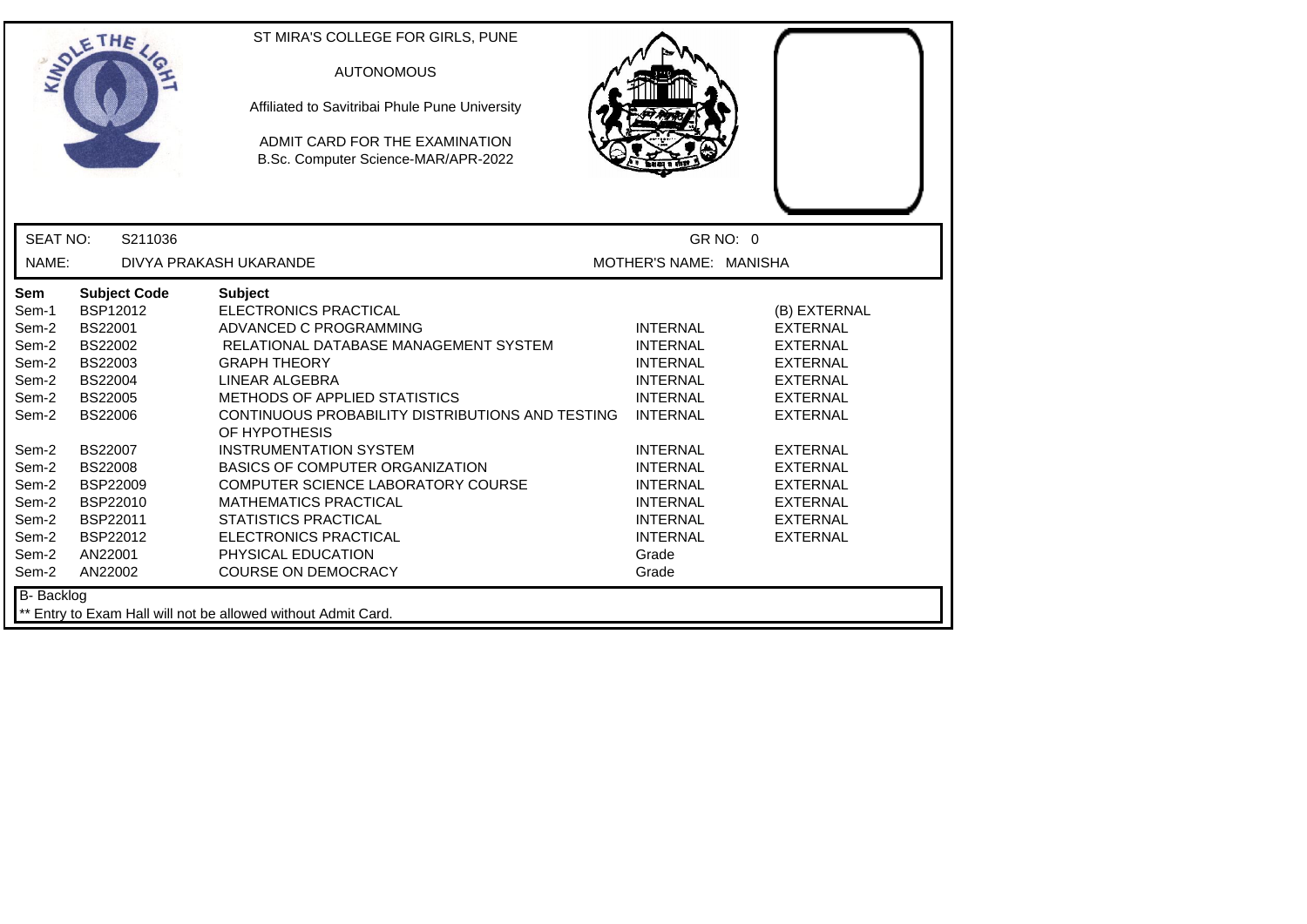|                                  | ETHE                                                            | ST MIRA'S COLLEGE FOR GIRLS, PUNE<br><b>AUTONOMOUS</b><br>Affiliated to Savitribai Phule Pune University<br>ADMIT CARD FOR THE EXAMINATION<br>B.Sc. Computer Science-MAR/APR-2022 |                                                                          |                                                                          |
|----------------------------------|-----------------------------------------------------------------|-----------------------------------------------------------------------------------------------------------------------------------------------------------------------------------|--------------------------------------------------------------------------|--------------------------------------------------------------------------|
| <b>SEAT NO:</b>                  | S211037                                                         |                                                                                                                                                                                   |                                                                          | GR NO: 40826                                                             |
| NAME:                            |                                                                 | MAURYA PREETI PRABHWANT                                                                                                                                                           | MOTHER'S NAME: DAYAL DEVI                                                |                                                                          |
| <b>Sem</b><br>Sem-2              | <b>Subject Code</b><br>BS22001<br>BS22002                       | <b>Subject</b><br>ADVANCED C PROGRAMMING<br>RELATIONAL DATABASE MANAGEMENT SYSTEM                                                                                                 | <b>INTERNAL</b><br><b>INTERNAL</b>                                       | <b>EXTERNAL</b><br><b>EXTERNAL</b>                                       |
| Sem-2<br>Sem-2<br>Sem-2          | BS22003<br><b>BS22004</b>                                       | <b>GRAPH THEORY</b><br>LINEAR ALGEBRA                                                                                                                                             | <b>INTERNAL</b><br><b>INTERNAL</b>                                       | <b>EXTERNAL</b><br><b>EXTERNAL</b>                                       |
| Sem-2<br>Sem-2                   | <b>BS22005</b><br>BS22006                                       | METHODS OF APPLIED STATISTICS<br>CONTINUOUS PROBABILITY DISTRIBUTIONS AND TESTING<br>OF HYPOTHESIS                                                                                | <b>INTERNAL</b><br><b>INTERNAL</b>                                       | <b>EXTERNAL</b><br><b>EXTERNAL</b>                                       |
| Sem-2<br>Sem-2<br>Sem-2<br>Sem-2 | <b>BS22007</b><br><b>BS22008</b><br><b>BSP22009</b><br>BSP22010 | <b>INSTRUMENTATION SYSTEM</b><br><b>BASICS OF COMPUTER ORGANIZATION</b><br>COMPUTER SCIENCE LABORATORY COURSE<br><b>MATHEMATICS PRACTICAL</b>                                     | <b>INTERNAL</b><br><b>INTERNAL</b><br><b>INTERNAL</b><br><b>INTERNAL</b> | <b>EXTERNAL</b><br><b>EXTERNAL</b><br><b>EXTERNAL</b><br><b>EXTERNAL</b> |
| Sem-2<br>Sem-2<br>Sem-2<br>Sem-2 | BSP22011<br>BSP22012<br>AN22001<br>AN22002                      | <b>STATISTICS PRACTICAL</b><br><b>ELECTRONICS PRACTICAL</b><br>PHYSICAL EDUCATION<br><b>COURSE ON DEMOCRACY</b>                                                                   | <b>INTERNAL</b><br><b>INTERNAL</b><br>Grade<br>Grade                     | <b>EXTERNAL</b><br><b>EXTERNAL</b>                                       |
| B- Backlog                       |                                                                 | ** Entry to Exam Hall will not be allowed without Admit Card.                                                                                                                     |                                                                          |                                                                          |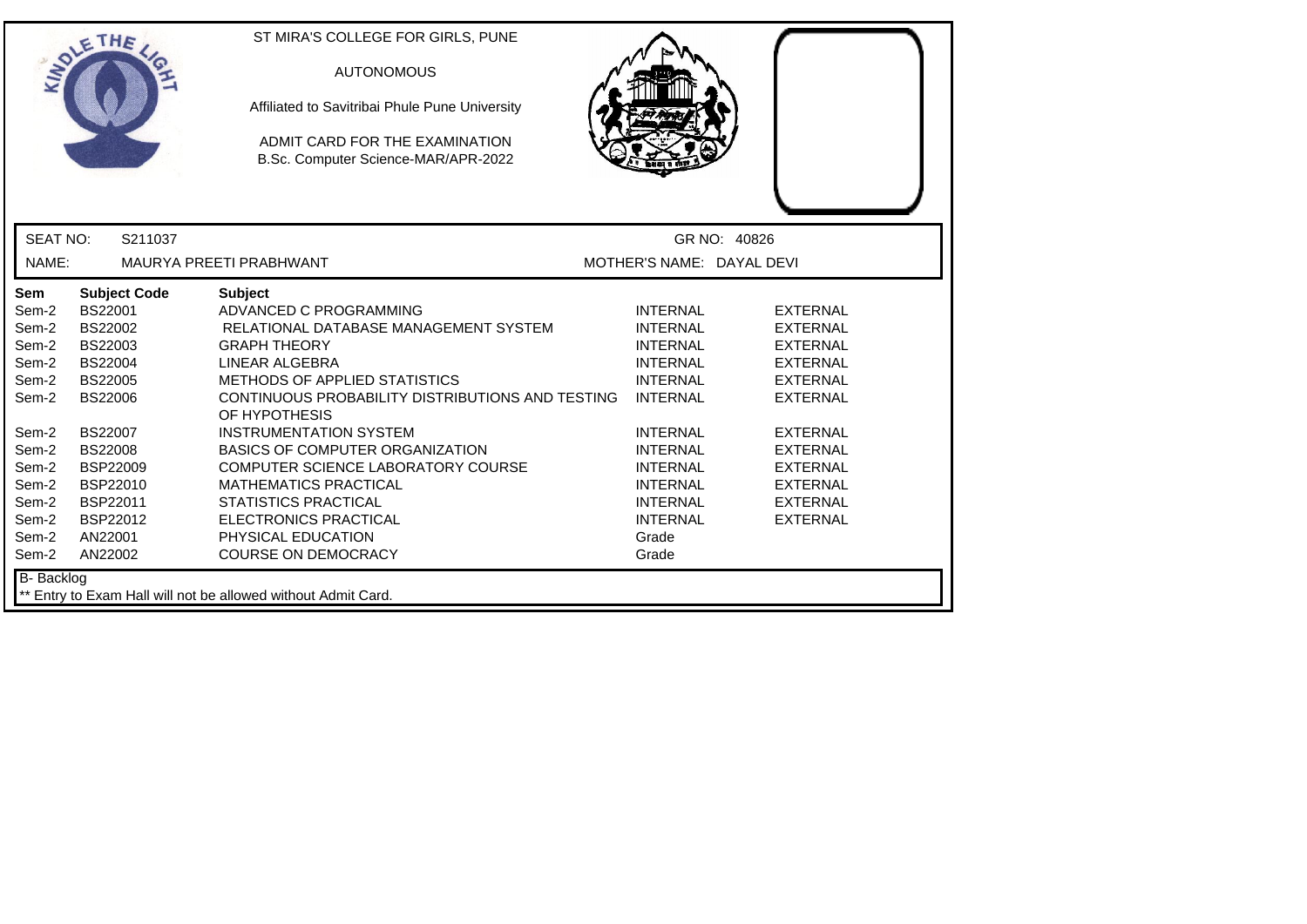|                 | ETHE                | ST MIRA'S COLLEGE FOR GIRLS, PUNE<br><b>AUTONOMOUS</b><br>Affiliated to Savitribai Phule Pune University<br>ADMIT CARD FOR THE EXAMINATION<br>B.Sc. Computer Science-MAR/APR-2022 |                          |                 |
|-----------------|---------------------|-----------------------------------------------------------------------------------------------------------------------------------------------------------------------------------|--------------------------|-----------------|
| <b>SEAT NO:</b> | S211039             |                                                                                                                                                                                   |                          | GR NO: 40871    |
| NAME:           |                     | VISHWAKARMA VEENAGAYATRI RAVI                                                                                                                                                     | MOTHER'S NAME: SARASWATI |                 |
| <b>Sem</b>      | <b>Subject Code</b> | <b>Subject</b>                                                                                                                                                                    |                          |                 |
| Sem-2           | BS22001             | ADVANCED C PROGRAMMING                                                                                                                                                            | <b>INTERNAL</b>          | <b>EXTERNAL</b> |
| Sem-2           | BS22002             | RELATIONAL DATABASE MANAGEMENT SYSTEM                                                                                                                                             | <b>INTERNAL</b>          | <b>EXTERNAL</b> |
| Sem-2           | BS22003             | <b>GRAPH THEORY</b>                                                                                                                                                               | <b>INTERNAL</b>          | <b>EXTERNAL</b> |
| Sem-2           | <b>BS22004</b>      | LINEAR ALGEBRA                                                                                                                                                                    | <b>INTERNAL</b>          | <b>EXTERNAL</b> |
| Sem-2           | <b>BS22005</b>      | <b>METHODS OF APPLIED STATISTICS</b>                                                                                                                                              | <b>INTERNAL</b>          | <b>EXTERNAL</b> |
| Sem-2           | <b>BS22006</b>      | CONTINUOUS PROBABILITY DISTRIBUTIONS AND TESTING<br>OF HYPOTHESIS                                                                                                                 | <b>INTERNAL</b>          | <b>EXTERNAL</b> |
| Sem-2           | <b>BS22007</b>      | <b>INSTRUMENTATION SYSTEM</b>                                                                                                                                                     | <b>INTERNAL</b>          | <b>EXTERNAL</b> |
| Sem-2           | <b>BS22008</b>      | <b>BASICS OF COMPUTER ORGANIZATION</b>                                                                                                                                            | <b>INTERNAL</b>          | <b>EXTERNAL</b> |
| Sem-2           | BSP22009            | COMPUTER SCIENCE LABORATORY COURSE                                                                                                                                                | <b>INTERNAL</b>          | <b>EXTERNAL</b> |
| Sem-2           | BSP22010            | <b>MATHEMATICS PRACTICAL</b>                                                                                                                                                      | <b>INTERNAL</b>          | <b>EXTERNAL</b> |
| Sem-2           | BSP22011            | <b>STATISTICS PRACTICAL</b>                                                                                                                                                       | <b>INTERNAL</b>          | <b>EXTERNAL</b> |
| Sem-2           | BSP22012            | ELECTRONICS PRACTICAL                                                                                                                                                             | <b>INTERNAL</b>          | <b>EXTERNAL</b> |
| Sem-2           | AN22001             | PHYSICAL EDUCATION                                                                                                                                                                | Grade                    |                 |
| Sem-2           | AN22002             | <b>COURSE ON DEMOCRACY</b>                                                                                                                                                        | Grade                    |                 |
| B-Backlog       |                     | ** Entry to Exam Hall will not be allowed without Admit Card.                                                                                                                     |                          |                 |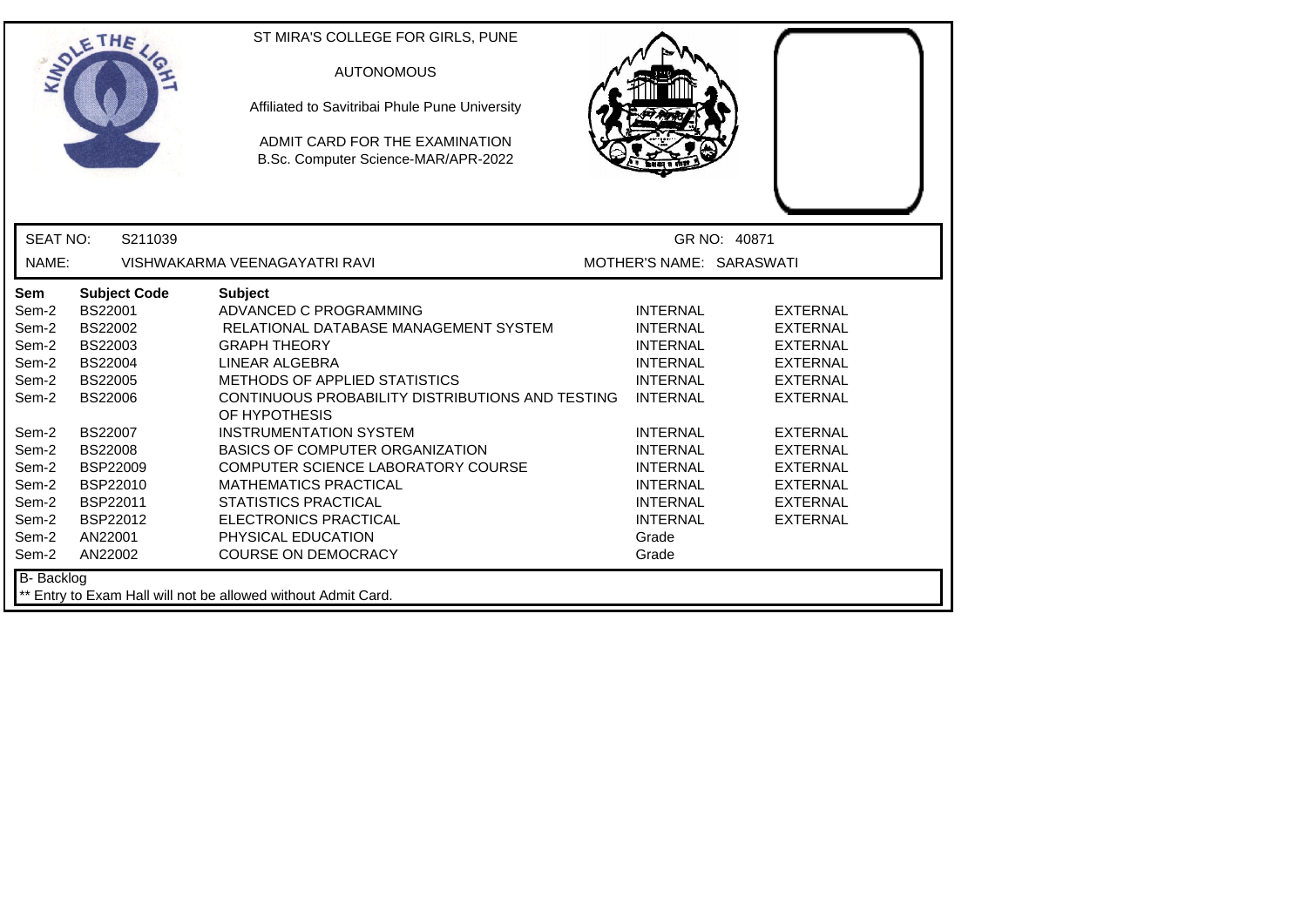|                                                                                                                                   | ETHE                                                                                                                                                                                                                               | ST MIRA'S COLLEGE FOR GIRLS, PUNE<br><b>AUTONOMOUS</b><br>Affiliated to Savitribai Phule Pune University<br>ADMIT CARD FOR THE EXAMINATION<br>B.Sc. Computer Science-MAR/APR-2022                                                                                                                                                                                                                                                                                                                           |                                                                                                                                                                                                                                                    |                                                                                                                                                                                                                                  |  |
|-----------------------------------------------------------------------------------------------------------------------------------|------------------------------------------------------------------------------------------------------------------------------------------------------------------------------------------------------------------------------------|-------------------------------------------------------------------------------------------------------------------------------------------------------------------------------------------------------------------------------------------------------------------------------------------------------------------------------------------------------------------------------------------------------------------------------------------------------------------------------------------------------------|----------------------------------------------------------------------------------------------------------------------------------------------------------------------------------------------------------------------------------------------------|----------------------------------------------------------------------------------------------------------------------------------------------------------------------------------------------------------------------------------|--|
| <b>SEAT NO:</b>                                                                                                                   | S211040                                                                                                                                                                                                                            |                                                                                                                                                                                                                                                                                                                                                                                                                                                                                                             | GR NO: 40833                                                                                                                                                                                                                                       |                                                                                                                                                                                                                                  |  |
| NAME:                                                                                                                             | MALI RUTUJA DATTATRAY                                                                                                                                                                                                              |                                                                                                                                                                                                                                                                                                                                                                                                                                                                                                             | MOTHER'S NAME: KAVITA                                                                                                                                                                                                                              |                                                                                                                                                                                                                                  |  |
| Sem<br>Sem-2<br>Sem-2<br>Sem-2<br>Sem-2<br>Sem-2<br>Sem-2<br>Sem-2<br>Sem-2<br>Sem-2<br>Sem-2<br>Sem-2<br>Sem-2<br>Sem-2<br>Sem-2 | <b>Subject Code</b><br>BS22001<br><b>BS22002</b><br>BS22003<br><b>BS22004</b><br><b>BS22005</b><br><b>BS22006</b><br><b>BS22007</b><br><b>BS22008</b><br><b>BSP22009</b><br>BSP22010<br>BSP22011<br>BSP22012<br>AN22001<br>AN22002 | <b>Subject</b><br>ADVANCED C PROGRAMMING<br>RELATIONAL DATABASE MANAGEMENT SYSTEM<br><b>GRAPH THEORY</b><br>LINEAR ALGEBRA<br><b>METHODS OF APPLIED STATISTICS</b><br>CONTINUOUS PROBABILITY DISTRIBUTIONS AND TESTING<br>OF HYPOTHESIS<br><b>INSTRUMENTATION SYSTEM</b><br><b>BASICS OF COMPUTER ORGANIZATION</b><br>COMPUTER SCIENCE LABORATORY COURSE<br><b>MATHEMATICS PRACTICAL</b><br><b>STATISTICS PRACTICAL</b><br><b>ELECTRONICS PRACTICAL</b><br>PHYSICAL EDUCATION<br><b>COURSE ON DEMOCRACY</b> | <b>INTERNAL</b><br><b>INTERNAL</b><br><b>INTERNAL</b><br><b>INTERNAL</b><br><b>INTERNAL</b><br><b>INTERNAL</b><br><b>INTERNAL</b><br><b>INTERNAL</b><br><b>INTERNAL</b><br><b>INTERNAL</b><br><b>INTERNAL</b><br><b>INTERNAL</b><br>Grade<br>Grade | <b>EXTERNAL</b><br><b>EXTERNAL</b><br><b>EXTERNAL</b><br><b>EXTERNAL</b><br><b>EXTERNAL</b><br><b>EXTERNAL</b><br><b>EXTERNAL</b><br><b>EXTERNAL</b><br><b>EXTERNAL</b><br><b>EXTERNAL</b><br><b>EXTERNAL</b><br><b>EXTERNAL</b> |  |
| <b>B-</b> Backlog                                                                                                                 |                                                                                                                                                                                                                                    | ** Entry to Exam Hall will not be allowed without Admit Card.                                                                                                                                                                                                                                                                                                                                                                                                                                               |                                                                                                                                                                                                                                                    |                                                                                                                                                                                                                                  |  |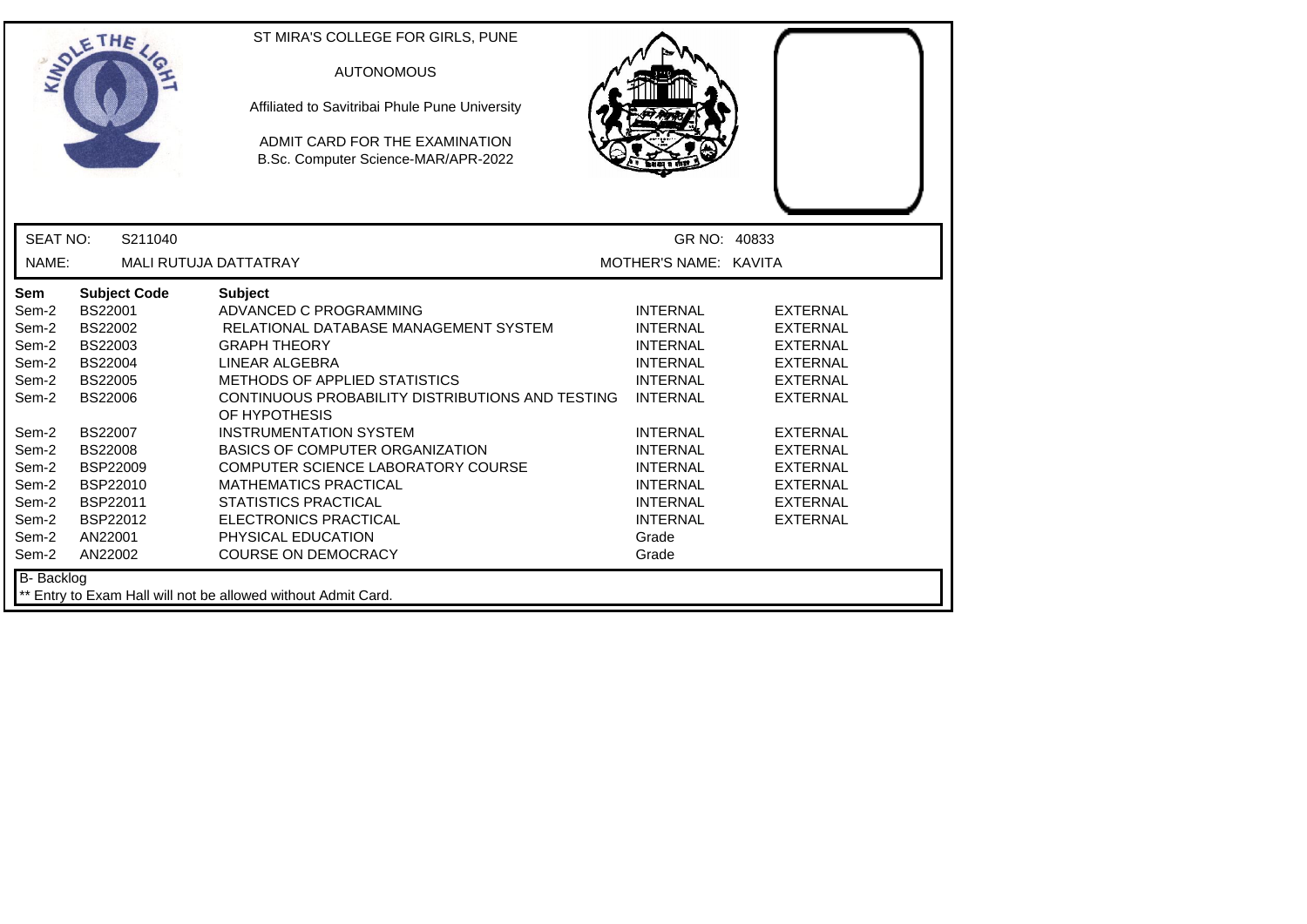|                 | ETHE                        | ST MIRA'S COLLEGE FOR GIRLS, PUNE<br><b>AUTONOMOUS</b><br>Affiliated to Savitribai Phule Pune University<br>ADMIT CARD FOR THE EXAMINATION<br>B.Sc. Computer Science-MAR/APR-2022 |                       |                 |
|-----------------|-----------------------------|-----------------------------------------------------------------------------------------------------------------------------------------------------------------------------------|-----------------------|-----------------|
| <b>SEAT NO:</b> | S211041                     |                                                                                                                                                                                   |                       | GR NO: 40823    |
| NAME:           | <b>MARATHE SAKSHI ASHOK</b> |                                                                                                                                                                                   | MOTHER'S NAME: SHEELA |                 |
| Sem             | <b>Subject Code</b>         | <b>Subject</b>                                                                                                                                                                    |                       |                 |
| Sem-1           | <b>BSP12012</b>             | <b>ELECTRONICS PRACTICAL</b>                                                                                                                                                      |                       | (B) EXTERNAL    |
| Sem-2           | <b>BS22001</b>              | ADVANCED C PROGRAMMING                                                                                                                                                            | <b>INTERNAL</b>       | <b>EXTERNAL</b> |
| Sem-2           | <b>BS22002</b>              | RELATIONAL DATABASE MANAGEMENT SYSTEM                                                                                                                                             | <b>INTERNAL</b>       | <b>EXTERNAL</b> |
| Sem-2           | BS22003                     | <b>GRAPH THEORY</b>                                                                                                                                                               | <b>INTERNAL</b>       | <b>EXTERNAL</b> |
| Sem-2           | <b>BS22004</b>              | LINEAR ALGEBRA                                                                                                                                                                    | <b>INTERNAL</b>       | <b>EXTERNAL</b> |
| Sem-2           | <b>BS22005</b>              | METHODS OF APPLIED STATISTICS                                                                                                                                                     | <b>INTERNAL</b>       | <b>EXTERNAL</b> |
| Sem-2           | <b>BS22006</b>              | CONTINUOUS PROBABILITY DISTRIBUTIONS AND TESTING<br>OF HYPOTHESIS                                                                                                                 | <b>INTERNAL</b>       | <b>EXTERNAL</b> |
| Sem-2           | <b>BS22007</b>              | <b>INSTRUMENTATION SYSTEM</b>                                                                                                                                                     | <b>INTERNAL</b>       | <b>EXTERNAL</b> |
| Sem-2           | <b>BS22008</b>              | BASICS OF COMPUTER ORGANIZATION                                                                                                                                                   | <b>INTERNAL</b>       | <b>EXTERNAL</b> |
| Sem-2           | <b>BSP22009</b>             | COMPUTER SCIENCE LABORATORY COURSE                                                                                                                                                | <b>INTERNAL</b>       | <b>EXTERNAL</b> |
| Sem-2           | BSP22010                    | <b>MATHEMATICS PRACTICAL</b>                                                                                                                                                      | <b>INTERNAL</b>       | <b>EXTERNAL</b> |
| Sem-2           | BSP22011                    | <b>STATISTICS PRACTICAL</b>                                                                                                                                                       | <b>INTERNAL</b>       | <b>EXTERNAL</b> |
| Sem-2           | BSP22012                    | <b>ELECTRONICS PRACTICAL</b>                                                                                                                                                      | <b>INTERNAL</b>       | <b>EXTERNAL</b> |
| Sem-2           | AN22001                     | PHYSICAL EDUCATION                                                                                                                                                                | Grade                 |                 |
| Sem-2           | AN22002                     | <b>COURSE ON DEMOCRACY</b>                                                                                                                                                        | Grade                 |                 |
| B- Backlog      |                             | ** Entry to Exam Hall will not be allowed without Admit Card.                                                                                                                     |                       |                 |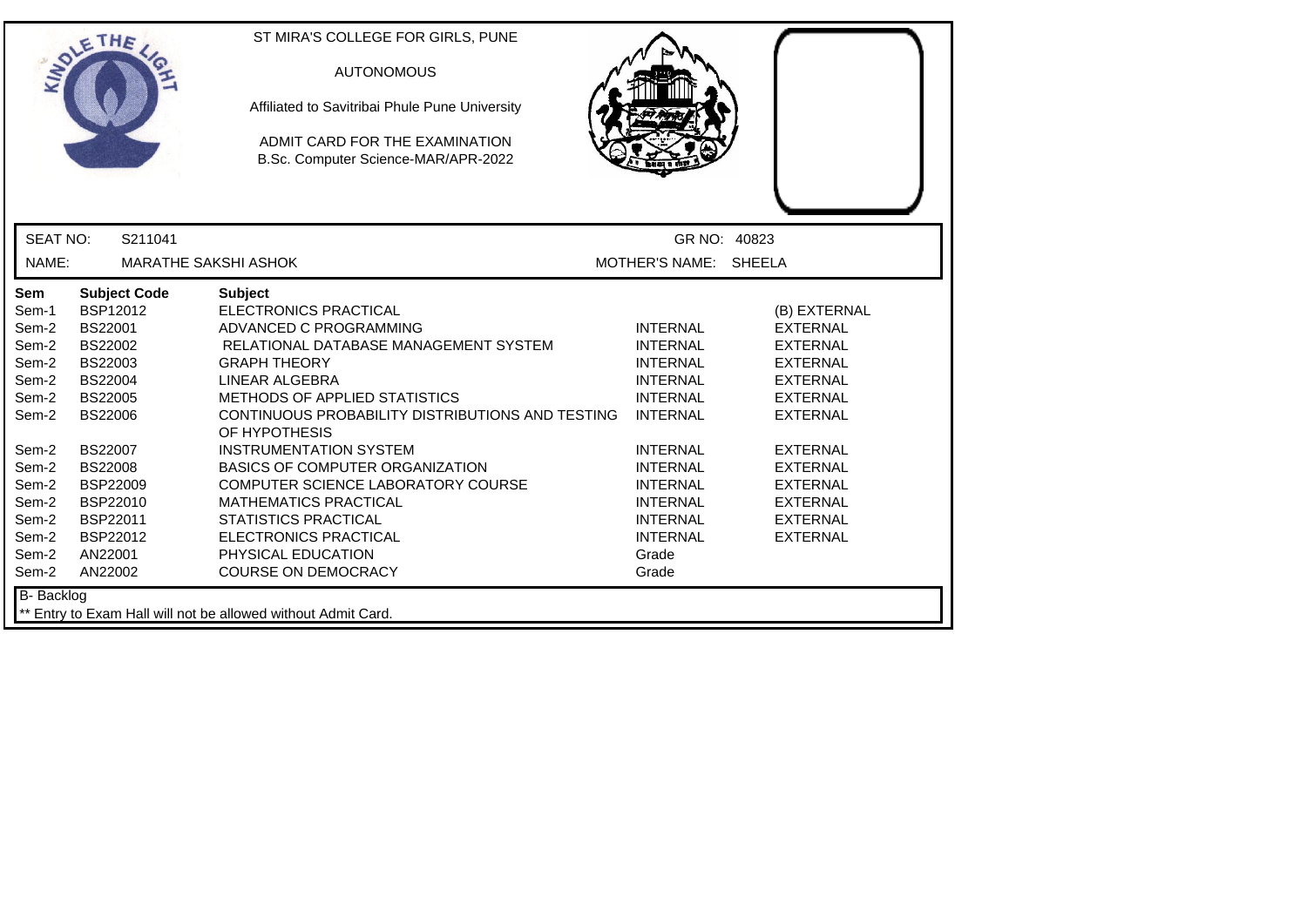|                                                                                                                                   | ETHE                                                                                                                                                                                                                                      | ST MIRA'S COLLEGE FOR GIRLS, PUNE<br><b>AUTONOMOUS</b><br>Affiliated to Savitribai Phule Pune University<br>ADMIT CARD FOR THE EXAMINATION<br>B.Sc. Computer Science-MAR/APR-2022                                                                                                                                                                                                                                                                                                                    |                                                                                                                                                                                                                                                    |                                                                                                                                                                                                                                  |
|-----------------------------------------------------------------------------------------------------------------------------------|-------------------------------------------------------------------------------------------------------------------------------------------------------------------------------------------------------------------------------------------|------------------------------------------------------------------------------------------------------------------------------------------------------------------------------------------------------------------------------------------------------------------------------------------------------------------------------------------------------------------------------------------------------------------------------------------------------------------------------------------------------|----------------------------------------------------------------------------------------------------------------------------------------------------------------------------------------------------------------------------------------------------|----------------------------------------------------------------------------------------------------------------------------------------------------------------------------------------------------------------------------------|
| <b>SEAT NO:</b>                                                                                                                   | S211042                                                                                                                                                                                                                                   |                                                                                                                                                                                                                                                                                                                                                                                                                                                                                                      | GR NO: 40853                                                                                                                                                                                                                                       |                                                                                                                                                                                                                                  |
| NAME:                                                                                                                             |                                                                                                                                                                                                                                           | NANDGUDE SAKSHI SHIVAJI                                                                                                                                                                                                                                                                                                                                                                                                                                                                              | MOTHER'S NAME: ANITA                                                                                                                                                                                                                               |                                                                                                                                                                                                                                  |
| Sem<br>Sem-2<br>Sem-2<br>Sem-2<br>Sem-2<br>Sem-2<br>Sem-2<br>Sem-2<br>Sem-2<br>Sem-2<br>Sem-2<br>Sem-2<br>Sem-2<br>Sem-2<br>Sem-2 | <b>Subject Code</b><br><b>BS22001</b><br>BS22002<br><b>BS22003</b><br><b>BS22004</b><br><b>BS22005</b><br><b>BS22006</b><br><b>BS22007</b><br><b>BS22008</b><br><b>BSP22009</b><br>BSP22010<br>BSP22011<br>BSP22012<br>AN22001<br>AN22002 | <b>Subject</b><br>ADVANCED C PROGRAMMING<br>RELATIONAL DATABASE MANAGEMENT SYSTEM<br><b>GRAPH THEORY</b><br>LINEAR ALGEBRA<br>METHODS OF APPLIED STATISTICS<br>CONTINUOUS PROBABILITY DISTRIBUTIONS AND TESTING<br>OF HYPOTHESIS<br><b>INSTRUMENTATION SYSTEM</b><br><b>BASICS OF COMPUTER ORGANIZATION</b><br>COMPUTER SCIENCE LABORATORY COURSE<br><b>MATHEMATICS PRACTICAL</b><br><b>STATISTICS PRACTICAL</b><br><b>ELECTRONICS PRACTICAL</b><br>PHYSICAL EDUCATION<br><b>COURSE ON DEMOCRACY</b> | <b>INTERNAL</b><br><b>INTERNAL</b><br><b>INTERNAL</b><br><b>INTERNAL</b><br><b>INTERNAL</b><br><b>INTERNAL</b><br><b>INTERNAL</b><br><b>INTERNAL</b><br><b>INTERNAL</b><br><b>INTERNAL</b><br><b>INTERNAL</b><br><b>INTERNAL</b><br>Grade<br>Grade | <b>EXTERNAL</b><br><b>EXTERNAL</b><br><b>EXTERNAL</b><br><b>EXTERNAL</b><br><b>EXTERNAL</b><br><b>EXTERNAL</b><br><b>EXTERNAL</b><br><b>EXTERNAL</b><br><b>EXTERNAL</b><br><b>EXTERNAL</b><br><b>EXTERNAL</b><br><b>EXTERNAL</b> |
| B- Backlog                                                                                                                        |                                                                                                                                                                                                                                           | ** Entry to Exam Hall will not be allowed without Admit Card.                                                                                                                                                                                                                                                                                                                                                                                                                                        |                                                                                                                                                                                                                                                    |                                                                                                                                                                                                                                  |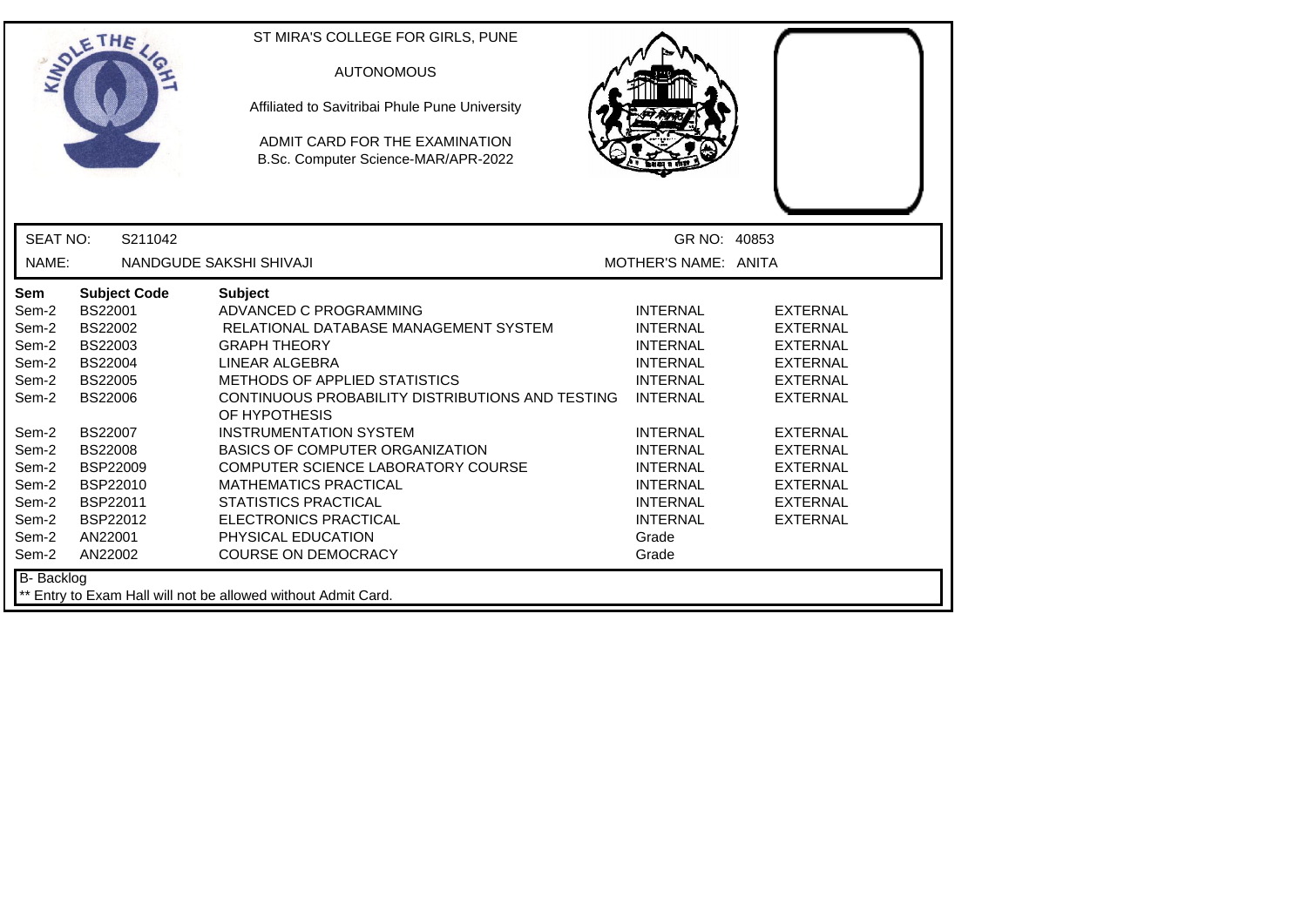|                                                                                                                                   | ETHE                                                                                                                                                                                                                               | ST MIRA'S COLLEGE FOR GIRLS, PUNE<br><b>AUTONOMOUS</b><br>Affiliated to Savitribai Phule Pune University<br>ADMIT CARD FOR THE EXAMINATION<br>B.Sc. Computer Science-MAR/APR-2022                                                                                                                                                                                                                                                                                                                    |                                                                                                                                                                                                                                                    |                                                                                                                                                                                                                           |
|-----------------------------------------------------------------------------------------------------------------------------------|------------------------------------------------------------------------------------------------------------------------------------------------------------------------------------------------------------------------------------|------------------------------------------------------------------------------------------------------------------------------------------------------------------------------------------------------------------------------------------------------------------------------------------------------------------------------------------------------------------------------------------------------------------------------------------------------------------------------------------------------|----------------------------------------------------------------------------------------------------------------------------------------------------------------------------------------------------------------------------------------------------|---------------------------------------------------------------------------------------------------------------------------------------------------------------------------------------------------------------------------|
| <b>SEAT NO:</b>                                                                                                                   | S211043                                                                                                                                                                                                                            |                                                                                                                                                                                                                                                                                                                                                                                                                                                                                                      | GR NO: 40862                                                                                                                                                                                                                                       |                                                                                                                                                                                                                           |
| NAME:                                                                                                                             | <b>DUBEY SAKSHI VIJAY</b>                                                                                                                                                                                                          |                                                                                                                                                                                                                                                                                                                                                                                                                                                                                                      | MOTHER'S NAME: KUSUM                                                                                                                                                                                                                               |                                                                                                                                                                                                                           |
| Sem<br>Sem-2<br>Sem-2<br>Sem-2<br>Sem-2<br>Sem-2<br>Sem-2<br>Sem-2<br>Sem-2<br>Sem-2<br>Sem-2<br>Sem-2<br>Sem-2<br>Sem-2<br>Sem-2 | <b>Subject Code</b><br><b>BS22001</b><br><b>BS22002</b><br>BS22003<br><b>BS22004</b><br><b>BS22005</b><br>BS22006<br><b>BS22007</b><br><b>BS22008</b><br><b>BSP22009</b><br>BSP22010<br>BSP22011<br>BSP22012<br>AN22001<br>AN22002 | <b>Subject</b><br>ADVANCED C PROGRAMMING<br>RELATIONAL DATABASE MANAGEMENT SYSTEM<br><b>GRAPH THEORY</b><br>LINEAR ALGEBRA<br><b>METHODS OF APPLIED STATISTICS</b><br>CONTINUOUS PROBABILITY DISTRIBUTIONS AND TESTING<br>OF HYPOTHESIS<br><b>INSTRUMENTATION SYSTEM</b><br>BASICS OF COMPUTER ORGANIZATION<br>COMPUTER SCIENCE LABORATORY COURSE<br><b>MATHEMATICS PRACTICAL</b><br><b>STATISTICS PRACTICAL</b><br><b>ELECTRONICS PRACTICAL</b><br>PHYSICAL EDUCATION<br><b>COURSE ON DEMOCRACY</b> | <b>INTERNAL</b><br><b>INTERNAL</b><br><b>INTERNAL</b><br><b>INTERNAL</b><br><b>INTERNAL</b><br><b>INTERNAL</b><br><b>INTERNAL</b><br><b>INTERNAL</b><br><b>INTERNAL</b><br><b>INTERNAL</b><br><b>INTERNAL</b><br><b>INTERNAL</b><br>Grade<br>Grade | <b>EXTERNAL</b><br><b>EXTERNAL</b><br><b>EXTERNAL</b><br><b>EXTERNAL</b><br><b>EXTERNAL</b><br><b>EXTERNAL</b><br><b>EXTERNAL</b><br>EXTERNAL<br><b>EXTERNAL</b><br><b>EXTERNAL</b><br><b>EXTERNAL</b><br><b>EXTERNAL</b> |
| B- Backlog                                                                                                                        |                                                                                                                                                                                                                                    | ** Entry to Exam Hall will not be allowed without Admit Card.                                                                                                                                                                                                                                                                                                                                                                                                                                        |                                                                                                                                                                                                                                                    |                                                                                                                                                                                                                           |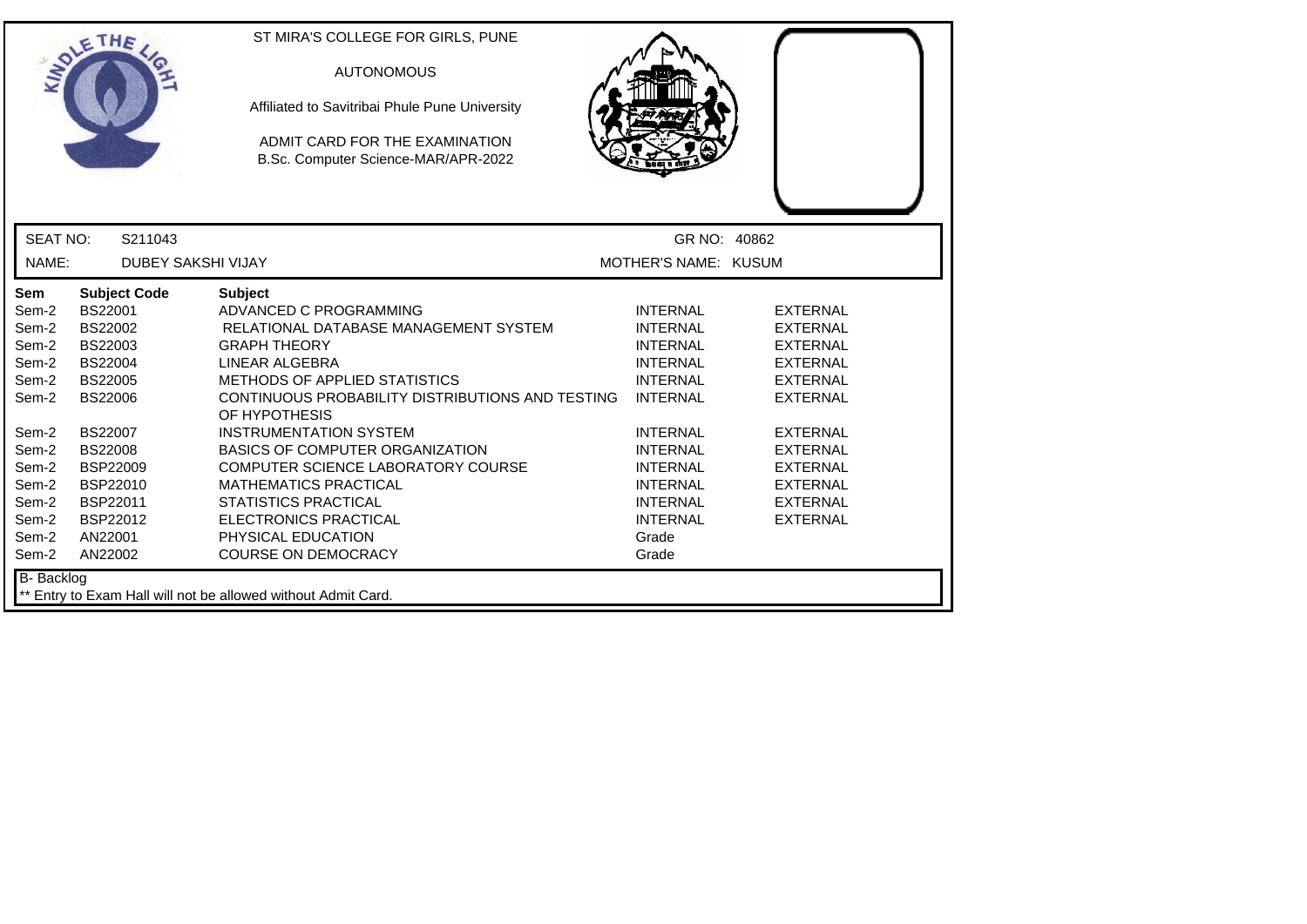|                                                                                                                                          | ETHE                                                                                                                                                                                                                 | ST MIRA'S COLLEGE FOR GIRLS, PUNE<br><b>AUTONOMOUS</b><br>Affiliated to Savitribai Phule Pune University<br>ADMIT CARD FOR THE EXAMINATION<br>B.Sc. Computer Science-MAR/APR-2022                                                                                                                                                                                                                                                                                                                    |                                                                                                                                                                                                                                                    |                                                                                                                                                                                                                                  |
|------------------------------------------------------------------------------------------------------------------------------------------|----------------------------------------------------------------------------------------------------------------------------------------------------------------------------------------------------------------------|------------------------------------------------------------------------------------------------------------------------------------------------------------------------------------------------------------------------------------------------------------------------------------------------------------------------------------------------------------------------------------------------------------------------------------------------------------------------------------------------------|----------------------------------------------------------------------------------------------------------------------------------------------------------------------------------------------------------------------------------------------------|----------------------------------------------------------------------------------------------------------------------------------------------------------------------------------------------------------------------------------|
| <b>SEAT NO:</b>                                                                                                                          | S211044                                                                                                                                                                                                              |                                                                                                                                                                                                                                                                                                                                                                                                                                                                                                      | GR NO: 40830                                                                                                                                                                                                                                       |                                                                                                                                                                                                                                  |
| NAME:                                                                                                                                    | YADAV SAYALI SHRIKANT                                                                                                                                                                                                |                                                                                                                                                                                                                                                                                                                                                                                                                                                                                                      | MOTHER'S NAME: ASHA                                                                                                                                                                                                                                |                                                                                                                                                                                                                                  |
| <b>Sem</b><br>Sem-2<br>Sem-2<br>Sem-2<br>Sem-2<br>Sem-2<br>Sem-2<br>Sem-2<br>Sem-2<br>Sem-2<br>Sem-2<br>Sem-2<br>Sem-2<br>Sem-2<br>Sem-2 | <b>Subject Code</b><br>BS22001<br>BS22002<br>BS22003<br><b>BS22004</b><br><b>BS22005</b><br><b>BS22006</b><br>BS22007<br><b>BS22008</b><br><b>BSP22009</b><br>BSP22010<br>BSP22011<br>BSP22012<br>AN22001<br>AN22002 | <b>Subject</b><br>ADVANCED C PROGRAMMING<br>RELATIONAL DATABASE MANAGEMENT SYSTEM<br><b>GRAPH THEORY</b><br>LINEAR ALGEBRA<br>METHODS OF APPLIED STATISTICS<br>CONTINUOUS PROBABILITY DISTRIBUTIONS AND TESTING<br>OF HYPOTHESIS<br><b>INSTRUMENTATION SYSTEM</b><br><b>BASICS OF COMPUTER ORGANIZATION</b><br>COMPUTER SCIENCE LABORATORY COURSE<br><b>MATHEMATICS PRACTICAL</b><br><b>STATISTICS PRACTICAL</b><br><b>ELECTRONICS PRACTICAL</b><br>PHYSICAL EDUCATION<br><b>COURSE ON DEMOCRACY</b> | <b>INTERNAL</b><br><b>INTERNAL</b><br><b>INTERNAL</b><br><b>INTERNAL</b><br><b>INTERNAL</b><br><b>INTERNAL</b><br><b>INTERNAL</b><br><b>INTERNAL</b><br><b>INTERNAL</b><br><b>INTERNAL</b><br><b>INTERNAL</b><br><b>INTERNAL</b><br>Grade<br>Grade | <b>EXTERNAL</b><br><b>EXTERNAL</b><br><b>EXTERNAL</b><br><b>EXTERNAL</b><br><b>EXTERNAL</b><br><b>EXTERNAL</b><br><b>EXTERNAL</b><br><b>EXTERNAL</b><br><b>EXTERNAL</b><br><b>EXTERNAL</b><br><b>EXTERNAL</b><br><b>EXTERNAL</b> |
| B- Backlog                                                                                                                               |                                                                                                                                                                                                                      | ** Entry to Exam Hall will not be allowed without Admit Card.                                                                                                                                                                                                                                                                                                                                                                                                                                        |                                                                                                                                                                                                                                                    |                                                                                                                                                                                                                                  |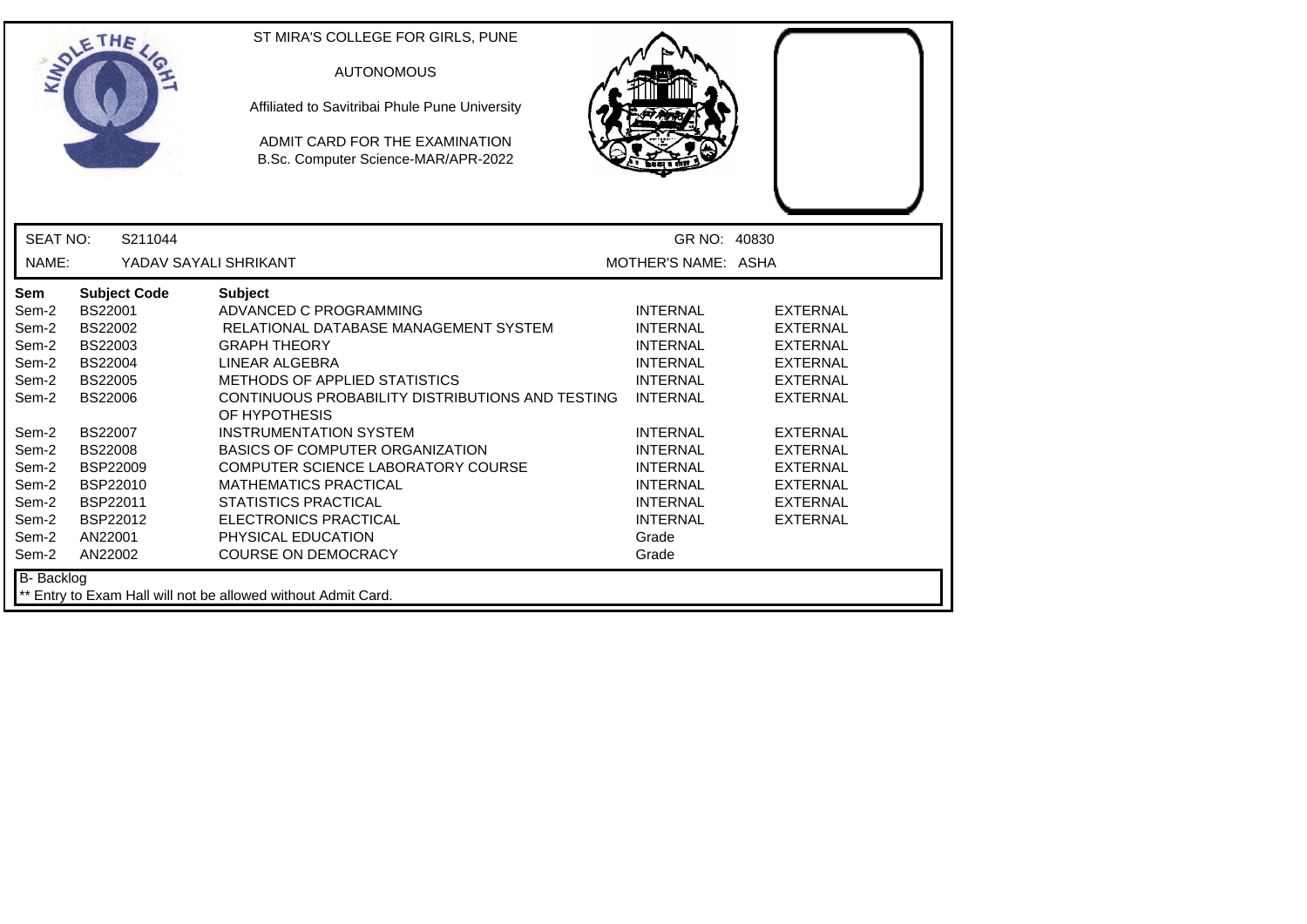|                                                                                                                                          | ETHE                                                                                                                                                                                                                               | ST MIRA'S COLLEGE FOR GIRLS, PUNE<br><b>AUTONOMOUS</b><br>Affiliated to Savitribai Phule Pune University<br>ADMIT CARD FOR THE EXAMINATION<br>B.Sc. Computer Science-MAR/APR-2022                                                                                                                                                                                                                                                                                                                    |                                                                                                                                                                                                                                                    |                                                                                                                                                                                                                                  |
|------------------------------------------------------------------------------------------------------------------------------------------|------------------------------------------------------------------------------------------------------------------------------------------------------------------------------------------------------------------------------------|------------------------------------------------------------------------------------------------------------------------------------------------------------------------------------------------------------------------------------------------------------------------------------------------------------------------------------------------------------------------------------------------------------------------------------------------------------------------------------------------------|----------------------------------------------------------------------------------------------------------------------------------------------------------------------------------------------------------------------------------------------------|----------------------------------------------------------------------------------------------------------------------------------------------------------------------------------------------------------------------------------|
| SEAT NO:                                                                                                                                 | S211045                                                                                                                                                                                                                            |                                                                                                                                                                                                                                                                                                                                                                                                                                                                                                      |                                                                                                                                                                                                                                                    | GR NO: 40822                                                                                                                                                                                                                     |
| NAME:                                                                                                                                    | ABNAVE SAYALI SANJAY                                                                                                                                                                                                               |                                                                                                                                                                                                                                                                                                                                                                                                                                                                                                      | MOTHER'S NAME: SUVARNA                                                                                                                                                                                                                             |                                                                                                                                                                                                                                  |
| <b>Sem</b><br>Sem-2<br>Sem-2<br>Sem-2<br>Sem-2<br>Sem-2<br>Sem-2<br>Sem-2<br>Sem-2<br>Sem-2<br>Sem-2<br>Sem-2<br>Sem-2<br>Sem-2<br>Sem-2 | <b>Subject Code</b><br><b>BS22001</b><br>BS22002<br>BS22003<br><b>BS22004</b><br><b>BS22005</b><br><b>BS22006</b><br><b>BS22007</b><br><b>BS22008</b><br><b>BSP22009</b><br>BSP22010<br>BSP22011<br>BSP22012<br>AN22001<br>AN22002 | <b>Subject</b><br>ADVANCED C PROGRAMMING<br>RELATIONAL DATABASE MANAGEMENT SYSTEM<br><b>GRAPH THEORY</b><br>LINEAR ALGEBRA<br>METHODS OF APPLIED STATISTICS<br>CONTINUOUS PROBABILITY DISTRIBUTIONS AND TESTING<br>OF HYPOTHESIS<br><b>INSTRUMENTATION SYSTEM</b><br><b>BASICS OF COMPUTER ORGANIZATION</b><br>COMPUTER SCIENCE LABORATORY COURSE<br><b>MATHEMATICS PRACTICAL</b><br><b>STATISTICS PRACTICAL</b><br><b>ELECTRONICS PRACTICAL</b><br>PHYSICAL EDUCATION<br><b>COURSE ON DEMOCRACY</b> | <b>INTERNAL</b><br><b>INTERNAL</b><br><b>INTERNAL</b><br><b>INTERNAL</b><br><b>INTERNAL</b><br><b>INTERNAL</b><br><b>INTERNAL</b><br><b>INTERNAL</b><br><b>INTERNAL</b><br><b>INTERNAL</b><br><b>INTERNAL</b><br><b>INTERNAL</b><br>Grade<br>Grade | <b>EXTERNAL</b><br><b>EXTERNAL</b><br><b>EXTERNAL</b><br><b>EXTERNAL</b><br><b>EXTERNAL</b><br><b>EXTERNAL</b><br><b>EXTERNAL</b><br><b>EXTERNAL</b><br><b>EXTERNAL</b><br><b>EXTERNAL</b><br><b>EXTERNAL</b><br><b>EXTERNAL</b> |
| B- Backlog                                                                                                                               |                                                                                                                                                                                                                                    | ** Entry to Exam Hall will not be allowed without Admit Card.                                                                                                                                                                                                                                                                                                                                                                                                                                        |                                                                                                                                                                                                                                                    |                                                                                                                                                                                                                                  |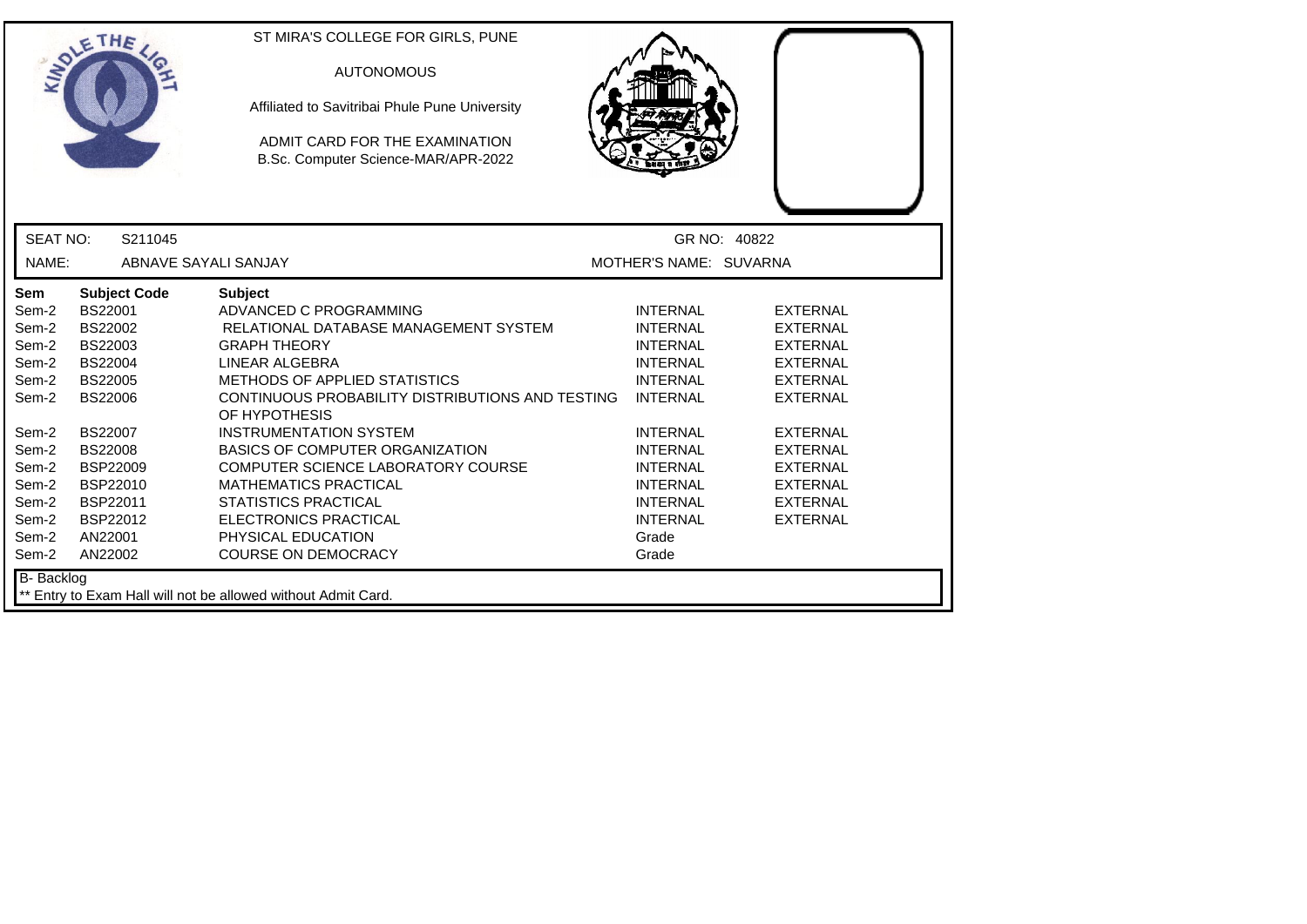| <b>SEAT NO:</b><br>S211046<br>GR NO: 40827<br>NAME:<br><b>GAIKWAD SHREYA DILIP</b><br>MOTHER'S NAME: SUVARNA<br>Sem<br><b>Subject Code</b><br><b>Subject</b><br><b>ELECTRONICS PRACTICAL</b><br>Sem-1<br>BSP12012<br>(B) EXTERNAL<br><b>BS22001</b><br>Sem-2<br>ADVANCED C PROGRAMMING<br><b>INTERNAL</b><br><b>EXTERNAL</b><br>BS22002<br>Sem-2<br>RELATIONAL DATABASE MANAGEMENT SYSTEM<br><b>INTERNAL</b><br><b>EXTERNAL</b><br>Sem-2<br>BS22003<br><b>GRAPH THEORY</b><br><b>INTERNAL</b><br><b>EXTERNAL</b><br>Sem-2<br><b>BS22004</b><br>LINEAR ALGEBRA<br><b>INTERNAL</b><br><b>EXTERNAL</b><br><b>BS22005</b><br>METHODS OF APPLIED STATISTICS<br>Sem-2<br><b>INTERNAL</b><br><b>EXTERNAL</b><br>CONTINUOUS PROBABILITY DISTRIBUTIONS AND TESTING<br><b>BS22006</b><br><b>INTERNAL</b><br><b>EXTERNAL</b><br>Sem-2<br>OF HYPOTHESIS<br><b>BS22007</b><br><b>INSTRUMENTATION SYSTEM</b><br><b>INTERNAL</b><br><b>EXTERNAL</b><br>Sem-2<br><b>BS22008</b><br>BASICS OF COMPUTER ORGANIZATION<br>Sem-2<br><b>INTERNAL</b><br><b>EXTERNAL</b><br>Sem-2<br><b>BSP22009</b><br>COMPUTER SCIENCE LABORATORY COURSE<br><b>INTERNAL</b><br><b>EXTERNAL</b><br>Sem-2<br>BSP22010<br><b>MATHEMATICS PRACTICAL</b><br><b>INTERNAL</b><br><b>EXTERNAL</b><br>BSP22011<br><b>STATISTICS PRACTICAL</b><br>Sem-2<br><b>INTERNAL</b><br><b>EXTERNAL</b><br>BSP22012<br>Sem-2<br><b>ELECTRONICS PRACTICAL</b><br><b>INTERNAL</b><br><b>EXTERNAL</b><br>PHYSICAL EDUCATION<br>Sem-2<br>AN22001<br>Grade<br><b>COURSE ON DEMOCRACY</b><br>Sem-2<br>AN22002<br>Grade | ETHE | ST MIRA'S COLLEGE FOR GIRLS, PUNE<br><b>AUTONOMOUS</b><br>Affiliated to Savitribai Phule Pune University<br>ADMIT CARD FOR THE EXAMINATION<br>B.Sc. Computer Science-MAR/APR-2022 |  |
|---------------------------------------------------------------------------------------------------------------------------------------------------------------------------------------------------------------------------------------------------------------------------------------------------------------------------------------------------------------------------------------------------------------------------------------------------------------------------------------------------------------------------------------------------------------------------------------------------------------------------------------------------------------------------------------------------------------------------------------------------------------------------------------------------------------------------------------------------------------------------------------------------------------------------------------------------------------------------------------------------------------------------------------------------------------------------------------------------------------------------------------------------------------------------------------------------------------------------------------------------------------------------------------------------------------------------------------------------------------------------------------------------------------------------------------------------------------------------------------------------------------------------------------------------------|------|-----------------------------------------------------------------------------------------------------------------------------------------------------------------------------------|--|
|                                                                                                                                                                                                                                                                                                                                                                                                                                                                                                                                                                                                                                                                                                                                                                                                                                                                                                                                                                                                                                                                                                                                                                                                                                                                                                                                                                                                                                                                                                                                                         |      |                                                                                                                                                                                   |  |
|                                                                                                                                                                                                                                                                                                                                                                                                                                                                                                                                                                                                                                                                                                                                                                                                                                                                                                                                                                                                                                                                                                                                                                                                                                                                                                                                                                                                                                                                                                                                                         |      |                                                                                                                                                                                   |  |
|                                                                                                                                                                                                                                                                                                                                                                                                                                                                                                                                                                                                                                                                                                                                                                                                                                                                                                                                                                                                                                                                                                                                                                                                                                                                                                                                                                                                                                                                                                                                                         |      |                                                                                                                                                                                   |  |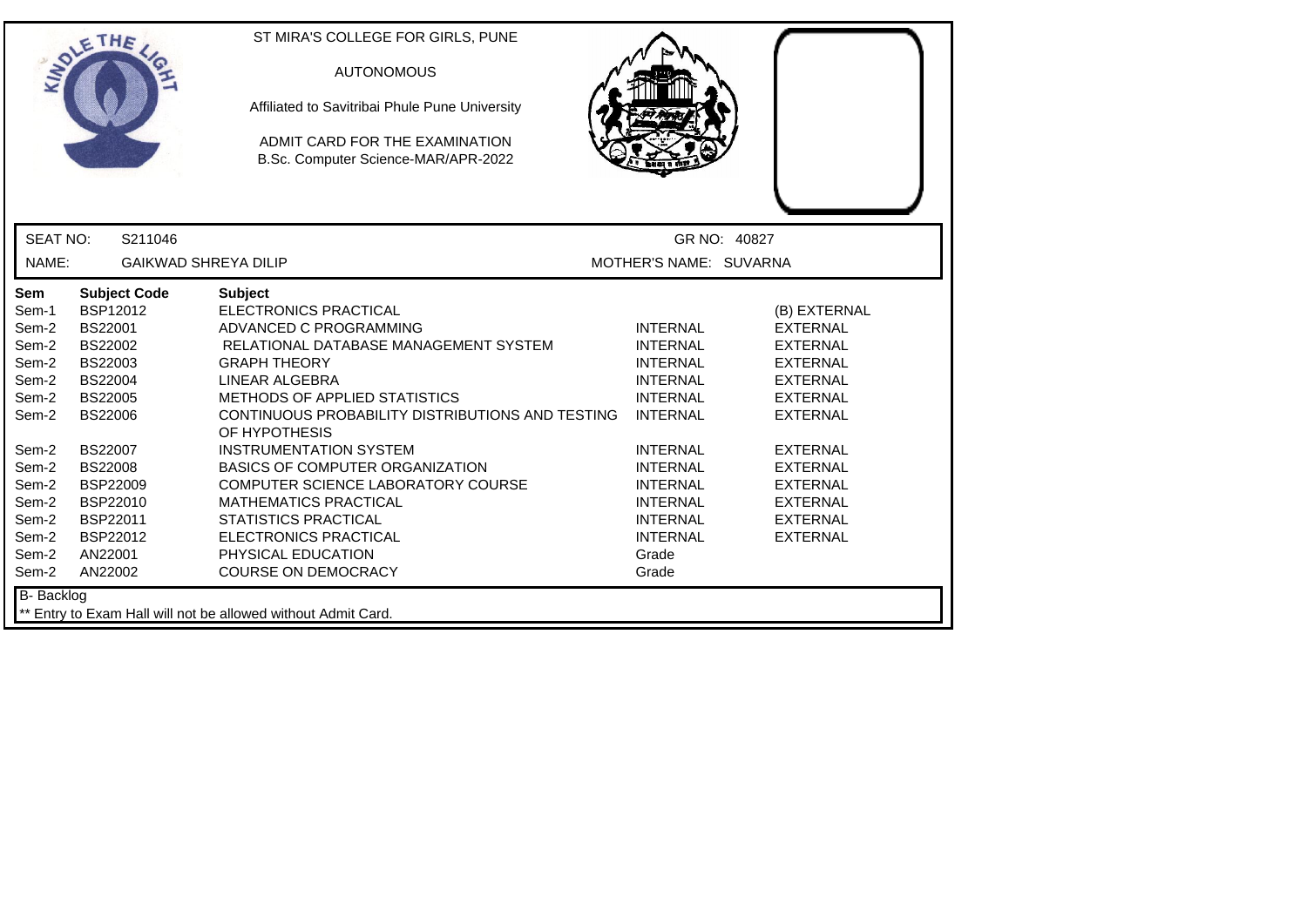|                                                                                                                                          | ETHE                                                                                                                                                                                                                               | ST MIRA'S COLLEGE FOR GIRLS, PUNE<br><b>AUTONOMOUS</b><br>Affiliated to Savitribai Phule Pune University<br>ADMIT CARD FOR THE EXAMINATION<br>B.Sc. Computer Science-MAR/APR-2022                                                                                                                                                                                                                                                                                                                           |                                                                                                                                                                                                                                                    |                                                                                                                                                                                                                                  |  |
|------------------------------------------------------------------------------------------------------------------------------------------|------------------------------------------------------------------------------------------------------------------------------------------------------------------------------------------------------------------------------------|-------------------------------------------------------------------------------------------------------------------------------------------------------------------------------------------------------------------------------------------------------------------------------------------------------------------------------------------------------------------------------------------------------------------------------------------------------------------------------------------------------------|----------------------------------------------------------------------------------------------------------------------------------------------------------------------------------------------------------------------------------------------------|----------------------------------------------------------------------------------------------------------------------------------------------------------------------------------------------------------------------------------|--|
| <b>SEAT NO:</b>                                                                                                                          | S211047                                                                                                                                                                                                                            |                                                                                                                                                                                                                                                                                                                                                                                                                                                                                                             | GR NO: 40858                                                                                                                                                                                                                                       |                                                                                                                                                                                                                                  |  |
| NAME:                                                                                                                                    |                                                                                                                                                                                                                                    | <b>HOSAMANI SNEHAL DEVENDRA</b>                                                                                                                                                                                                                                                                                                                                                                                                                                                                             | MOTHER'S NAME: LAXMI                                                                                                                                                                                                                               |                                                                                                                                                                                                                                  |  |
| <b>Sem</b><br>Sem-2<br>Sem-2<br>Sem-2<br>Sem-2<br>Sem-2<br>Sem-2<br>Sem-2<br>Sem-2<br>Sem-2<br>Sem-2<br>Sem-2<br>Sem-2<br>Sem-2<br>Sem-2 | <b>Subject Code</b><br>BS22001<br>BS22002<br>BS22003<br><b>BS22004</b><br><b>BS22005</b><br><b>BS22006</b><br><b>BS22007</b><br><b>BS22008</b><br><b>BSP22009</b><br>BSP22010<br>BSP22011<br><b>BSP22012</b><br>AN22001<br>AN22002 | <b>Subject</b><br>ADVANCED C PROGRAMMING<br>RELATIONAL DATABASE MANAGEMENT SYSTEM<br><b>GRAPH THEORY</b><br>LINEAR ALGEBRA<br><b>METHODS OF APPLIED STATISTICS</b><br>CONTINUOUS PROBABILITY DISTRIBUTIONS AND TESTING<br>OF HYPOTHESIS<br><b>INSTRUMENTATION SYSTEM</b><br><b>BASICS OF COMPUTER ORGANIZATION</b><br>COMPUTER SCIENCE LABORATORY COURSE<br><b>MATHEMATICS PRACTICAL</b><br><b>STATISTICS PRACTICAL</b><br><b>ELECTRONICS PRACTICAL</b><br>PHYSICAL EDUCATION<br><b>COURSE ON DEMOCRACY</b> | <b>INTERNAL</b><br><b>INTERNAL</b><br><b>INTERNAL</b><br><b>INTERNAL</b><br><b>INTERNAL</b><br><b>INTERNAL</b><br><b>INTERNAL</b><br><b>INTERNAL</b><br><b>INTERNAL</b><br><b>INTERNAL</b><br><b>INTERNAL</b><br><b>INTERNAL</b><br>Grade<br>Grade | <b>EXTERNAL</b><br><b>EXTERNAL</b><br><b>EXTERNAL</b><br><b>EXTERNAL</b><br><b>EXTERNAL</b><br><b>EXTERNAL</b><br><b>EXTERNAL</b><br><b>EXTERNAL</b><br><b>EXTERNAL</b><br><b>EXTERNAL</b><br><b>EXTERNAL</b><br><b>EXTERNAL</b> |  |
| <b>B-</b> Backlog                                                                                                                        |                                                                                                                                                                                                                                    | ** Entry to Exam Hall will not be allowed without Admit Card.                                                                                                                                                                                                                                                                                                                                                                                                                                               |                                                                                                                                                                                                                                                    |                                                                                                                                                                                                                                  |  |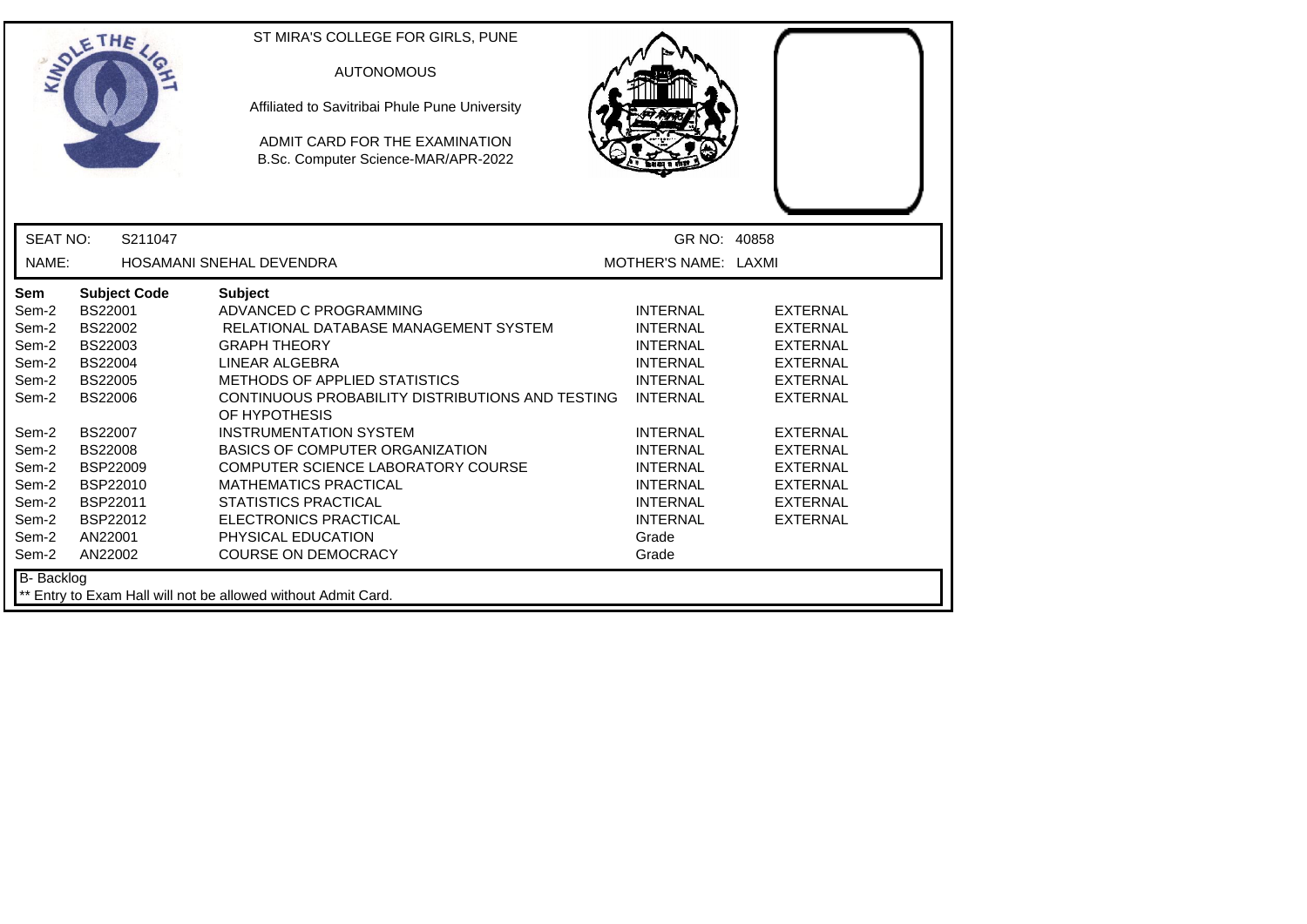|                                                                                                                                                                   | LETHE                                                                                                                                                                                                                                               | ST MIRA'S COLLEGE FOR GIRLS, PUNE<br><b>AUTONOMOUS</b><br>Affiliated to Savitribai Phule Pune University<br>ADMIT CARD FOR THE EXAMINATION<br>B.Sc. Computer Science-MAR/APR-2022                                                                                                                                                                                                                                                                                                                                                                                          |                                                                                                                                                                                                                                                    |                                                                                                                                                                                                                                                                  |
|-------------------------------------------------------------------------------------------------------------------------------------------------------------------|-----------------------------------------------------------------------------------------------------------------------------------------------------------------------------------------------------------------------------------------------------|----------------------------------------------------------------------------------------------------------------------------------------------------------------------------------------------------------------------------------------------------------------------------------------------------------------------------------------------------------------------------------------------------------------------------------------------------------------------------------------------------------------------------------------------------------------------------|----------------------------------------------------------------------------------------------------------------------------------------------------------------------------------------------------------------------------------------------------|------------------------------------------------------------------------------------------------------------------------------------------------------------------------------------------------------------------------------------------------------------------|
| <b>SEAT NO:</b>                                                                                                                                                   | S211048                                                                                                                                                                                                                                             |                                                                                                                                                                                                                                                                                                                                                                                                                                                                                                                                                                            | GR NO: 40867                                                                                                                                                                                                                                       |                                                                                                                                                                                                                                                                  |
| NAME:                                                                                                                                                             | <b>DEDGE SNEHAL RAMESH</b>                                                                                                                                                                                                                          |                                                                                                                                                                                                                                                                                                                                                                                                                                                                                                                                                                            | MOTHER'S NAME: MANISHA                                                                                                                                                                                                                             |                                                                                                                                                                                                                                                                  |
| Sem<br>Sem-1<br>Sem-1<br>Sem-2<br>Sem-2<br>Sem-2<br>Sem-2<br>Sem-2<br>Sem-2<br>Sem-2<br>Sem-2<br>Sem-2<br>Sem-2<br>Sem-2<br>Sem-2<br>Sem-2<br>Sem-2<br>B- Backlog | <b>Subject Code</b><br>BSP12009<br>BSP12012<br><b>BS22001</b><br>BS22002<br>BS22003<br><b>BS22004</b><br><b>BS22005</b><br><b>BS22006</b><br><b>BS22007</b><br><b>BS22008</b><br>BSP22009<br>BSP22010<br>BSP22011<br>BSP22012<br>AN22001<br>AN22002 | <b>Subject</b><br>COMPUTER SCIENCE LABORATORY COURSE<br><b>ELECTRONICS PRACTICAL</b><br>ADVANCED C PROGRAMMING<br>RELATIONAL DATABASE MANAGEMENT SYSTEM<br><b>GRAPH THEORY</b><br>LINEAR ALGEBRA<br>METHODS OF APPLIED STATISTICS<br>CONTINUOUS PROBABILITY DISTRIBUTIONS AND TESTING<br>OF HYPOTHESIS<br><b>INSTRUMENTATION SYSTEM</b><br><b>BASICS OF COMPUTER ORGANIZATION</b><br>COMPUTER SCIENCE LABORATORY COURSE<br><b>MATHEMATICS PRACTICAL</b><br><b>STATISTICS PRACTICAL</b><br><b>ELECTRONICS PRACTICAL</b><br>PHYSICAL EDUCATION<br><b>COURSE ON DEMOCRACY</b> | <b>INTERNAL</b><br><b>INTERNAL</b><br><b>INTERNAL</b><br><b>INTERNAL</b><br><b>INTERNAL</b><br><b>INTERNAL</b><br><b>INTERNAL</b><br><b>INTERNAL</b><br><b>INTERNAL</b><br><b>INTERNAL</b><br><b>INTERNAL</b><br><b>INTERNAL</b><br>Grade<br>Grade | (B) EXTERNAL<br>(B) EXTERNAL<br><b>EXTERNAL</b><br><b>EXTERNAL</b><br><b>EXTERNAL</b><br><b>EXTERNAL</b><br><b>EXTERNAL</b><br><b>EXTERNAL</b><br><b>EXTERNAL</b><br><b>EXTERNAL</b><br><b>EXTERNAL</b><br><b>EXTERNAL</b><br><b>EXTERNAL</b><br><b>EXTERNAL</b> |
|                                                                                                                                                                   |                                                                                                                                                                                                                                                     | ** Entry to Exam Hall will not be allowed without Admit Card.                                                                                                                                                                                                                                                                                                                                                                                                                                                                                                              |                                                                                                                                                                                                                                                    |                                                                                                                                                                                                                                                                  |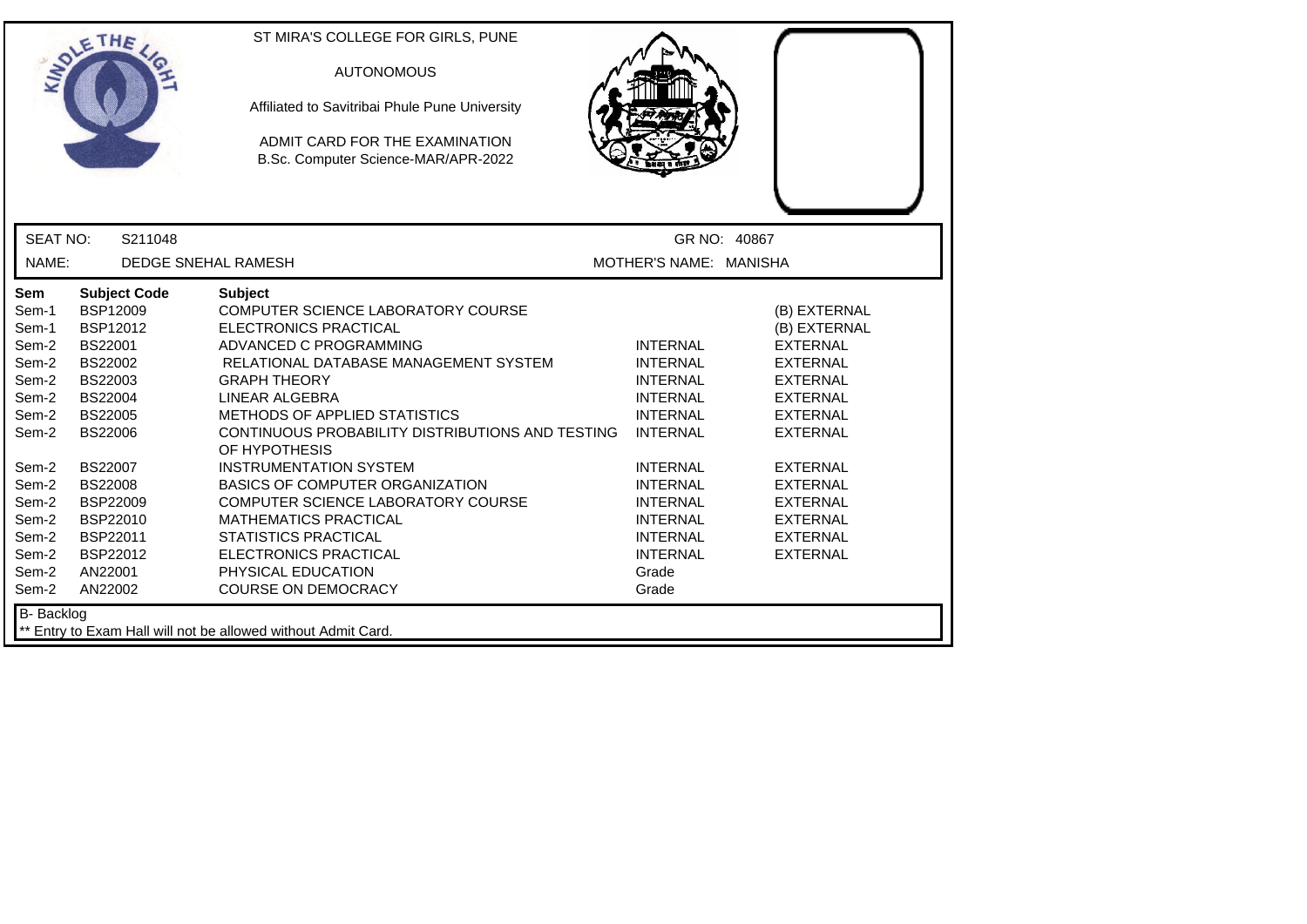|                                                                                                                                   | ETHE                                                                                                                                                                                                                        | ST MIRA'S COLLEGE FOR GIRLS, PUNE<br><b>AUTONOMOUS</b><br>Affiliated to Savitribai Phule Pune University<br>ADMIT CARD FOR THE EXAMINATION<br>B.Sc. Computer Science-MAR/APR-2022                                                                                                                                                                                                                                                                                                                    |                                                                                                                                                                                                                                                    |                                                                                                                                                                                                                                  |  |
|-----------------------------------------------------------------------------------------------------------------------------------|-----------------------------------------------------------------------------------------------------------------------------------------------------------------------------------------------------------------------------|------------------------------------------------------------------------------------------------------------------------------------------------------------------------------------------------------------------------------------------------------------------------------------------------------------------------------------------------------------------------------------------------------------------------------------------------------------------------------------------------------|----------------------------------------------------------------------------------------------------------------------------------------------------------------------------------------------------------------------------------------------------|----------------------------------------------------------------------------------------------------------------------------------------------------------------------------------------------------------------------------------|--|
| <b>SEAT NO:</b>                                                                                                                   | S211049                                                                                                                                                                                                                     |                                                                                                                                                                                                                                                                                                                                                                                                                                                                                                      | GR NO: 40844                                                                                                                                                                                                                                       |                                                                                                                                                                                                                                  |  |
| NAME:                                                                                                                             |                                                                                                                                                                                                                             | <b>GURAV SONALI DATTATRAY</b>                                                                                                                                                                                                                                                                                                                                                                                                                                                                        | MOTHER'S NAME: ANITA                                                                                                                                                                                                                               |                                                                                                                                                                                                                                  |  |
| Sem<br>Sem-2<br>Sem-2<br>Sem-2<br>Sem-2<br>Sem-2<br>Sem-2<br>Sem-2<br>Sem-2<br>Sem-2<br>Sem-2<br>Sem-2<br>Sem-2<br>Sem-2<br>Sem-2 | <b>Subject Code</b><br>BS22001<br>BS22002<br>BS22003<br><b>BS22004</b><br><b>BS22005</b><br><b>BS22006</b><br><b>BS22007</b><br><b>BS22008</b><br><b>BSP22009</b><br>BSP22010<br>BSP22011<br>BSP22012<br>AN22001<br>AN22002 | <b>Subject</b><br>ADVANCED C PROGRAMMING<br>RELATIONAL DATABASE MANAGEMENT SYSTEM<br><b>GRAPH THEORY</b><br>LINEAR ALGEBRA<br>METHODS OF APPLIED STATISTICS<br>CONTINUOUS PROBABILITY DISTRIBUTIONS AND TESTING<br>OF HYPOTHESIS<br><b>INSTRUMENTATION SYSTEM</b><br><b>BASICS OF COMPUTER ORGANIZATION</b><br>COMPUTER SCIENCE LABORATORY COURSE<br><b>MATHEMATICS PRACTICAL</b><br><b>STATISTICS PRACTICAL</b><br><b>ELECTRONICS PRACTICAL</b><br>PHYSICAL EDUCATION<br><b>COURSE ON DEMOCRACY</b> | <b>INTERNAL</b><br><b>INTERNAL</b><br><b>INTERNAL</b><br><b>INTERNAL</b><br><b>INTERNAL</b><br><b>INTERNAL</b><br><b>INTERNAL</b><br><b>INTERNAL</b><br><b>INTERNAL</b><br><b>INTERNAL</b><br><b>INTERNAL</b><br><b>INTERNAL</b><br>Grade<br>Grade | <b>EXTERNAL</b><br><b>EXTERNAL</b><br><b>EXTERNAL</b><br><b>EXTERNAL</b><br><b>EXTERNAL</b><br><b>EXTERNAL</b><br><b>EXTERNAL</b><br><b>EXTERNAL</b><br><b>EXTERNAL</b><br><b>EXTERNAL</b><br><b>EXTERNAL</b><br><b>EXTERNAL</b> |  |
| B-Backlog                                                                                                                         |                                                                                                                                                                                                                             | ** Entry to Exam Hall will not be allowed without Admit Card.                                                                                                                                                                                                                                                                                                                                                                                                                                        |                                                                                                                                                                                                                                                    |                                                                                                                                                                                                                                  |  |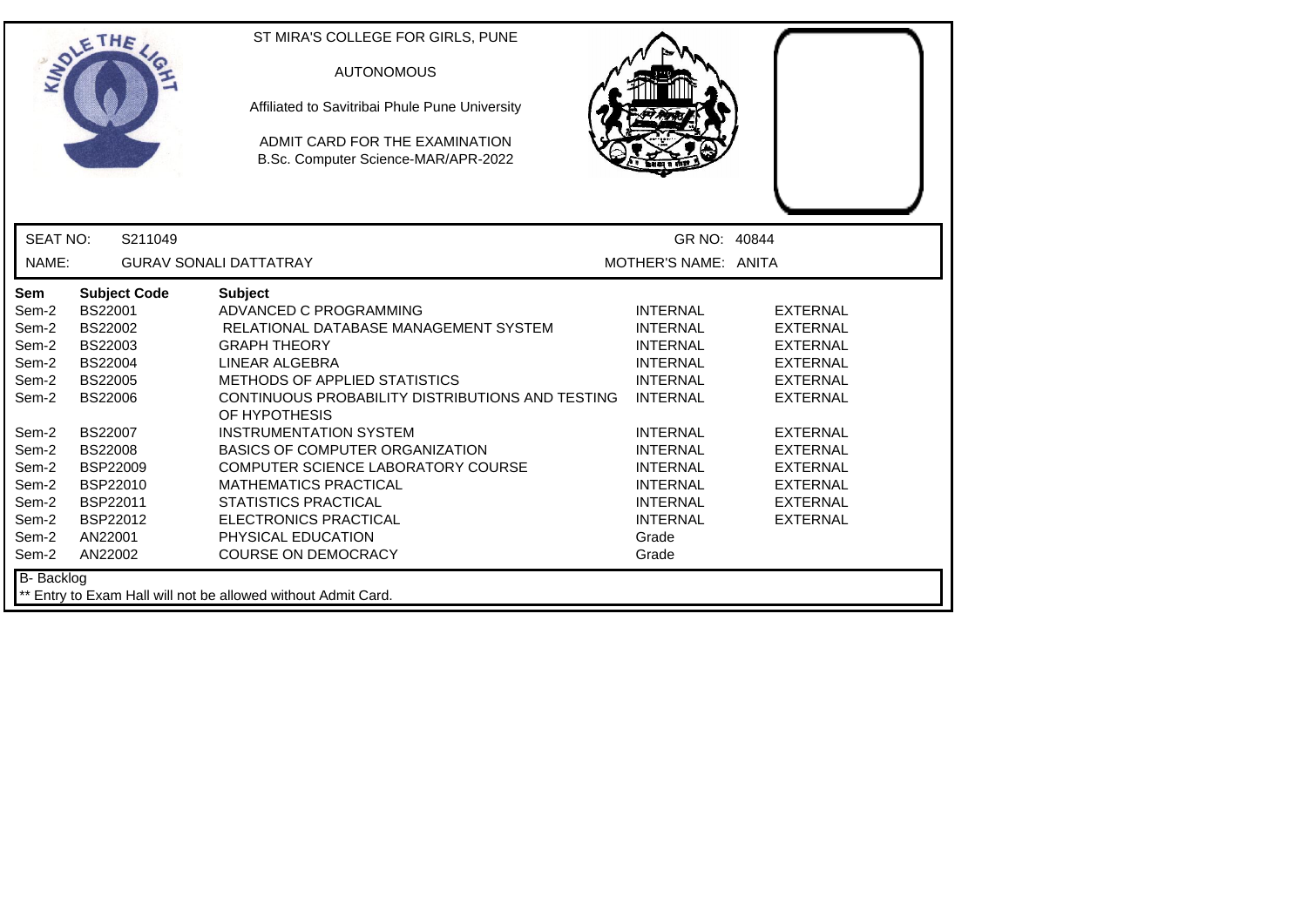|                                                                                                                                                                   | LETHE                                                                                                                                                                                                                                        | ST MIRA'S COLLEGE FOR GIRLS, PUNE<br><b>AUTONOMOUS</b><br>Affiliated to Savitribai Phule Pune University<br>ADMIT CARD FOR THE EXAMINATION<br>B.Sc. Computer Science-MAR/APR-2022                                                                                                                                                                                                                                                                                                                                                                                   |                                                                                                                                                                                                                                                                                    |                                                                                                                                                                                                                                                  |
|-------------------------------------------------------------------------------------------------------------------------------------------------------------------|----------------------------------------------------------------------------------------------------------------------------------------------------------------------------------------------------------------------------------------------|---------------------------------------------------------------------------------------------------------------------------------------------------------------------------------------------------------------------------------------------------------------------------------------------------------------------------------------------------------------------------------------------------------------------------------------------------------------------------------------------------------------------------------------------------------------------|------------------------------------------------------------------------------------------------------------------------------------------------------------------------------------------------------------------------------------------------------------------------------------|--------------------------------------------------------------------------------------------------------------------------------------------------------------------------------------------------------------------------------------------------|
| <b>SEAT NO:</b>                                                                                                                                                   | S211050                                                                                                                                                                                                                                      |                                                                                                                                                                                                                                                                                                                                                                                                                                                                                                                                                                     | GR NO: 0                                                                                                                                                                                                                                                                           |                                                                                                                                                                                                                                                  |
| NAME:                                                                                                                                                             |                                                                                                                                                                                                                                              | KHUSHI SURYABAHADUR THAKUR                                                                                                                                                                                                                                                                                                                                                                                                                                                                                                                                          | MOTHER'S NAME: KHUSHBOO                                                                                                                                                                                                                                                            |                                                                                                                                                                                                                                                  |
| Sem<br>Sem-1<br>Sem-1<br>Sem-2<br>Sem-2<br>Sem-2<br>Sem-2<br>Sem-2<br>Sem-2<br>Sem-2<br>Sem-2<br>Sem-2<br>Sem-2<br>Sem-2<br>Sem-2<br>Sem-2<br>Sem-2<br>B- Backlog | <b>Subject Code</b><br>BSP12009<br>BSP12010<br>BS22001<br><b>BS22002</b><br>BS22003<br>BS22004<br><b>BS22005</b><br><b>BS22006</b><br><b>BS22007</b><br><b>BS22008</b><br>BSP22009<br>BSP22010<br>BSP22011<br>BSP22012<br>AN22001<br>AN22002 | <b>Subject</b><br>COMPUTER SCIENCE LABORATORY COURSE<br><b>MATHEMATICS PRACTICAL</b><br>ADVANCED C PROGRAMMING<br>RELATIONAL DATABASE MANAGEMENT SYSTEM<br><b>GRAPH THEORY</b><br>LINEAR ALGEBRA<br><b>METHODS OF APPLIED STATISTICS</b><br>CONTINUOUS PROBABILITY DISTRIBUTIONS AND TESTING<br>OF HYPOTHESIS<br><b>INSTRUMENTATION SYSTEM</b><br>BASICS OF COMPUTER ORGANIZATION<br>COMPUTER SCIENCE LABORATORY COURSE<br><b>MATHEMATICS PRACTICAL</b><br><b>STATISTICS PRACTICAL</b><br>ELECTRONICS PRACTICAL<br>PHYSICAL EDUCATION<br><b>COURSE ON DEMOCRACY</b> | (B) INTERNAL<br>(B) INTERNAL<br><b>INTERNAL</b><br><b>INTERNAL</b><br><b>INTERNAL</b><br><b>INTERNAL</b><br><b>INTERNAL</b><br><b>INTERNAL</b><br><b>INTERNAL</b><br><b>INTERNAL</b><br><b>INTERNAL</b><br><b>INTERNAL</b><br><b>INTERNAL</b><br><b>INTERNAL</b><br>Grade<br>Grade | (B) EXTERNAL<br><b>EXTERNAL</b><br><b>EXTERNAL</b><br><b>EXTERNAL</b><br><b>EXTERNAL</b><br><b>EXTERNAL</b><br><b>EXTERNAL</b><br><b>EXTERNAL</b><br><b>EXTERNAL</b><br><b>EXTERNAL</b><br><b>EXTERNAL</b><br><b>EXTERNAL</b><br><b>EXTERNAL</b> |
|                                                                                                                                                                   |                                                                                                                                                                                                                                              | Entry to Exam Hall will not be allowed without Admit Card.                                                                                                                                                                                                                                                                                                                                                                                                                                                                                                          |                                                                                                                                                                                                                                                                                    |                                                                                                                                                                                                                                                  |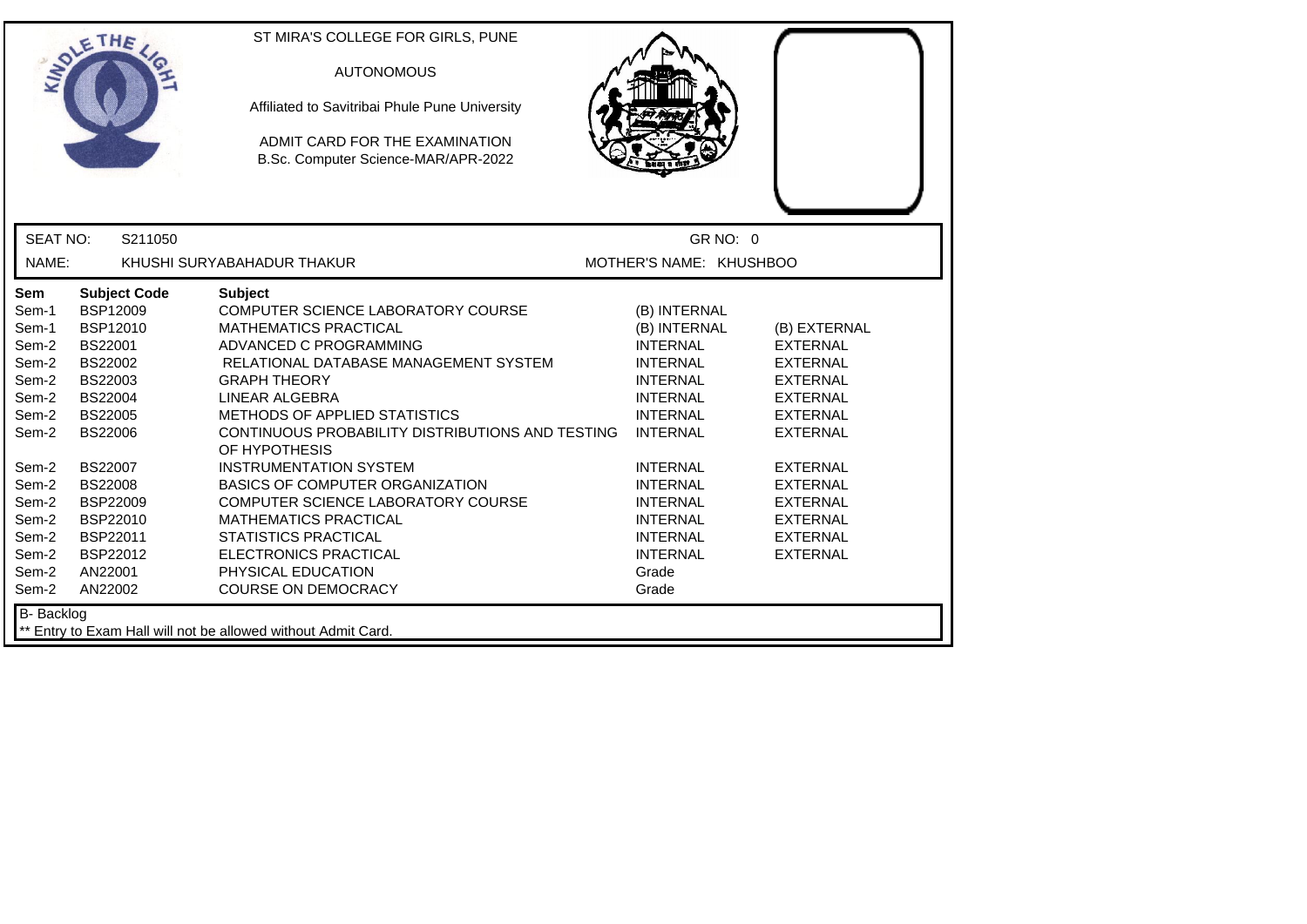|                                                                                                                                            | ETHE                                                                                                                                                                                                                                    | ST MIRA'S COLLEGE FOR GIRLS, PUNE<br><b>AUTONOMOUS</b><br>Affiliated to Savitribai Phule Pune University<br>ADMIT CARD FOR THE EXAMINATION<br>B.Sc. Computer Science-MAR/APR-2022                                                                                                                                                                                                                                                                                                                               |                                                                                                                                                                                                                                                    |                                                                                                                                                                                                                                                  |
|--------------------------------------------------------------------------------------------------------------------------------------------|-----------------------------------------------------------------------------------------------------------------------------------------------------------------------------------------------------------------------------------------|-----------------------------------------------------------------------------------------------------------------------------------------------------------------------------------------------------------------------------------------------------------------------------------------------------------------------------------------------------------------------------------------------------------------------------------------------------------------------------------------------------------------|----------------------------------------------------------------------------------------------------------------------------------------------------------------------------------------------------------------------------------------------------|--------------------------------------------------------------------------------------------------------------------------------------------------------------------------------------------------------------------------------------------------|
| <b>SEAT NO:</b>                                                                                                                            | S211051                                                                                                                                                                                                                                 |                                                                                                                                                                                                                                                                                                                                                                                                                                                                                                                 |                                                                                                                                                                                                                                                    | GR NO: 40825                                                                                                                                                                                                                                     |
| NAME:                                                                                                                                      |                                                                                                                                                                                                                                         | <b>GORDE SUSMEETA KAILASH</b>                                                                                                                                                                                                                                                                                                                                                                                                                                                                                   | MOTHER'S NAME: SHARDA                                                                                                                                                                                                                              |                                                                                                                                                                                                                                                  |
| Sem<br>Sem-1<br>Sem-2<br>Sem-2<br>Sem-2<br>Sem-2<br>Sem-2<br>Sem-2<br>Sem-2<br>Sem-2<br>Sem-2<br>Sem-2<br>Sem-2<br>Sem-2<br>Sem-2<br>Sem-2 | <b>Subject Code</b><br>BSP12012<br><b>BS22001</b><br>BS22002<br>BS22003<br><b>BS22004</b><br><b>BS22005</b><br><b>BS22006</b><br><b>BS22007</b><br><b>BS22008</b><br>BSP22009<br>BSP22010<br>BSP22011<br>BSP22012<br>AN22001<br>AN22002 | <b>Subject</b><br>ELECTRONICS PRACTICAL<br>ADVANCED C PROGRAMMING<br>RELATIONAL DATABASE MANAGEMENT SYSTEM<br><b>GRAPH THEORY</b><br>LINEAR ALGEBRA<br>METHODS OF APPLIED STATISTICS<br>CONTINUOUS PROBABILITY DISTRIBUTIONS AND TESTING<br>OF HYPOTHESIS<br><b>INSTRUMENTATION SYSTEM</b><br>BASICS OF COMPUTER ORGANIZATION<br>COMPUTER SCIENCE LABORATORY COURSE<br><b>MATHEMATICS PRACTICAL</b><br><b>STATISTICS PRACTICAL</b><br>ELECTRONICS PRACTICAL<br>PHYSICAL EDUCATION<br><b>COURSE ON DEMOCRACY</b> | <b>INTERNAL</b><br><b>INTERNAL</b><br><b>INTERNAL</b><br><b>INTERNAL</b><br><b>INTERNAL</b><br><b>INTERNAL</b><br><b>INTERNAL</b><br><b>INTERNAL</b><br><b>INTERNAL</b><br><b>INTERNAL</b><br><b>INTERNAL</b><br><b>INTERNAL</b><br>Grade<br>Grade | (B) EXTERNAL<br><b>EXTERNAL</b><br><b>EXTERNAL</b><br><b>EXTERNAL</b><br><b>EXTERNAL</b><br><b>EXTERNAL</b><br><b>EXTERNAL</b><br><b>EXTERNAL</b><br><b>EXTERNAL</b><br><b>EXTERNAL</b><br><b>EXTERNAL</b><br><b>EXTERNAL</b><br><b>EXTERNAL</b> |
| <b>B-</b> Backlog                                                                                                                          |                                                                                                                                                                                                                                         | ** Entry to Exam Hall will not be allowed without Admit Card.                                                                                                                                                                                                                                                                                                                                                                                                                                                   |                                                                                                                                                                                                                                                    |                                                                                                                                                                                                                                                  |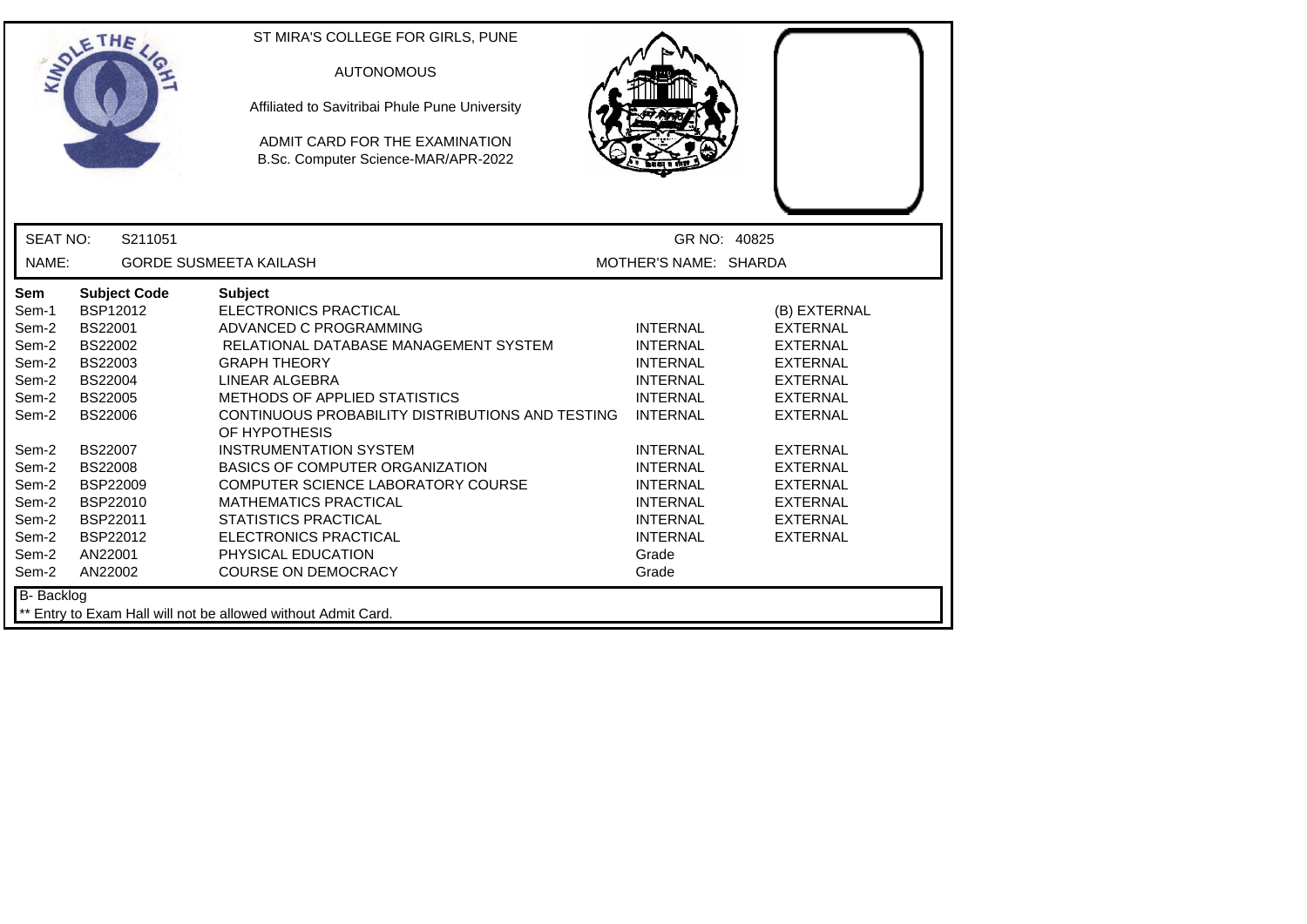|                                  | ETHE                                                                 | ST MIRA'S COLLEGE FOR GIRLS, PUNE<br><b>AUTONOMOUS</b><br>Affiliated to Savitribai Phule Pune University<br>ADMIT CARD FOR THE EXAMINATION<br>B.Sc. Computer Science-MAR/APR-2022 |                                                                          |                                                                          |
|----------------------------------|----------------------------------------------------------------------|-----------------------------------------------------------------------------------------------------------------------------------------------------------------------------------|--------------------------------------------------------------------------|--------------------------------------------------------------------------|
| <b>SEAT NO:</b>                  | S211052                                                              |                                                                                                                                                                                   | GR NO: 40863                                                             |                                                                          |
| NAME:                            |                                                                      | <b>TAMHANE SAMEERA SUNIL</b>                                                                                                                                                      | MOTHER'S NAME: MADHURI                                                   |                                                                          |
| Sem<br>Sem-1<br>Sem-1<br>Sem-1   | <b>Subject Code</b><br><b>BS12007</b><br>BSP12009<br><b>BSP12010</b> | <b>Subject</b><br>SEMICONDUCTOR DEVICES AND BASIC ELECTRONIC<br><b>SYSTEMS</b><br>COMPUTER SCIENCE LABORATORY COURSE<br><b>MATHEMATICS PRACTICAL</b>                              | (B) INTERNAL                                                             | (B) EXTERNAL<br>(B) EXTERNAL                                             |
| Sem-1<br>Sem-2<br>Sem-2          | <b>BSP12012</b><br>BS22001<br>BS22002                                | ELECTRONICS PRACTICAL<br>ADVANCED C PROGRAMMING<br>RELATIONAL DATABASE MANAGEMENT SYSTEM                                                                                          | <b>INTERNAL</b><br><b>INTERNAL</b>                                       | (B) EXTERNAL<br><b>EXTERNAL</b><br><b>EXTERNAL</b>                       |
| Sem-2<br>Sem-2<br>Sem-2<br>Sem-2 | BS22003<br>BS22004<br><b>BS22005</b><br><b>BS22006</b>               | <b>GRAPH THEORY</b><br>LINEAR ALGEBRA<br><b>METHODS OF APPLIED STATISTICS</b><br>CONTINUOUS PROBABILITY DISTRIBUTIONS AND TESTING                                                 | <b>INTERNAL</b><br><b>INTERNAL</b><br><b>INTERNAL</b><br><b>INTERNAL</b> | <b>EXTERNAL</b><br><b>EXTERNAL</b><br><b>EXTERNAL</b><br><b>EXTERNAL</b> |
| Sem-2<br>Sem-2<br>Sem-2<br>Sem-2 | BS22007<br><b>BS22008</b><br><b>BSP22009</b><br>BSP22010             | OF HYPOTHESIS<br><b>INSTRUMENTATION SYSTEM</b><br><b>BASICS OF COMPUTER ORGANIZATION</b><br>COMPUTER SCIENCE LABORATORY COURSE<br><b>MATHEMATICS PRACTICAL</b>                    | <b>INTERNAL</b><br><b>INTERNAL</b><br><b>INTERNAL</b><br><b>INTERNAL</b> | <b>EXTERNAL</b><br><b>EXTERNAL</b><br><b>EXTERNAL</b><br><b>EXTERNAL</b> |
| Sem-2<br>Sem-2<br>Sem-2<br>Sem-2 | BSP22011<br><b>BSP22012</b><br>AN22001<br>AN22002                    | <b>STATISTICS PRACTICAL</b><br><b>ELECTRONICS PRACTICAL</b><br>PHYSICAL EDUCATION<br><b>COURSE ON DEMOCRACY</b>                                                                   | <b>INTERNAL</b><br><b>INTERNAL</b><br>Grade<br>Grade                     | <b>EXTERNAL</b><br><b>EXTERNAL</b>                                       |
| <b>B-</b> Backlog                |                                                                      | ** Entry to Exam Hall will not be allowed without Admit Card.                                                                                                                     |                                                                          |                                                                          |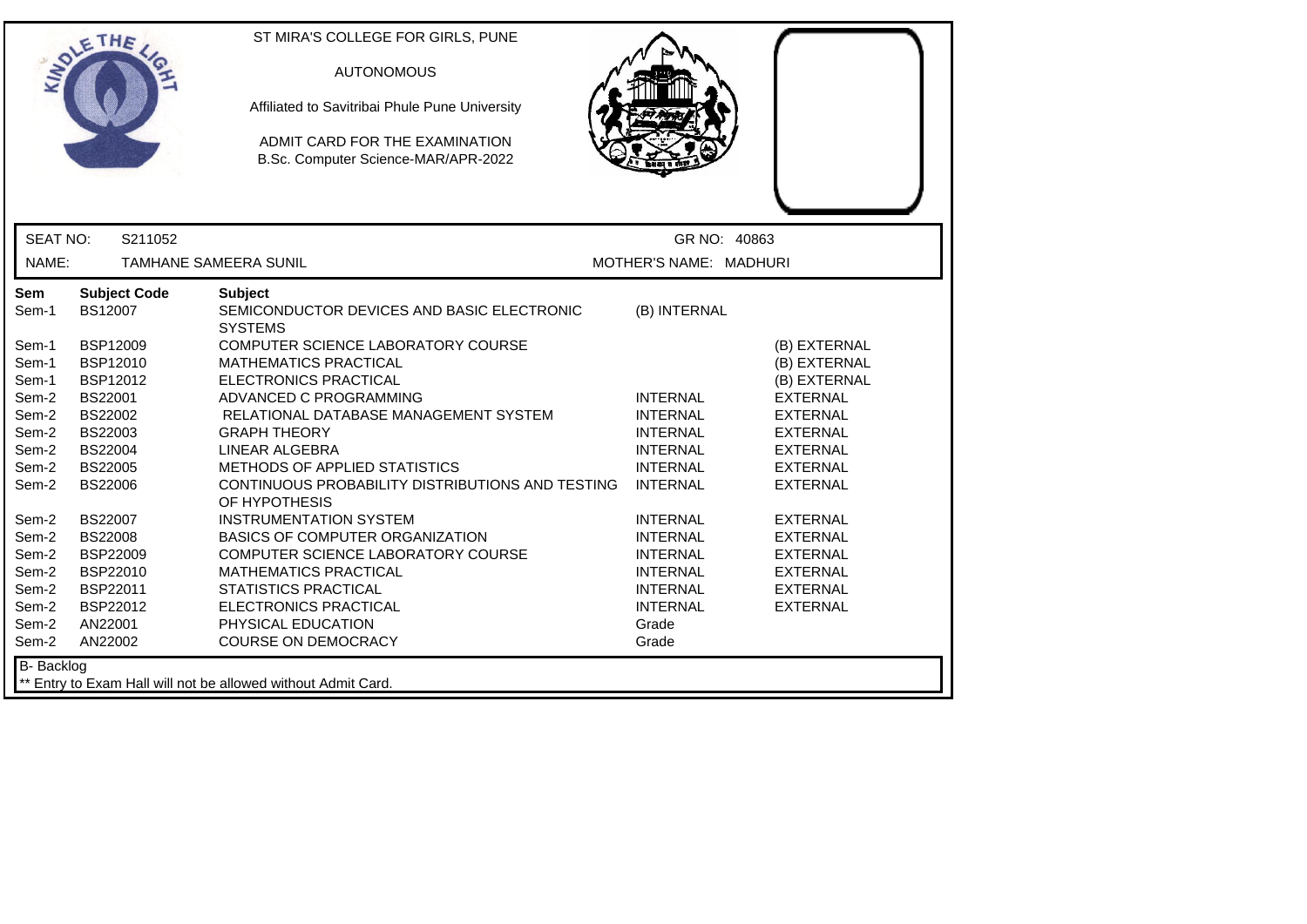|          | THE                 | ST MIRA'S COLLEGE FOR GIRLS, PUNE                                     |                         |                 |
|----------|---------------------|-----------------------------------------------------------------------|-------------------------|-----------------|
|          |                     | <b>AUTONOMOUS</b>                                                     |                         |                 |
|          |                     |                                                                       |                         |                 |
|          |                     | Affiliated to Savitribai Phule Pune University                        |                         |                 |
|          |                     | ADMIT CARD FOR THE EXAMINATION<br>B.Sc. Computer Science-MAR/APR-2022 |                         |                 |
|          |                     |                                                                       |                         |                 |
|          |                     |                                                                       |                         |                 |
| SEAT NO: | S211053             |                                                                       | GR NO: 40824            |                 |
| NAME:    |                     | SHINDE TANMAYEE SHIVAJI                                               | MOTHER'S NAME: SANTOSHI |                 |
| Sem      | <b>Subject Code</b> | <b>Subject</b>                                                        |                         |                 |
| Sem-1    | BS12001             | PROBLEM SOLVING USING COMPUTERS AND C<br><b>PROGRAMMING</b>           | (B) INTERNAL            |                 |
| Sem-1    | BS12003             | <b>DISCRETE MATHEMATICS</b>                                           | (B) INTERNAL            | (B) EXTERNAL    |
| Sem-1    | <b>BS12004</b>      | CALCULUS AND NUMBER THEORY                                            |                         | (B) EXTERNAL    |
| Sem-1    | BS12005             | <b>DESCRIPTIVE STATISTICS</b>                                         | (B) INTERNAL            | (B) EXTERNAL    |
| Sem-1    | BS12006             | <b>MATHEMATICAL STATISTICS</b>                                        | (B) INTERNAL            |                 |
| Sem-1    | BS12007             | SEMICONDUCTOR DEVICES AND BASIC ELECTRONIC<br><b>SYSTEMS</b>          | (B) INTERNAL            |                 |
| Sem-1    | <b>BS12008</b>      | PRINCIPLES OF DIGITAL ELECTRONICS                                     | (B) INTERNAL            |                 |
| Sem-1    | BSP12009            | COMPUTER SCIENCE LABORATORY COURSE                                    | (B) INTERNAL            | (B) EXTERNAL    |
| Sem-1    | BSP12010            | <b>MATHEMATICS PRACTICAL</b>                                          | (B) INTERNAL            | (B) EXTERNAL    |
| Sem-1    | <b>BSP12011</b>     | <b>STATISTICS PRACTICAL</b>                                           | (B) INTERNAL            | (B) EXTERNAL    |
| Sem-1    | <b>BSP12012</b>     | ELECTRONICS PRACTICAL                                                 |                         | (B) EXTERNAL    |
| Sem-2    | BS22001             | ADVANCED C PROGRAMMING                                                | <b>INTERNAL</b>         | <b>EXTERNAL</b> |
| Sem-2    | <b>BS22002</b>      | RELATIONAL DATABASE MANAGEMENT SYSTEM                                 | <b>INTERNAL</b>         | <b>EXTERNAL</b> |
| Sem-2    | BS22003             | <b>GRAPH THEORY</b>                                                   | <b>INTERNAL</b>         | <b>EXTERNAL</b> |
| Sem-2    | <b>BS22004</b>      | LINEAR ALGEBRA                                                        | <b>INTERNAL</b>         | <b>EXTERNAL</b> |
| Sem-2    | <b>BS22005</b>      | METHODS OF APPLIED STATISTICS                                         | <b>INTERNAL</b>         | <b>EXTERNAL</b> |
| Sem-2    | <b>BS22006</b>      | CONTINUOUS PROBABILITY DISTRIBUTIONS AND TESTING                      | <b>INTERNAL</b>         | <b>EXTERNAL</b> |
|          |                     | OF HYPOTHESIS                                                         |                         |                 |
| Sem-2    | BS22007             | <b>INSTRUMENTATION SYSTEM</b>                                         | <b>INTERNAL</b>         | <b>EXTERNAL</b> |
| Sem-2    | <b>BS22008</b>      | <b>BASICS OF COMPUTER ORGANIZATION</b>                                | <b>INTERNAL</b>         | <b>EXTERNAL</b> |
| Sem-2    | <b>BSP22009</b>     | COMPUTER SCIENCE LABORATORY COURSE                                    | <b>INTERNAL</b>         | <b>EXTERNAL</b> |
| Sem-2    | BSP22010            | MATHEMATICS PRACTICAL                                                 | <b>INTERNAL</b>         | <b>EXTERNAL</b> |
| Sem-2    | BSP22011            | <b>STATISTICS PRACTICAL</b>                                           | <b>INTERNAL</b>         | <b>EXTERNAL</b> |
| Sem-2    | BSP22012            | ELECTRONICS PRACTICAL                                                 | <b>INTERNAL</b>         | <b>EXTERNAL</b> |
| Sem-2    | AN22001             | PHYSICAL EDUCATION                                                    | Grade                   |                 |
| Sem-2    | AN22002             | COURSE ON DEMOCRACY                                                   | Grade                   |                 |

 $\mathsf{l}$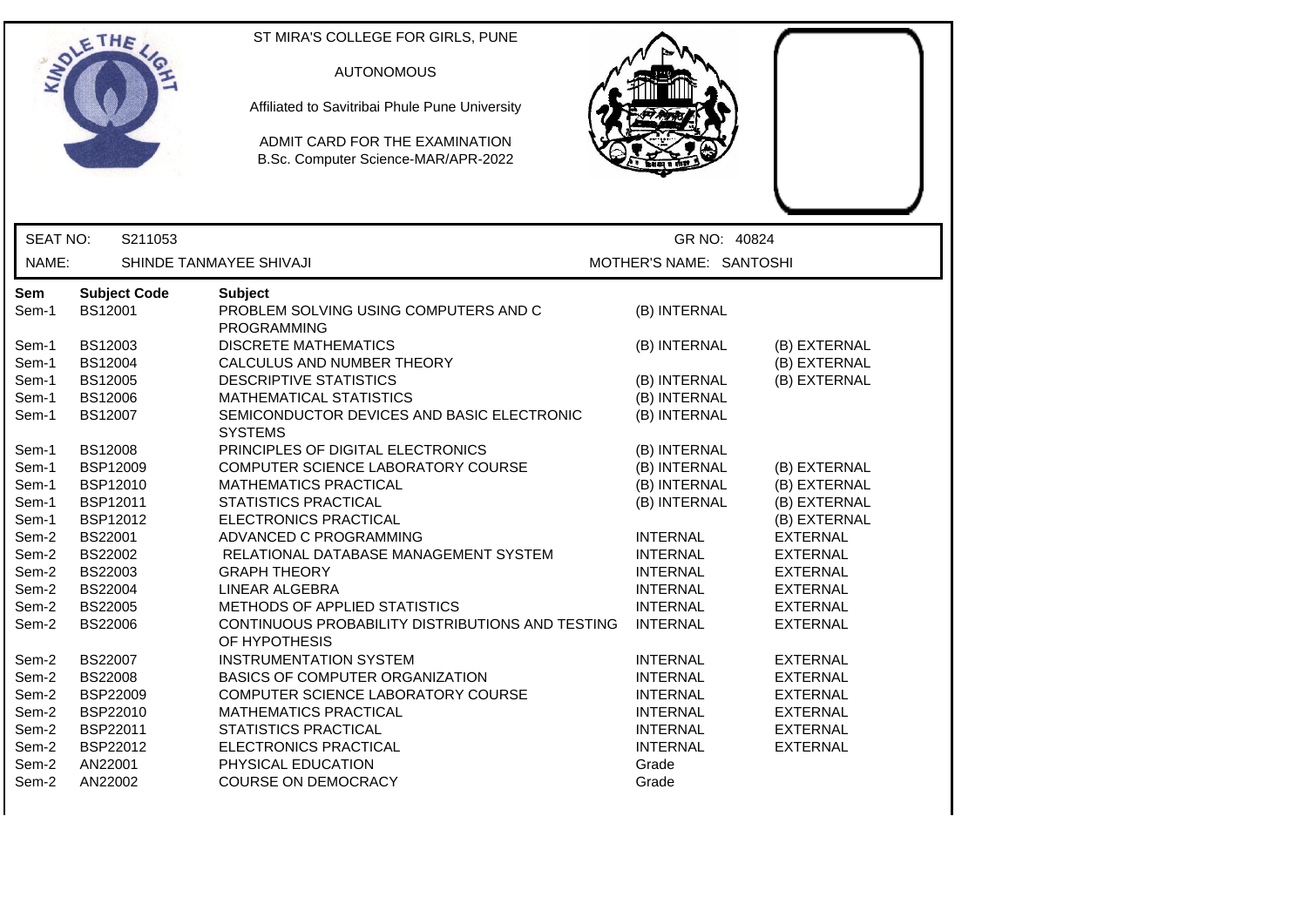B- Backlog **\*\*** Entry to Exam Hall will not be allowed without Admit Card.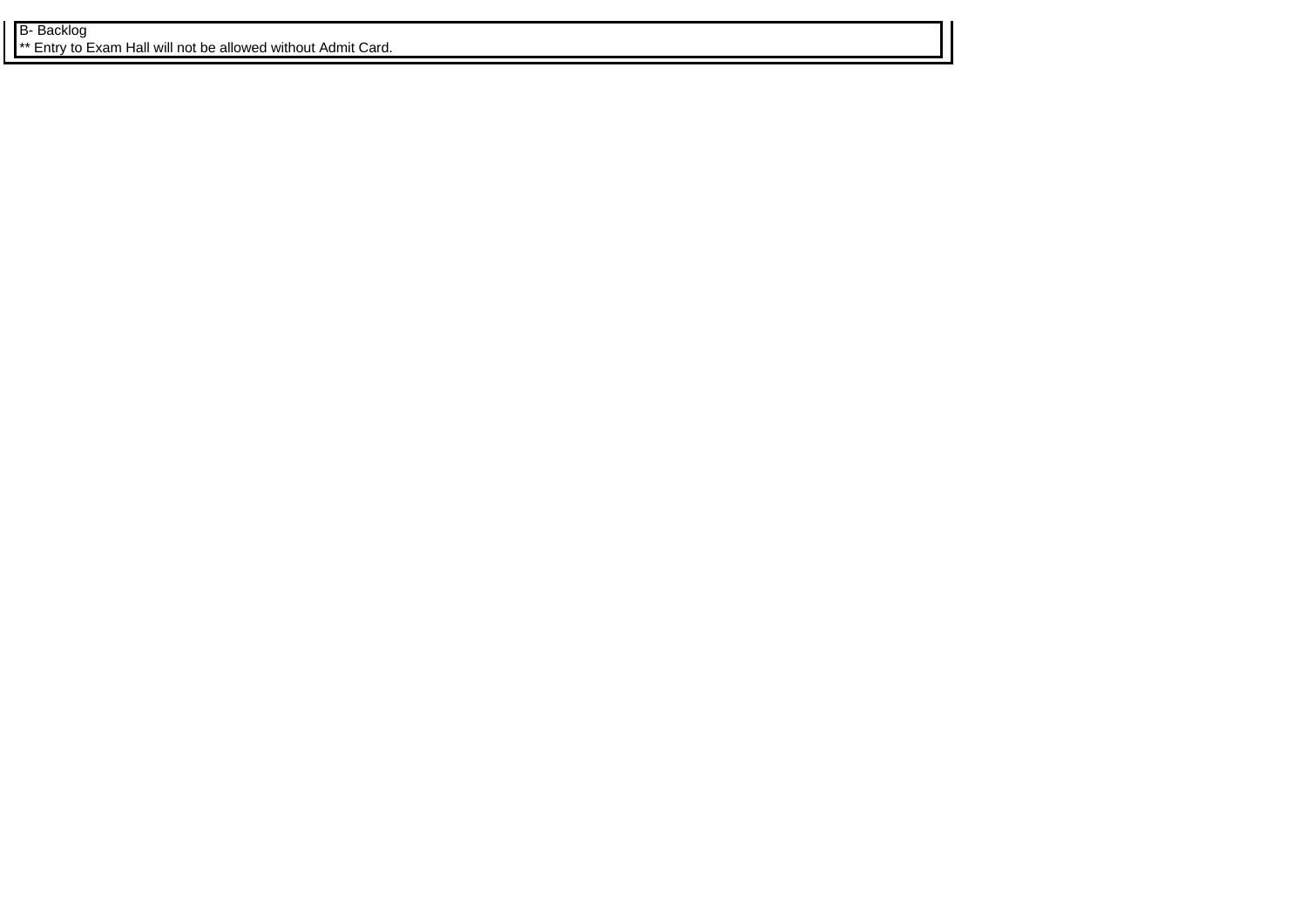|                                                                                                                                                     | ETHE                                                                                                                                                                                                                                                       | ST MIRA'S COLLEGE FOR GIRLS, PUNE<br><b>AUTONOMOUS</b><br>Affiliated to Savitribai Phule Pune University<br>ADMIT CARD FOR THE EXAMINATION<br>B.Sc. Computer Science-MAR/APR-2022                                                                                                                                                                                                                                                                                                                                                                            |                                                                                                                                                                                                                                                    |                                                                                                                                                                                                                                                                  |
|-----------------------------------------------------------------------------------------------------------------------------------------------------|------------------------------------------------------------------------------------------------------------------------------------------------------------------------------------------------------------------------------------------------------------|--------------------------------------------------------------------------------------------------------------------------------------------------------------------------------------------------------------------------------------------------------------------------------------------------------------------------------------------------------------------------------------------------------------------------------------------------------------------------------------------------------------------------------------------------------------|----------------------------------------------------------------------------------------------------------------------------------------------------------------------------------------------------------------------------------------------------|------------------------------------------------------------------------------------------------------------------------------------------------------------------------------------------------------------------------------------------------------------------|
| <b>SEAT NO:</b>                                                                                                                                     | S211054                                                                                                                                                                                                                                                    |                                                                                                                                                                                                                                                                                                                                                                                                                                                                                                                                                              | GR NO: 40846                                                                                                                                                                                                                                       |                                                                                                                                                                                                                                                                  |
| NAME:                                                                                                                                               | <b>SINGH TANU BABLOO</b>                                                                                                                                                                                                                                   |                                                                                                                                                                                                                                                                                                                                                                                                                                                                                                                                                              | MOTHER'S NAME: RICHA                                                                                                                                                                                                                               |                                                                                                                                                                                                                                                                  |
| Sem<br>Sem-1<br>Sem-1<br>Sem-2<br>Sem-2<br>Sem-2<br>Sem-2<br>Sem-2<br>Sem-2<br>Sem-2<br>Sem-2<br>Sem-2<br>Sem-2<br>Sem-2<br>Sem-2<br>Sem-2<br>Sem-2 | <b>Subject Code</b><br>BSP12011<br>BSP12012<br><b>BS22001</b><br>BS22002<br>BS22003<br><b>BS22004</b><br><b>BS22005</b><br><b>BS22006</b><br><b>BS22007</b><br><b>BS22008</b><br><b>BSP22009</b><br>BSP22010<br>BSP22011<br>BSP22012<br>AN22001<br>AN22002 | <b>Subject</b><br><b>STATISTICS PRACTICAL</b><br><b>ELECTRONICS PRACTICAL</b><br>ADVANCED C PROGRAMMING<br>RELATIONAL DATABASE MANAGEMENT SYSTEM<br><b>GRAPH THEORY</b><br>LINEAR ALGEBRA<br>METHODS OF APPLIED STATISTICS<br>CONTINUOUS PROBABILITY DISTRIBUTIONS AND TESTING<br>OF HYPOTHESIS<br><b>INSTRUMENTATION SYSTEM</b><br><b>BASICS OF COMPUTER ORGANIZATION</b><br>COMPUTER SCIENCE LABORATORY COURSE<br><b>MATHEMATICS PRACTICAL</b><br><b>STATISTICS PRACTICAL</b><br>ELECTRONICS PRACTICAL<br>PHYSICAL EDUCATION<br><b>COURSE ON DEMOCRACY</b> | <b>INTERNAL</b><br><b>INTERNAL</b><br><b>INTERNAL</b><br><b>INTERNAL</b><br><b>INTERNAL</b><br><b>INTERNAL</b><br><b>INTERNAL</b><br><b>INTERNAL</b><br><b>INTERNAL</b><br><b>INTERNAL</b><br><b>INTERNAL</b><br><b>INTERNAL</b><br>Grade<br>Grade | (B) EXTERNAL<br>(B) EXTERNAL<br><b>EXTERNAL</b><br><b>EXTERNAL</b><br><b>EXTERNAL</b><br><b>EXTERNAL</b><br><b>EXTERNAL</b><br><b>EXTERNAL</b><br><b>EXTERNAL</b><br><b>EXTERNAL</b><br><b>EXTERNAL</b><br><b>EXTERNAL</b><br><b>EXTERNAL</b><br><b>EXTERNAL</b> |
| <b>B-</b> Backlog                                                                                                                                   |                                                                                                                                                                                                                                                            | ** Entry to Exam Hall will not be allowed without Admit Card.                                                                                                                                                                                                                                                                                                                                                                                                                                                                                                |                                                                                                                                                                                                                                                    |                                                                                                                                                                                                                                                                  |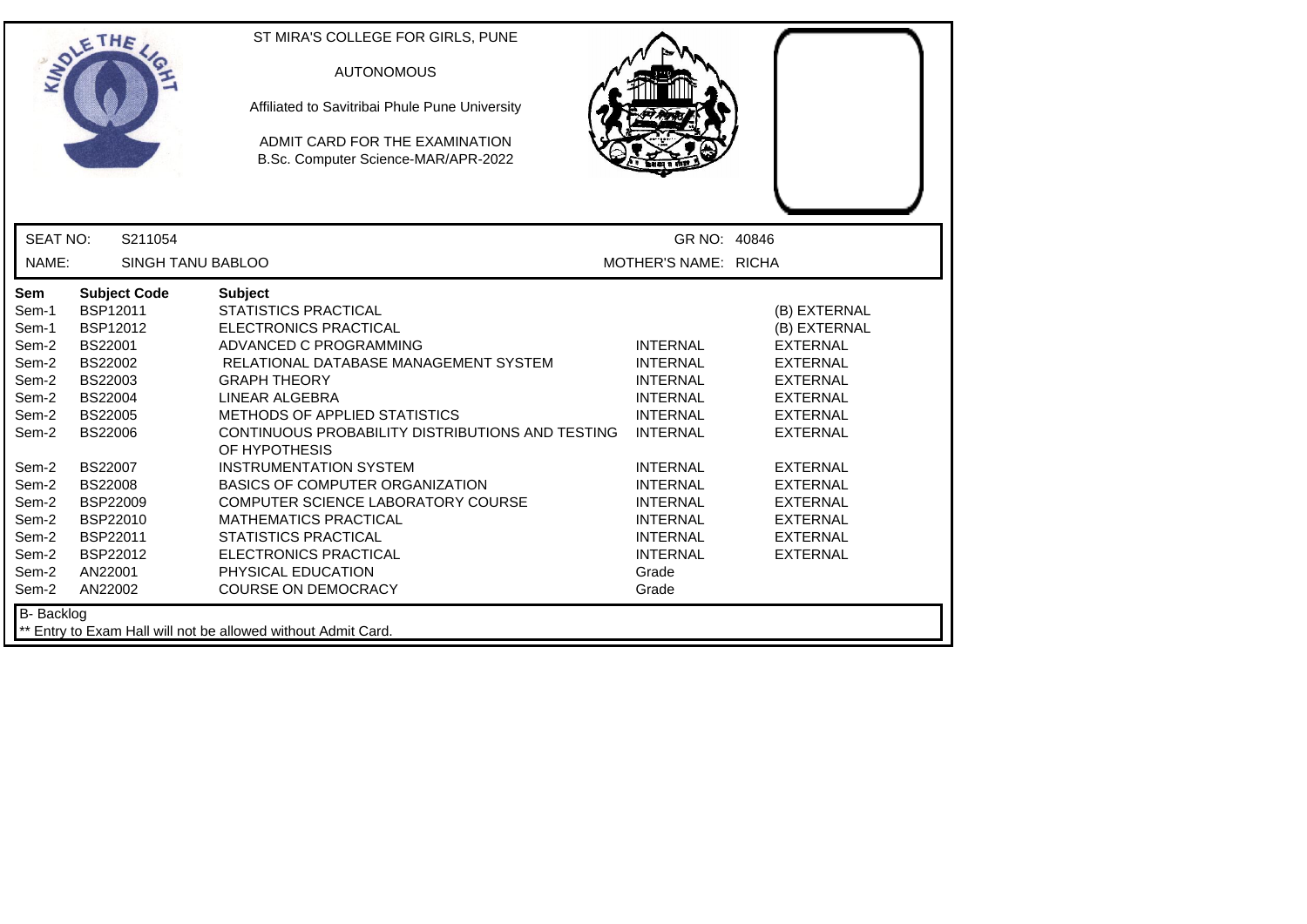|                   | ETHE                | ST MIRA'S COLLEGE FOR GIRLS, PUNE                                     |                        |                 |
|-------------------|---------------------|-----------------------------------------------------------------------|------------------------|-----------------|
|                   |                     | <b>AUTONOMOUS</b>                                                     |                        |                 |
|                   |                     | Affiliated to Savitribai Phule Pune University                        |                        |                 |
|                   |                     | ADMIT CARD FOR THE EXAMINATION<br>B.Sc. Computer Science-MAR/APR-2022 |                        |                 |
|                   |                     |                                                                       |                        |                 |
| <b>SEAT NO:</b>   | S211055             |                                                                       | GR NO: 40866           |                 |
| NAME:             |                     | KAKADE TEJASHWINI JALINDAR                                            | MOTHER'S NAME: ASHWINI |                 |
| Sem               | <b>Subject Code</b> | <b>Subject</b>                                                        |                        |                 |
| Sem-2             | BS22001             | ADVANCED C PROGRAMMING                                                | <b>INTERNAL</b>        | <b>EXTERNAL</b> |
| Sem-2             | <b>BS22002</b>      | RELATIONAL DATABASE MANAGEMENT SYSTEM                                 | <b>INTERNAL</b>        | <b>EXTERNAL</b> |
| Sem-2             | BS22003             | <b>GRAPH THEORY</b>                                                   | <b>INTERNAL</b>        | <b>EXTERNAL</b> |
| Sem-2             | BS22004             | LINEAR ALGEBRA                                                        | <b>INTERNAL</b>        | <b>EXTERNAL</b> |
| Sem-2             | <b>BS22005</b>      | <b>METHODS OF APPLIED STATISTICS</b>                                  | <b>INTERNAL</b>        | <b>EXTERNAL</b> |
| Sem-2             | <b>BS22006</b>      | CONTINUOUS PROBABILITY DISTRIBUTIONS AND TESTING<br>OF HYPOTHESIS     | <b>INTERNAL</b>        | <b>EXTERNAL</b> |
| Sem-2             | <b>BS22007</b>      | <b>INSTRUMENTATION SYSTEM</b>                                         | <b>INTERNAL</b>        | <b>EXTERNAL</b> |
| Sem-2             | <b>BS22008</b>      | <b>BASICS OF COMPUTER ORGANIZATION</b>                                | <b>INTERNAL</b>        | <b>EXTERNAL</b> |
| Sem-2             | <b>BSP22009</b>     | COMPUTER SCIENCE LABORATORY COURSE                                    | <b>INTERNAL</b>        | <b>EXTERNAL</b> |
| Sem-2             | BSP22010            | <b>MATHEMATICS PRACTICAL</b>                                          | <b>INTERNAL</b>        | <b>EXTERNAL</b> |
| Sem-2             | BSP22011            | <b>STATISTICS PRACTICAL</b>                                           | <b>INTERNAL</b>        | <b>EXTERNAL</b> |
| Sem-2             | <b>BSP22012</b>     | <b>ELECTRONICS PRACTICAL</b>                                          | <b>INTERNAL</b>        | <b>EXTERNAL</b> |
| Sem-2             | AN22001             | PHYSICAL EDUCATION                                                    | Grade                  |                 |
| Sem-2             | AN22002             | <b>COURSE ON DEMOCRACY</b>                                            | Grade                  |                 |
| <b>B-</b> Backlog |                     |                                                                       |                        |                 |
|                   |                     | ** Entry to Exam Hall will not be allowed without Admit Card.         |                        |                 |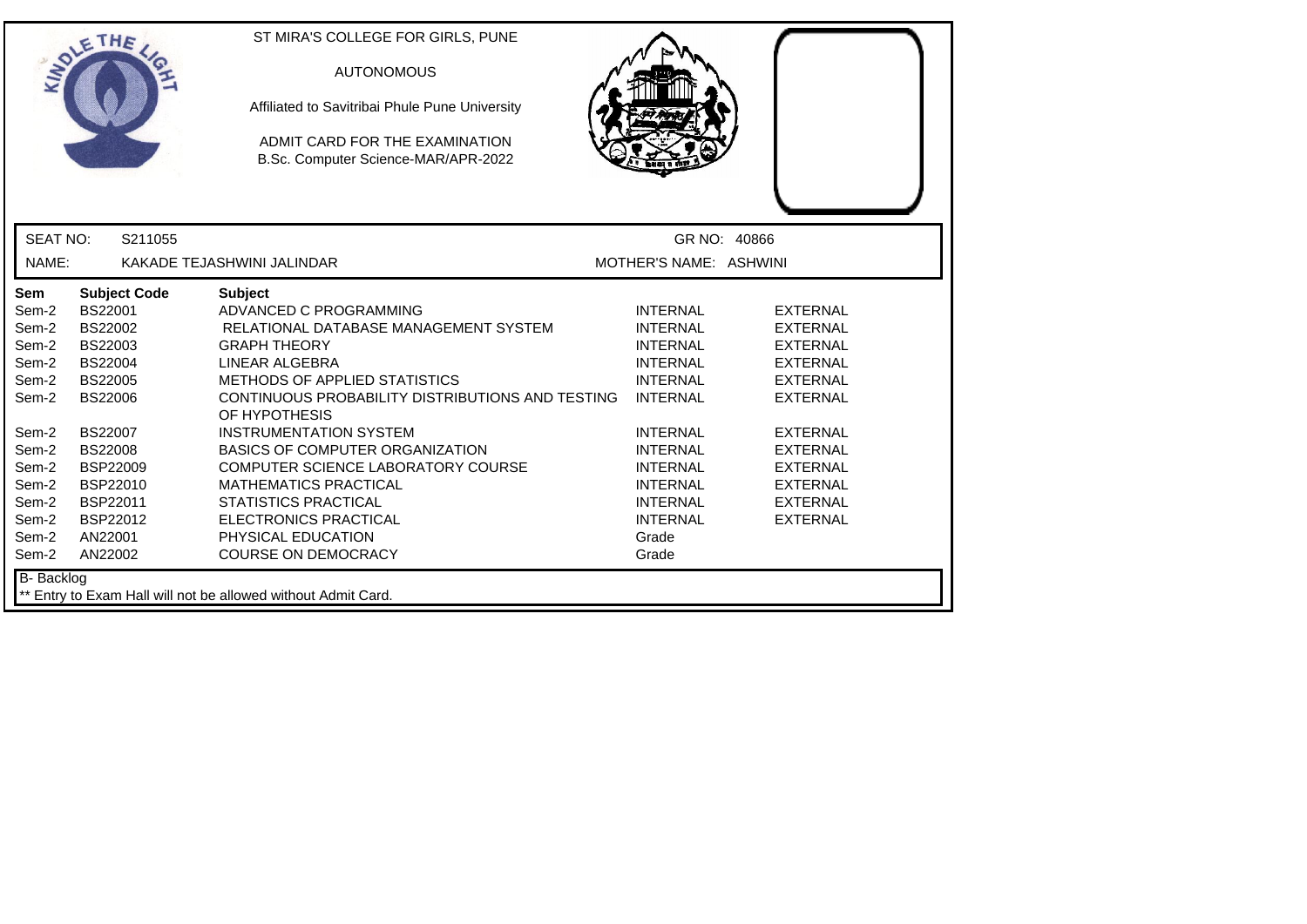|                                                                                                                                                     | ETHE                                                                                                                                                                                                                                         | ST MIRA'S COLLEGE FOR GIRLS, PUNE<br><b>AUTONOMOUS</b><br>Affiliated to Savitribai Phule Pune University<br>ADMIT CARD FOR THE EXAMINATION<br>B.Sc. Computer Science-MAR/APR-2022                                                                                                                                                                                                                                                                                                                                                                                    |                                                                                                                                                                                                                                                    |                                                                                                                                                                                                                                                                  |
|-----------------------------------------------------------------------------------------------------------------------------------------------------|----------------------------------------------------------------------------------------------------------------------------------------------------------------------------------------------------------------------------------------------|----------------------------------------------------------------------------------------------------------------------------------------------------------------------------------------------------------------------------------------------------------------------------------------------------------------------------------------------------------------------------------------------------------------------------------------------------------------------------------------------------------------------------------------------------------------------|----------------------------------------------------------------------------------------------------------------------------------------------------------------------------------------------------------------------------------------------------|------------------------------------------------------------------------------------------------------------------------------------------------------------------------------------------------------------------------------------------------------------------|
| <b>SEAT NO:</b>                                                                                                                                     | S211056                                                                                                                                                                                                                                      |                                                                                                                                                                                                                                                                                                                                                                                                                                                                                                                                                                      | GR NO: 40831                                                                                                                                                                                                                                       |                                                                                                                                                                                                                                                                  |
| NAME:                                                                                                                                               |                                                                                                                                                                                                                                              | SARATE VAISHANVI RANAJEET                                                                                                                                                                                                                                                                                                                                                                                                                                                                                                                                            | MOTHER'S NAME: MANUJA                                                                                                                                                                                                                              |                                                                                                                                                                                                                                                                  |
| Sem<br>Sem-1<br>Sem-1<br>Sem-2<br>Sem-2<br>Sem-2<br>Sem-2<br>Sem-2<br>Sem-2<br>Sem-2<br>Sem-2<br>Sem-2<br>Sem-2<br>Sem-2<br>Sem-2<br>Sem-2<br>Sem-2 | <b>Subject Code</b><br>BSP12010<br>BSP12012<br>BS22001<br>BS22002<br>BS22003<br><b>BS22004</b><br><b>BS22005</b><br><b>BS22006</b><br><b>BS22007</b><br><b>BS22008</b><br>BSP22009<br>BSP22010<br>BSP22011<br>BSP22012<br>AN22001<br>AN22002 | <b>Subject</b><br><b>MATHEMATICS PRACTICAL</b><br><b>ELECTRONICS PRACTICAL</b><br>ADVANCED C PROGRAMMING<br>RELATIONAL DATABASE MANAGEMENT SYSTEM<br><b>GRAPH THEORY</b><br>LINEAR ALGEBRA<br>METHODS OF APPLIED STATISTICS<br>CONTINUOUS PROBABILITY DISTRIBUTIONS AND TESTING<br>OF HYPOTHESIS<br><b>INSTRUMENTATION SYSTEM</b><br><b>BASICS OF COMPUTER ORGANIZATION</b><br>COMPUTER SCIENCE LABORATORY COURSE<br><b>MATHEMATICS PRACTICAL</b><br><b>STATISTICS PRACTICAL</b><br><b>ELECTRONICS PRACTICAL</b><br>PHYSICAL EDUCATION<br><b>COURSE ON DEMOCRACY</b> | <b>INTERNAL</b><br><b>INTERNAL</b><br><b>INTERNAL</b><br><b>INTERNAL</b><br><b>INTERNAL</b><br><b>INTERNAL</b><br><b>INTERNAL</b><br><b>INTERNAL</b><br><b>INTERNAL</b><br><b>INTERNAL</b><br><b>INTERNAL</b><br><b>INTERNAL</b><br>Grade<br>Grade | (B) EXTERNAL<br>(B) EXTERNAL<br><b>EXTERNAL</b><br><b>EXTERNAL</b><br><b>EXTERNAL</b><br><b>EXTERNAL</b><br><b>EXTERNAL</b><br><b>EXTERNAL</b><br><b>EXTERNAL</b><br><b>EXTERNAL</b><br><b>EXTERNAL</b><br><b>EXTERNAL</b><br><b>EXTERNAL</b><br><b>EXTERNAL</b> |
| B- Backlog<br>** Entry to Exam Hall will not be allowed without Admit Card.                                                                         |                                                                                                                                                                                                                                              |                                                                                                                                                                                                                                                                                                                                                                                                                                                                                                                                                                      |                                                                                                                                                                                                                                                    |                                                                                                                                                                                                                                                                  |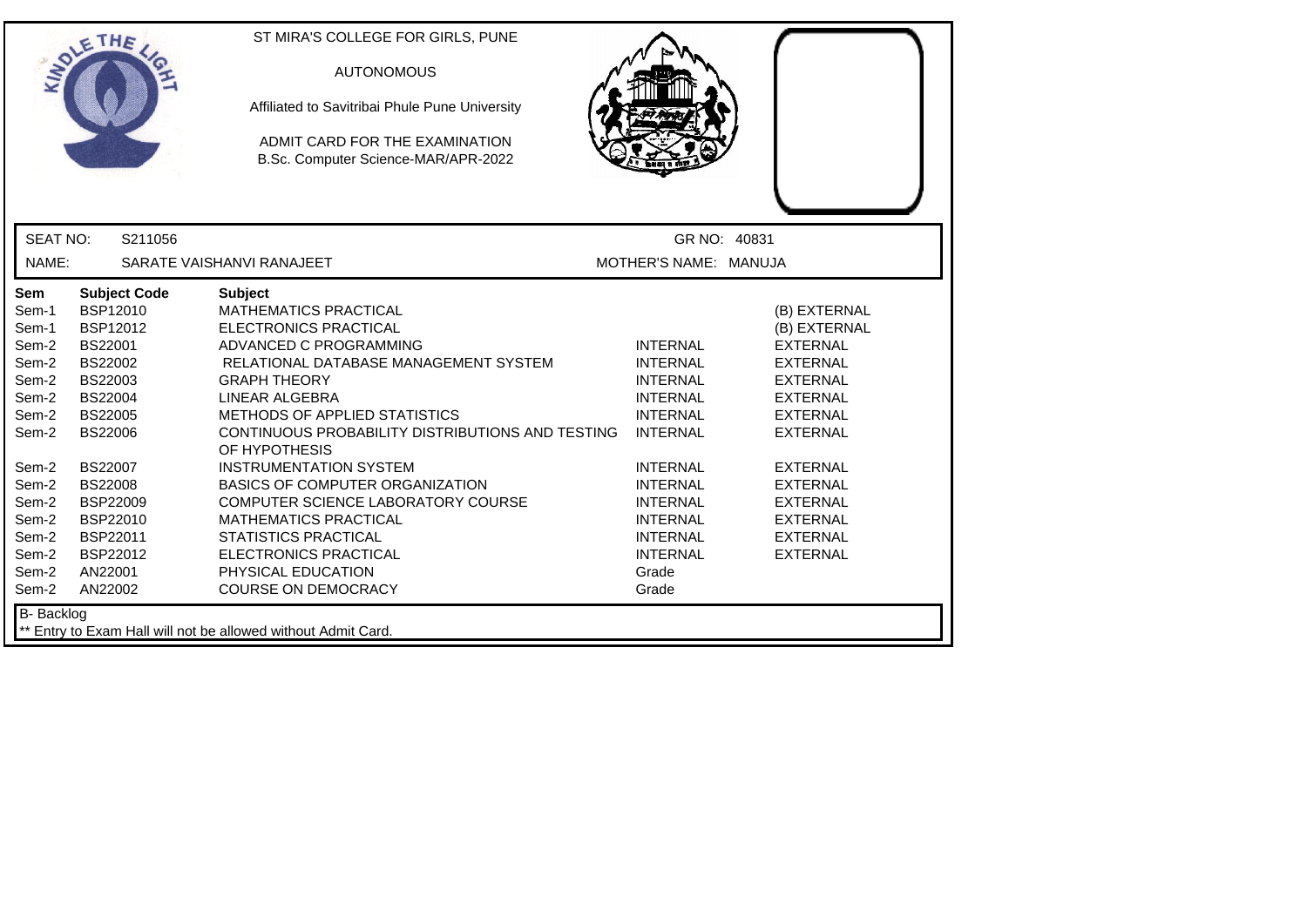|                                                                                                                          | ETHE                                                                                                                                                                                                                    | ST MIRA'S COLLEGE FOR GIRLS, PUNE<br><b>AUTONOMOUS</b><br>Affiliated to Savitribai Phule Pune University<br>ADMIT CARD FOR THE EXAMINATION<br>B.Sc. Computer Science-MAR/APR-2022                                                                                                                                                                                                                                                                                             |                                                                                                                                                                                                                                           |                                                                                                                                                                                                                           |
|--------------------------------------------------------------------------------------------------------------------------|-------------------------------------------------------------------------------------------------------------------------------------------------------------------------------------------------------------------------|-------------------------------------------------------------------------------------------------------------------------------------------------------------------------------------------------------------------------------------------------------------------------------------------------------------------------------------------------------------------------------------------------------------------------------------------------------------------------------|-------------------------------------------------------------------------------------------------------------------------------------------------------------------------------------------------------------------------------------------|---------------------------------------------------------------------------------------------------------------------------------------------------------------------------------------------------------------------------|
| <b>SEAT NO:</b>                                                                                                          | S211057                                                                                                                                                                                                                 |                                                                                                                                                                                                                                                                                                                                                                                                                                                                               | GR NO: 40870                                                                                                                                                                                                                              |                                                                                                                                                                                                                           |
| NAME:                                                                                                                    | <b>VAIRAT VAISHNAVI NITIN</b>                                                                                                                                                                                           |                                                                                                                                                                                                                                                                                                                                                                                                                                                                               | MOTHER'S NAME: DEEPALI                                                                                                                                                                                                                    |                                                                                                                                                                                                                           |
| Sem<br>Sem-2<br>Sem-2<br>Sem-2<br>Sem-2<br>Sem-2<br>Sem-2<br>Sem-2<br>Sem-2<br>Sem-2<br>Sem-2<br>Sem-2<br>Sem-2<br>Sem-2 | <b>Subject Code</b><br>BS22001<br><b>BS22002</b><br>BS22003<br><b>BS22004</b><br><b>BS22005</b><br><b>BS22006</b><br><b>BS22007</b><br><b>BS22008</b><br><b>BSP22009</b><br>BSP22010<br>BSP22011<br>BSP22012<br>AN22001 | <b>Subject</b><br>ADVANCED C PROGRAMMING<br>RELATIONAL DATABASE MANAGEMENT SYSTEM<br><b>GRAPH THEORY</b><br>LINEAR ALGEBRA<br><b>METHODS OF APPLIED STATISTICS</b><br>CONTINUOUS PROBABILITY DISTRIBUTIONS AND TESTING<br>OF HYPOTHESIS<br><b>INSTRUMENTATION SYSTEM</b><br><b>BASICS OF COMPUTER ORGANIZATION</b><br>COMPUTER SCIENCE LABORATORY COURSE<br><b>MATHEMATICS PRACTICAL</b><br><b>STATISTICS PRACTICAL</b><br><b>ELECTRONICS PRACTICAL</b><br>PHYSICAL EDUCATION | <b>INTERNAL</b><br><b>INTERNAL</b><br><b>INTERNAL</b><br><b>INTERNAL</b><br><b>INTERNAL</b><br><b>INTERNAL</b><br><b>INTERNAL</b><br><b>INTERNAL</b><br><b>INTERNAL</b><br><b>INTERNAL</b><br><b>INTERNAL</b><br><b>INTERNAL</b><br>Grade | <b>EXTERNAL</b><br>EXTERNAL<br><b>EXTERNAL</b><br><b>EXTERNAL</b><br><b>EXTERNAL</b><br><b>EXTERNAL</b><br><b>EXTERNAL</b><br><b>EXTERNAL</b><br><b>EXTERNAL</b><br><b>EXTERNAL</b><br><b>EXTERNAL</b><br><b>EXTERNAL</b> |
| Sem-2<br><b>B-</b> Backlog                                                                                               | AN22002                                                                                                                                                                                                                 | <b>COURSE ON DEMOCRACY</b>                                                                                                                                                                                                                                                                                                                                                                                                                                                    | Grade                                                                                                                                                                                                                                     |                                                                                                                                                                                                                           |
|                                                                                                                          |                                                                                                                                                                                                                         | ** Entry to Exam Hall will not be allowed without Admit Card.                                                                                                                                                                                                                                                                                                                                                                                                                 |                                                                                                                                                                                                                                           |                                                                                                                                                                                                                           |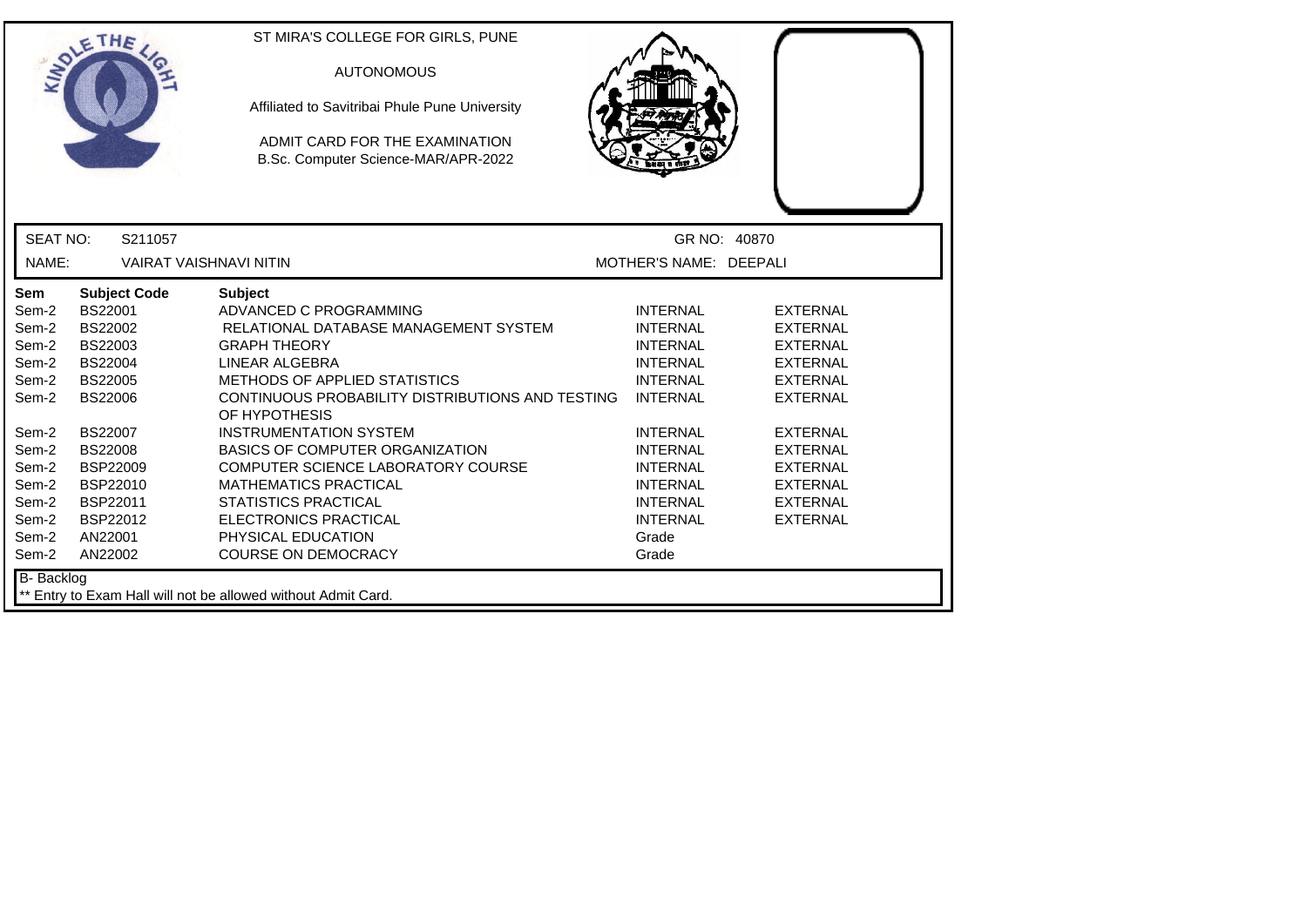|                 | ETHE                | ST MIRA'S COLLEGE FOR GIRLS, PUNE<br><b>AUTONOMOUS</b><br>Affiliated to Savitribai Phule Pune University<br>ADMIT CARD FOR THE EXAMINATION<br>B.Sc. Computer Science-MAR/APR-2022 |                       |                 |
|-----------------|---------------------|-----------------------------------------------------------------------------------------------------------------------------------------------------------------------------------|-----------------------|-----------------|
| <b>SEAT NO:</b> | S211058             |                                                                                                                                                                                   | GR NO: 40839          |                 |
| NAME:           |                     | RAJGURU VAISHNAVI VIKAS                                                                                                                                                           | MOTHER'S NAME: VANITA |                 |
| Sem             | <b>Subject Code</b> | <b>Subject</b>                                                                                                                                                                    |                       |                 |
| Sem-2           | <b>BS22001</b>      | ADVANCED C PROGRAMMING                                                                                                                                                            | <b>INTERNAL</b>       | <b>EXTERNAL</b> |
| Sem-2           | BS22002             | RELATIONAL DATABASE MANAGEMENT SYSTEM                                                                                                                                             | <b>INTERNAL</b>       | <b>EXTERNAL</b> |
| Sem-2           | BS22003             | <b>GRAPH THEORY</b>                                                                                                                                                               | <b>INTERNAL</b>       | <b>EXTERNAL</b> |
| Sem-2           | <b>BS22004</b>      | LINEAR ALGEBRA                                                                                                                                                                    | <b>INTERNAL</b>       | <b>EXTERNAL</b> |
| Sem-2           | <b>BS22005</b>      | <b>METHODS OF APPLIED STATISTICS</b>                                                                                                                                              | <b>INTERNAL</b>       | <b>EXTERNAL</b> |
| Sem-2           | <b>BS22006</b>      | CONTINUOUS PROBABILITY DISTRIBUTIONS AND TESTING<br>OF HYPOTHESIS                                                                                                                 | <b>INTERNAL</b>       | <b>EXTERNAL</b> |
| Sem-2           | <b>BS22007</b>      | <b>INSTRUMENTATION SYSTEM</b>                                                                                                                                                     | <b>INTERNAL</b>       | <b>EXTERNAL</b> |
| Sem-2           | <b>BS22008</b>      | <b>BASICS OF COMPUTER ORGANIZATION</b>                                                                                                                                            | <b>INTERNAL</b>       | <b>EXTERNAL</b> |
| Sem-2           | BSP22009            | COMPUTER SCIENCE LABORATORY COURSE                                                                                                                                                | <b>INTERNAL</b>       | <b>EXTERNAL</b> |
| Sem-2           | BSP22010            | <b>MATHEMATICS PRACTICAL</b>                                                                                                                                                      | <b>INTERNAL</b>       | <b>EXTERNAL</b> |
| Sem-2           | BSP22011            | <b>STATISTICS PRACTICAL</b>                                                                                                                                                       | <b>INTERNAL</b>       | <b>EXTERNAL</b> |
| Sem-2           | BSP22012            | ELECTRONICS PRACTICAL                                                                                                                                                             | <b>INTERNAL</b>       | <b>EXTERNAL</b> |
| Sem-2           | AN22001             | PHYSICAL EDUCATION                                                                                                                                                                | Grade                 |                 |
| Sem-2           | AN22002             | <b>COURSE ON DEMOCRACY</b>                                                                                                                                                        | Grade                 |                 |
| B- Backlog      |                     | ** Entry to Exam Hall will not be allowed without Admit Card.                                                                                                                     |                       |                 |